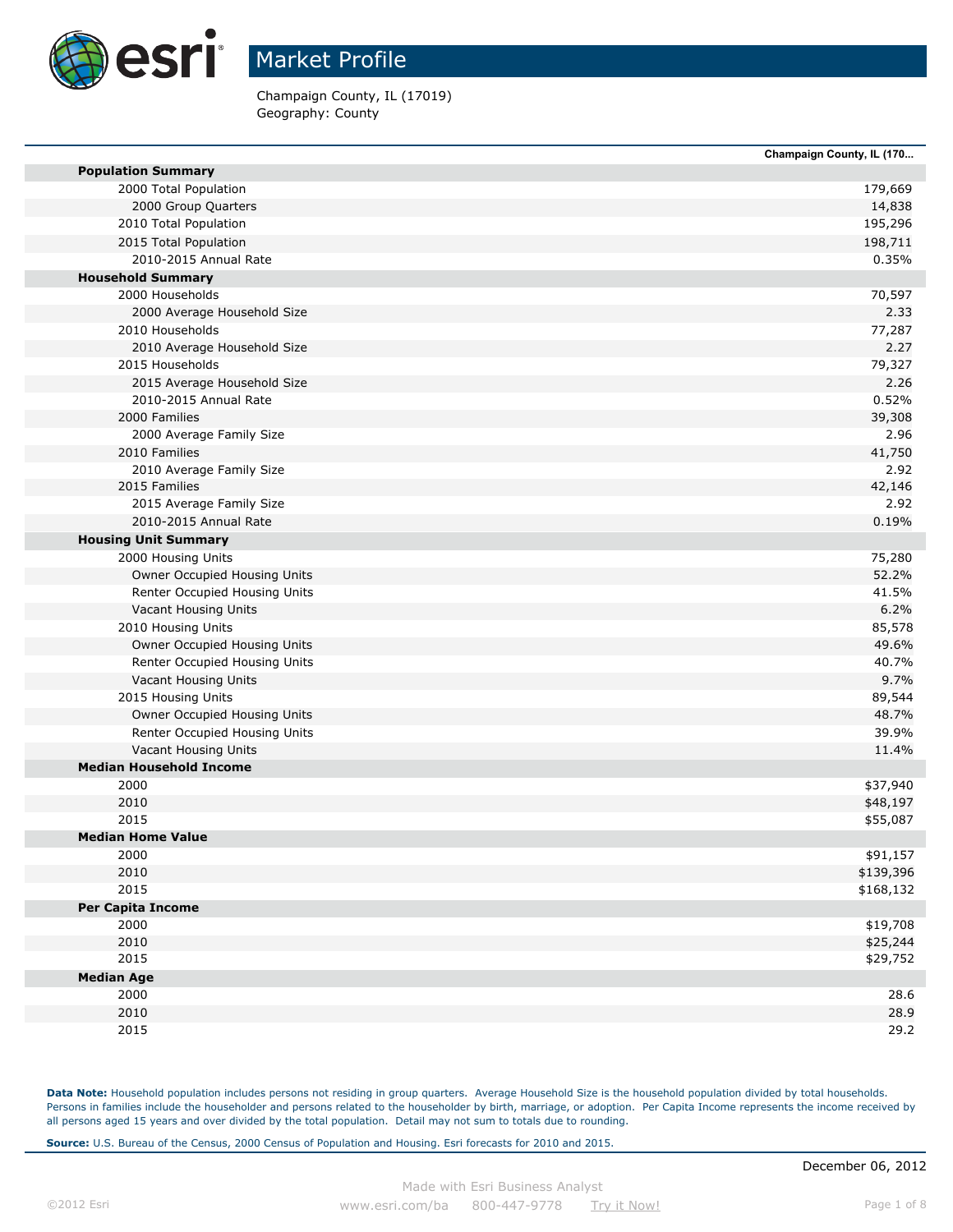

Champaign County, IL (17019) Geography: County

|                                                               | Champaign County, IL (170 |
|---------------------------------------------------------------|---------------------------|
| 2000 Households by Income                                     |                           |
| Household Income Base                                         | 70,619                    |
| $<$ \$15,000                                                  | 19.3%                     |
| \$15,000 - \$24,999                                           | 14.3%                     |
| \$25,000 - \$34,999                                           | 13.0%                     |
| \$35,000 - \$49,999                                           | 16.3%                     |
| \$50,000 - \$74,999                                           | 19.0%                     |
| \$75,000 - \$99,999                                           |                           |
| $$100,000 - $149,999$                                         |                           |
| \$150,000 - \$199,999                                         |                           |
| \$200,000+                                                    |                           |
| Average Household Income                                      | \$48,900                  |
| 2010 Households by Income                                     |                           |
| Household Income Base                                         | 77,284                    |
| $<$ \$15,000                                                  | 15.0%                     |
| \$15,000 - \$24,999                                           | 11.0%                     |
| \$25,000 - \$34,999                                           | 11.2%                     |
| \$35,000 - \$49,999                                           | 14.5%                     |
| \$50,000 - \$74,999                                           | 21.3%                     |
| \$75,000 - \$99,999                                           | 15.0%                     |
| $$100,000 - $149,999$                                         |                           |
| \$150,000 - \$199,999                                         |                           |
| \$200,000+                                                    |                           |
| Average Household Income                                      | \$59,764                  |
| 2015 Households by Income                                     |                           |
| Household Income Base                                         | 79,324                    |
| $<$ \$15,000                                                  | 11.9%                     |
| \$15,000 - \$24,999                                           |                           |
| \$25,000 - \$34,999                                           |                           |
| \$35,000 - \$49,999                                           | 13.5%                     |
| \$50,000 - \$74,999                                           | 20.3%                     |
| \$75,000 - \$99,999                                           | 16.1%                     |
| $$100,000 - $149,999$                                         | 13.3%                     |
| \$150,000 - \$199,999                                         |                           |
| \$200,000+                                                    |                           |
| Average Household Income                                      | \$70,071                  |
| 2000 Owner Occupied Housing Units by Value                    |                           |
| Total                                                         | 39,334                    |
| $<$ \$50,000                                                  | 14.9%                     |
| \$50,000 - \$99,999                                           | 43.6%                     |
| \$100,000 - \$149,999                                         | 24.1%                     |
| \$150,000 - \$199,999                                         |                           |
| \$200,000 - \$299,999                                         |                           |
| \$300,000 - \$499,999                                         |                           |
| \$500,000 - \$999,999                                         |                           |
| $$1,000,000 +$                                                |                           |
| Average Home Value                                            | \$107,214                 |
| 2000 Specified Renter Occupied Housing Units by Contract Rent |                           |
| Total                                                         | 31,088                    |
| With Cash Rent                                                | 97.9%                     |
| No Cash Rent                                                  |                           |
|                                                               |                           |
| Median Rent                                                   |                           |

pensions, SSI and welfare payments, child support, and alimony. Specified Renter Occupied Housing Units exclude houses on 10+ acres. Average Rent excludes units paying no cash.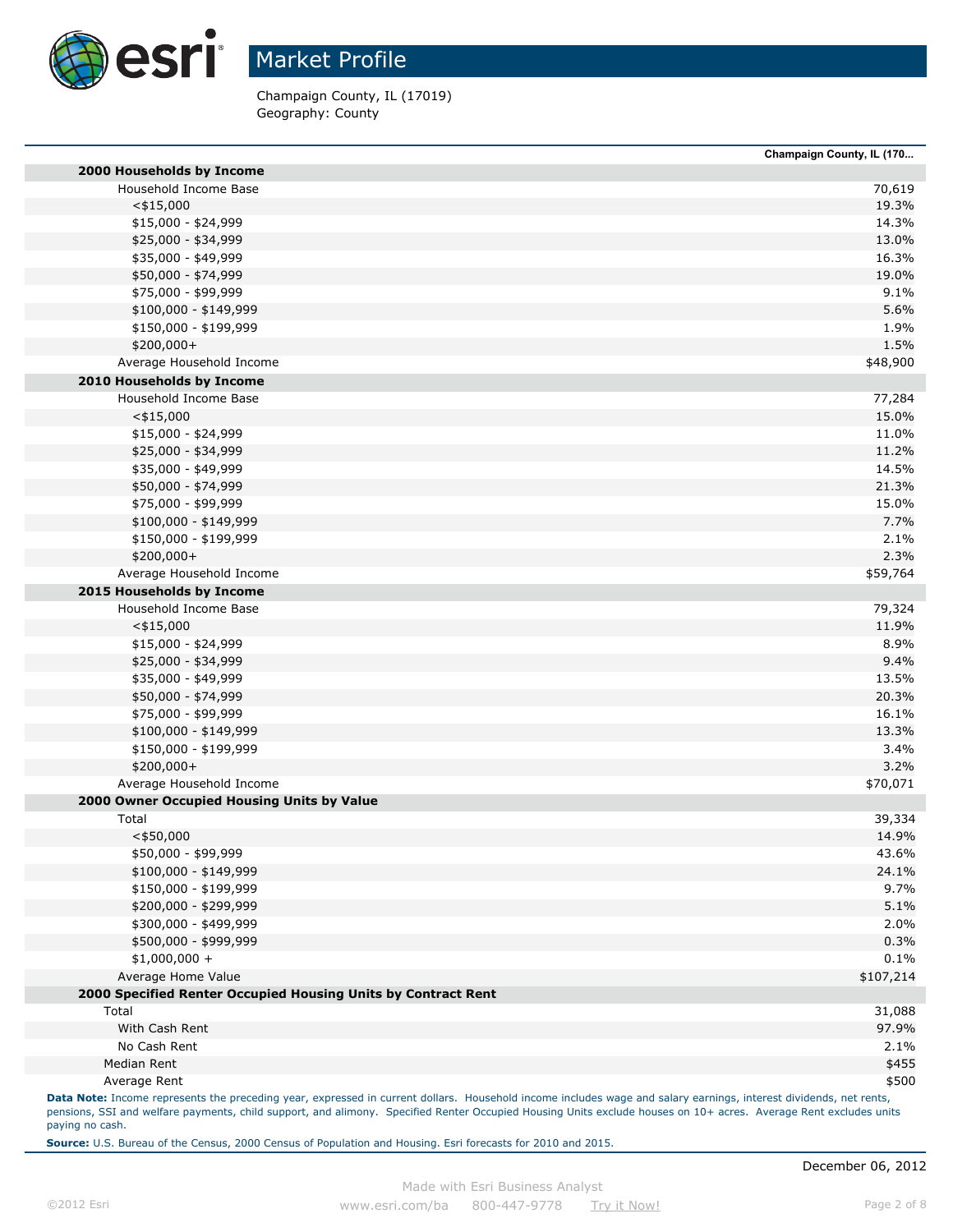

Champaign County, IL (17019) Geography: County

| Champaign County, IL (170 |                |
|---------------------------|----------------|
| 2000 Population by Age    |                |
|                           | 179,669        |
|                           | 5.8%           |
|                           | 5.9%           |
|                           | 5.9%           |
|                           | 26.5%          |
|                           | 14.7%          |
|                           | 13.5%          |
|                           | 11.4%          |
|                           | 6.6%           |
|                           | 5.1%           |
|                           | 3.4%           |
|                           | 1.3%           |
|                           | 79.0%          |
| 2010 Population by Age    |                |
|                           | 195,296        |
|                           | 5.6%           |
|                           | 5.4%           |
|                           | 5.3%           |
|                           | 27.7%          |
|                           | 13.8%          |
|                           | 11.4%          |
|                           | 11.7%          |
|                           | 9.2%           |
|                           | 5.0%           |
|                           | 3.3%           |
|                           | 1.6%           |
|                           | 80.3%          |
| 2015 Population by Age    |                |
|                           | 198,711        |
|                           | 5.7%           |
|                           | 5.3%           |
|                           | 5.3%           |
|                           | 27.1%          |
|                           | 14.2%          |
|                           | 11.2%          |
|                           | 10.4%          |
|                           | 9.9%           |
|                           | 6.2%           |
|                           | 3.2%           |
|                           | 1.6%           |
|                           | 80.4%          |
| 2000 Population by Sex    |                |
|                           | 50.3%          |
|                           | 49.7%          |
|                           |                |
| 2010 Population by Sex    | 50.6%          |
|                           | 49.4%          |
|                           |                |
| 2015 Population by Sex    |                |
|                           | 50.6%<br>49.4% |
|                           |                |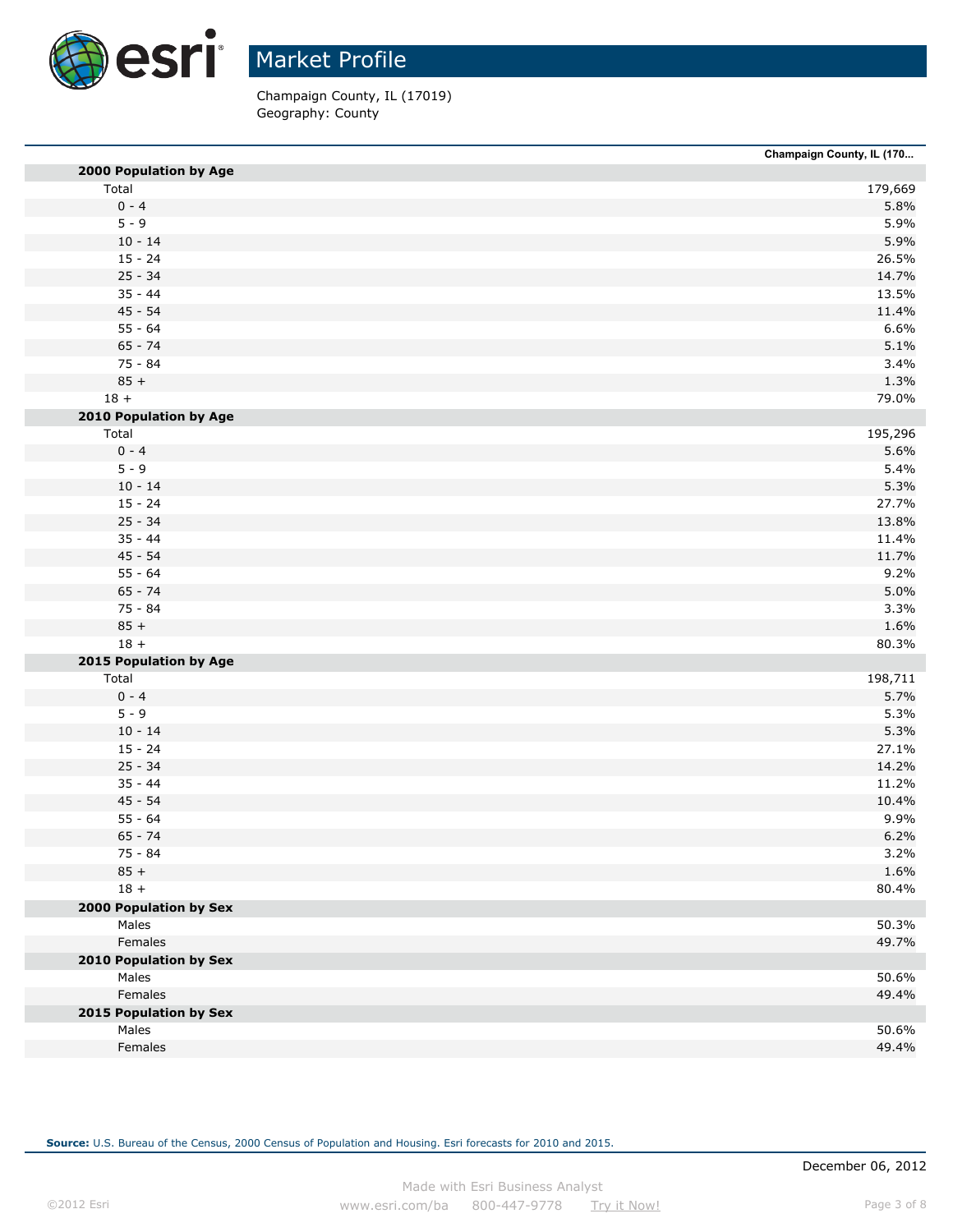

Champaign County, IL (17019) Geography: County

|                                               | Champaign County, IL (170 |
|-----------------------------------------------|---------------------------|
| 2000 Population by Race/Ethnicity             |                           |
| Total                                         | 179,669                   |
| White Alone                                   | 78.8%                     |
| <b>Black Alone</b>                            | 11.2%                     |
| American Indian Alone                         | 0.2%                      |
| Asian or Pacific Islander Alone               | 6.5%                      |
| Some Other Race Alone                         | 1.3%                      |
| Two or More Races                             | 2.0%                      |
| Hispanic Origin                               | 2.9%                      |
| Diversity Index                               | 39.9                      |
| 2010 Population by Race/Ethnicity             |                           |
| Total                                         | 195,296                   |
| White Alone                                   | 75.5%                     |
| <b>Black Alone</b>                            | 11.3%                     |
| American Indian Alone                         | 0.3%                      |
| Asian or Pacific Islander Alone               | 8.3%                      |
| Some Other Race Alone                         | 2.0%                      |
| Two or More Races                             | 2.6%                      |
| Hispanic Origin                               | 4.7%                      |
| Diversity Index                               | 46.3                      |
| 2015 Population by Race/Ethnicity             |                           |
| Total                                         | 198,711                   |
| White Alone                                   | 74.7%                     |
| <b>Black Alone</b>                            | 11.0%                     |
| American Indian Alone                         | 0.3%                      |
| Asian or Pacific Islander Alone               | 9.0%                      |
| Some Other Race Alone                         | 2.2%                      |
| Two or More Races                             | 2.8%                      |
| Hispanic Origin                               | 5.4%                      |
| Diversity Index                               | 48.2                      |
| 2000 Population 3+ by School Enrollment       |                           |
| Total                                         | 173,553                   |
| Enrolled in Nursery/Preschool                 | 1.9%                      |
| Enrolled in Kindergarten                      | 1.2%                      |
| Enrolled in Grade 1-8                         | 9.9%                      |
| Enrolled in Grade 9-12                        | 4.7%                      |
| Enrolled in College                           | 19.1%                     |
| Enrolled in Grad/Prof School                  | 5.5%                      |
| Not Enrolled in School                        | 57.7%                     |
| 2010 Population 25+ by Educational Attainment |                           |
| Total                                         | 109,384                   |
| Less Than 9th Grade                           | 2.4%                      |
| 9th to 12th Grade, No Diploma                 | 3.6%                      |
| High School Graduate                          | 22.7%                     |
| Some College, No Degree                       | 19.3%                     |
| Associate Degree                              | 8.8%                      |
| Bachelor's Degree                             | 20.7%                     |
| Graduate/Professional Degree                  | 22.4%                     |

Data Note: Persons of Hispanic Origin may be of any race. The Diversity Index measures the probability that two people from the same area will be from different race/ethnic groups.

**Source:** U.S. Bureau of the Census, 2000 Census of Population and Housing. Esri forecasts for 2010 and 2015.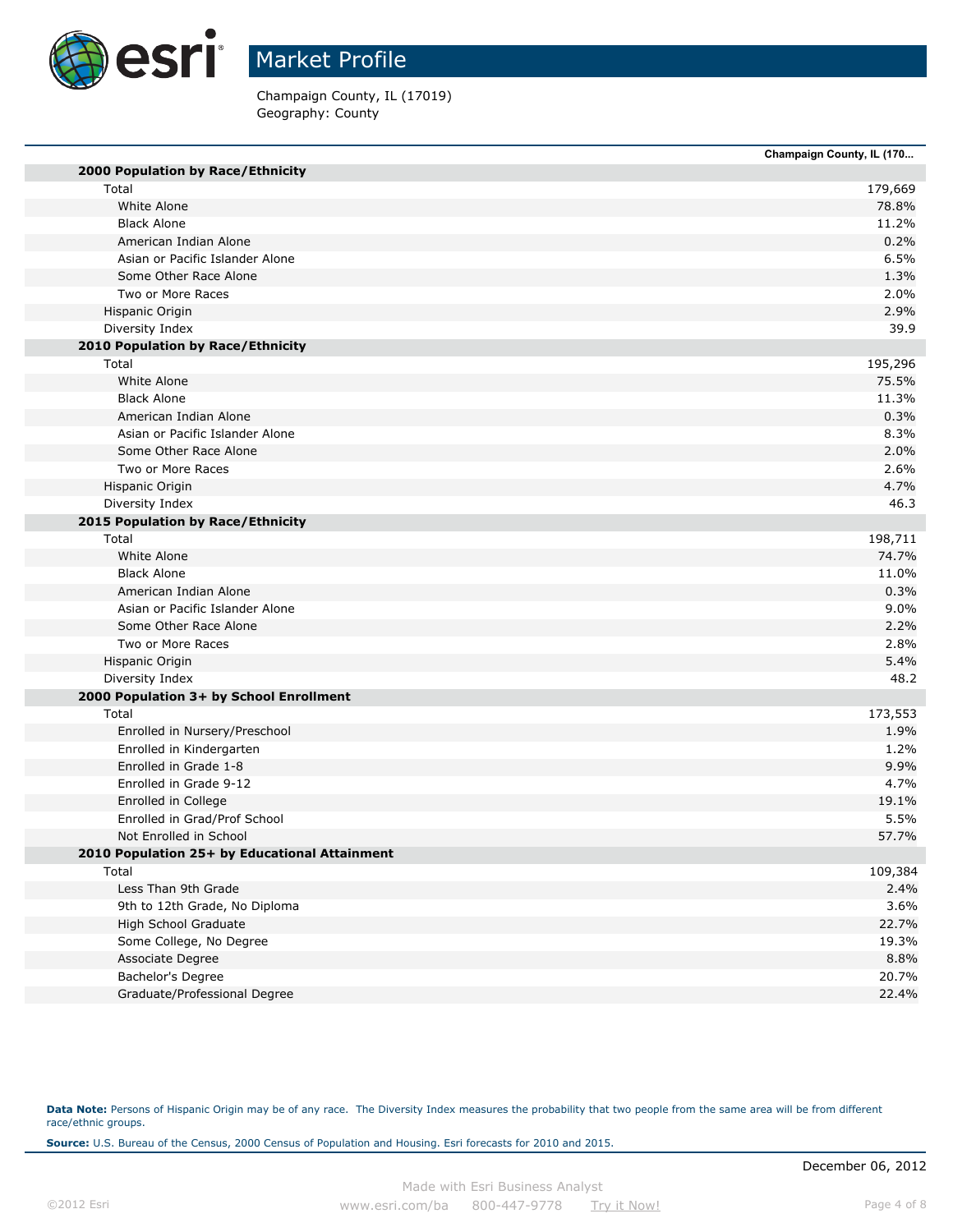

Champaign County, IL (17019) Geography: County

|                                                           | Champaign County, IL (170 |
|-----------------------------------------------------------|---------------------------|
| 2010 Population 15+ by Marital Status                     |                           |
| Total                                                     | 163,497                   |
| <b>Never Married</b>                                      | 44.4%                     |
| Married                                                   | 42.9%                     |
| Widowed                                                   |                           |
| Divorced                                                  |                           |
| 2000 Population 16+ by Employment Status                  |                           |
| Total                                                     | 145,926                   |
| In Labor Force                                            | 67.7%                     |
| Civilian Employed                                         | 63.9%                     |
| Civilian Unemployed                                       |                           |
| In Armed Forces                                           |                           |
| Not In Labor Force                                        | 32.3%                     |
| 2010 Civilian Population 16+ in Labor Force               |                           |
| Civilian Employed                                         | 89.8%                     |
| Civilian Unemployed                                       | 10.2%                     |
| 2015 Civilian Population 16+ in Labor Force               |                           |
| Civilian Employed                                         | 91.6%                     |
| Civilian Unemployed                                       |                           |
| 2000 Females 16+ by Employment Status and Age of Children |                           |
| Total                                                     | 73,404                    |
| Own Children < 6 Only                                     |                           |
| Employed/in Armed Forces                                  |                           |
| Unemployed                                                |                           |
| Not in Labor Force                                        |                           |
| Own Children <6 and 6-17 Only                             |                           |
| Employed/in Armed Forces                                  |                           |
| Unemployed                                                |                           |
| Not in Labor Force                                        |                           |
| Own Children 6-17 Only                                    | 14.0%                     |
| Employed/in Armed Forces                                  | 11.6%                     |
| Unemployed                                                |                           |
| Not in Labor Force                                        |                           |
| No Own Children < 18                                      | 74.2%                     |
| Employed/in Armed Forces                                  | 41.5%                     |
| Unemployed                                                |                           |
| Not in Labor Force                                        | 30.2%                     |
| 2010 Employed Population 16+ by Industry                  |                           |
| Total                                                     | 94,059                    |
| Agriculture/Mining                                        |                           |
| Construction                                              |                           |
| Manufacturing                                             |                           |
| Wholesale Trade                                           |                           |
| <b>Retail Trade</b>                                       | 10.2%                     |
| Transportation/Utilities                                  |                           |
| Information                                               |                           |
| Finance/Insurance/Real Estate                             |                           |
| Services                                                  | 62.8%                     |
| <b>Public Administration</b>                              |                           |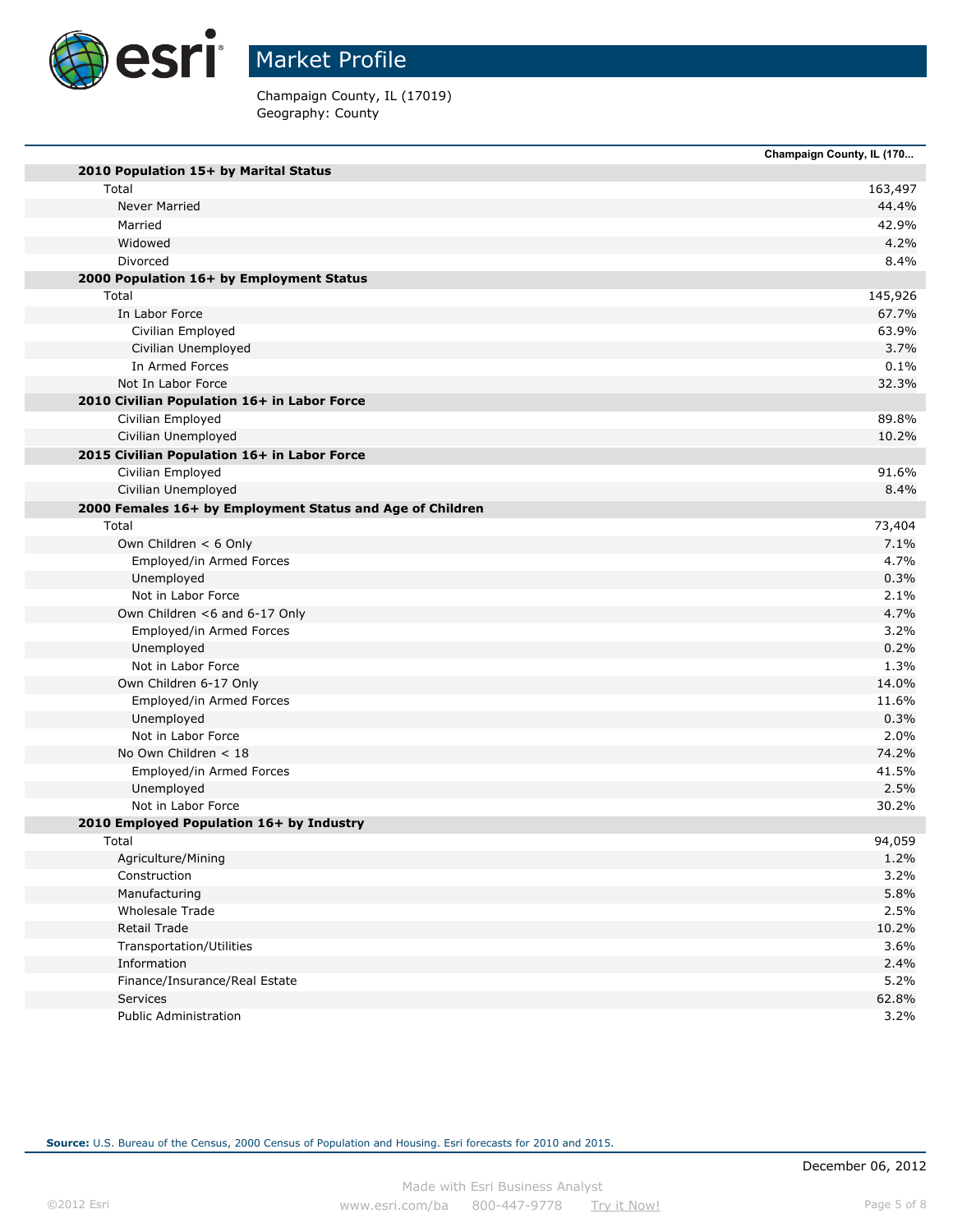

Champaign County, IL (17019) Geography: County

|                                                     | Champaign County, IL (170 |
|-----------------------------------------------------|---------------------------|
| 2010 Employed Population 16+ by Occupation          |                           |
| Total                                               | 94,059                    |
| White Collar                                        | 68.7%                     |
| Management/Business/Financial                       | 11.6%                     |
| Professional                                        | 34.4%                     |
| Sales                                               | 10.0%                     |
| Administrative Support                              | 12.7%                     |
| <b>Services</b>                                     | 17.0%                     |
| <b>Blue Collar</b>                                  | 14.3%                     |
| Farming/Forestry/Fishing                            | 0.3%                      |
| Construction/Extraction                             | 3.1%                      |
| Installation/Maintenance/Repair                     | 2.3%                      |
| Production                                          | 3.9%                      |
| <b>Transportation/Material Moving</b>               | 4.8%                      |
| 2000 Workers 16+ by Means of Transportation to Work |                           |
| Total                                               | 91,368                    |
| Drove Alone - Car, Truck, or Van                    | 69.4%                     |
| Carpooled - Car, Truck, or Van                      | 11.0%                     |
| <b>Public Transportation</b>                        | 4.9%                      |
| Walked                                              | 8.5%                      |
| <b>Other Means</b>                                  | 2.5%                      |
| Worked at Home                                      | 3.7%                      |
| 2000 Workers 16+ by Travel Time to Work             |                           |
| Total                                               | 91,368                    |
| Did not Work at Home                                | 96.3%                     |
| Less than 5 minutes                                 | 4.8%                      |
| 5 to 9 minutes                                      | 17.1%                     |
| 10 to 19 minutes                                    | 45.1%                     |
| 20 to 24 minutes                                    | 12.6%                     |
| 25 to 34 minutes                                    | 10.7%                     |
| 35 to 44 minutes                                    | 1.7%                      |
| 45 to 59 minutes                                    | 2.0%                      |
| 60 to 89 minutes                                    | 1.3%                      |
| 90 or more minutes                                  | 1.1%                      |
| Worked at Home                                      | 3.7%                      |
| Average Travel Time to Work (in min)                |                           |
| 2000 Households by Vehicles Available               |                           |
| Total                                               | 70,597                    |
| None                                                | 9.5%                      |
| $\mathbf{1}$                                        | 39.2%                     |
| $\overline{2}$                                      | 37.5%                     |
| 3                                                   | 10.6%                     |
| $\overline{\mathbf{4}}$                             | 2.5%                      |
|                                                     |                           |
| $5+$                                                | 0.7%                      |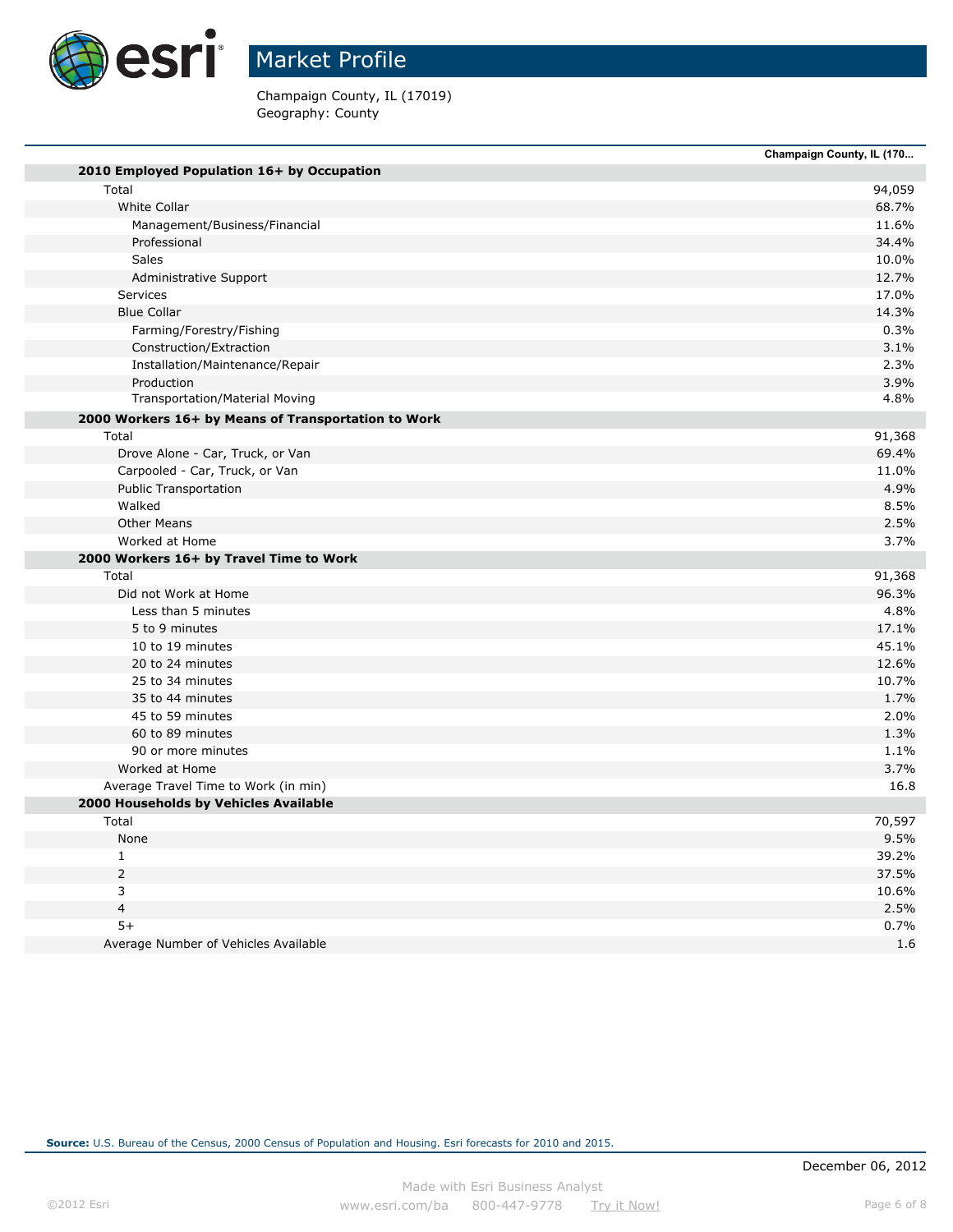

Champaign County, IL (17019) Geography: County

|                                              | Champaign County, IL (170 |
|----------------------------------------------|---------------------------|
| 2000 Households by Type                      |                           |
| Total                                        | 70,597                    |
| Family Households                            | 55.7%                     |
| Married-couple Family                        | 43.6%                     |
| With Related Children                        | 20.1%                     |
| Other Family (No Spouse)                     | 12.1%                     |
| With Related Children                        | 8.5%                      |
| Nonfamily Households                         | 44.3%                     |
| Householder Living Alone                     | 31.4%                     |
| Householder Not Living Alone                 | 12.9%                     |
| Households with Related Children             | 28.6%                     |
| Households with Persons 65+                  | 17.4%                     |
| 2000 Households by Size                      |                           |
| Total                                        | 70,597                    |
| 1 Person Household                           | 31.4%                     |
| 2 Person Household                           | 33.7%                     |
| 3 Person Household                           | 15.2%                     |
| 4 Person Household                           | 12.7%                     |
| 5 Person Household                           | 4.7%                      |
| 6 Person Household                           | 1.5%                      |
| 7 + Person Household                         | 0.7%                      |
| 2000 Households by Year Householder Moved In |                           |
| Total                                        | 70,597                    |
| Moved in 1999 to March 2000                  | 29.4%                     |
| Moved in 1995 to 1998                        | 30.0%                     |
| Moved in 1990 to 1994                        | 13.7%                     |
| Moved in 1980 to 1989                        | 12.3%                     |
| Moved in 1970 to 1979                        | 7.7%                      |
| Moved in 1969 or Earlier                     | 7.0%                      |
| Median Year Householder Moved In             | 1996                      |
| 2000 Housing Units by Units in Structure     |                           |
| Total                                        | 75,280                    |
| 1, Detached                                  | 54.3%                     |
| 1, Attached                                  | 4.3%                      |
| $\overline{2}$                               | 3.5%                      |
| 3 or 4                                       | 5.0%                      |
| 5 to 9                                       | 7.2%                      |
| 10 to 19                                     | 9.6%                      |
| $20 +$                                       | 10.3%                     |
| Mobile Home                                  | 5.8%                      |
| Other                                        | 0.0%                      |
| 2000 Housing Units by Year Structure Built   |                           |
| Total                                        | 75,280                    |
| 1999 to March 2000                           | 1.7%                      |
| 1995 to 1998                                 | 6.7%                      |
| 1990 to 1994                                 | 6.8%                      |
| 1980 to 1989                                 | 14.9%                     |
| 1970 to 1979                                 | 21.7%                     |
| 1969 or Earlier                              | 48.3%                     |
| Median Year Structure Built                  | 1971                      |
|                                              |                           |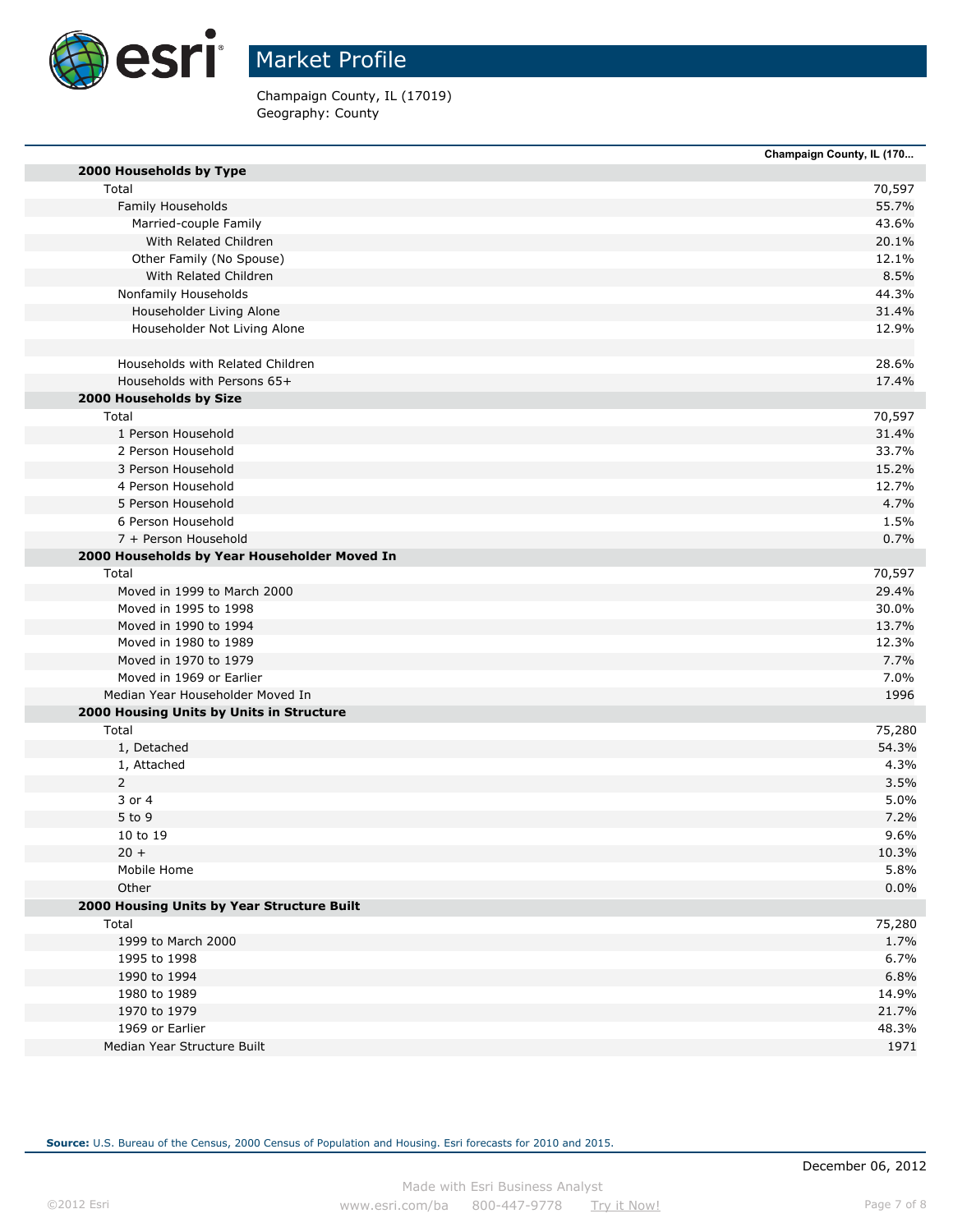

Champaign County, IL (17019) Geography: County

|                                         |    | Champaign County, IL (170 |
|-----------------------------------------|----|---------------------------|
| <b>Top 3 Tapestry Segments</b>          |    |                           |
|                                         | 1. | Dorms to Diplomas         |
|                                         | 2. | Old and Newcomers         |
|                                         | 3. | Metropolitans             |
| <b>2010 Consumer Spending</b>           |    |                           |
| Apparel & Services: Total \$            |    | \$116,562,991             |
| Average Spent                           |    | \$1,508.18                |
| Spending Potential Index                |    | 63                        |
| Computers & Accessories: Total \$       |    | \$15,822,301              |
| Average Spent                           |    | \$204.72                  |
| Spending Potential Index                |    | 93                        |
| Education: Total \$                     |    | \$96,418,934              |
| Average Spent                           |    | \$1,247.54                |
| Spending Potential Index                |    | 102                       |
| Entertainment/Recreation: Total \$      |    | \$216,437,840             |
| Average Spent                           |    | \$2,800.44                |
| Spending Potential Index                |    | 87                        |
| Food at Home: Total \$                  |    | \$302,144,256             |
| Average Spent                           |    | \$3,909.38                |
| Spending Potential Index                |    | 87                        |
| Food Away from Home: Total \$           |    | \$223,627,151             |
| Average Spent                           |    | \$2,893.46                |
| Spending Potential Index                |    | 90                        |
| Health Care: Total \$                   |    | \$238,250,880             |
| Average Spent                           |    | \$3,082.68                |
| Spending Potential Index                |    | 83                        |
| HH Furnishings & Equipment: Total \$    |    | \$119,631,906             |
| Average Spent                           |    | \$1,547.89                |
| Spending Potential Index                |    | 75                        |
| Investments: Total \$                   |    | \$101,161,203             |
| Average Spent                           |    | \$1,308.90                |
| Spending Potential Index                |    | 75                        |
| Retail Goods: Total \$                  |    | \$1,589,337,086           |
| Average Spent                           |    | \$20,564.09               |
| Spending Potential Index                |    | 83                        |
| Shelter: Total \$                       |    | \$1,052,952,508           |
| Average Spent                           |    | \$13,623.93               |
| Spending Potential Index                |    | 86                        |
| TV/Video/Audio:Total \$                 |    | \$85,353,103              |
| Average Spent                           |    | \$1,104.37                |
| Spending Potential Index                |    | 89                        |
| Travel: Total \$                        |    | \$120,461,064             |
| Average Spent                           |    | \$1,558.62                |
| Spending Potential Index                |    | 82                        |
| Vehicle Maintenance & Repairs: Total \$ |    | \$63,432,180              |
| Average Spent                           |    | \$820.74                  |
| Spending Potential Index                |    | 87                        |
|                                         |    |                           |

**Data Note:** Consumer spending shows the amount spent on a variety of goods and services by households that reside in the area. Expenditures are shown by broad budget categories that are not mutually exclusive. Consumer spending does not equal business revenue. Total and Average Amount Spent Per Household represent annual figures. The Spending Potential Index represents the amount spent in the area relative to a national average of 100. **Source:** Consumer Spending data are derived from the 2006 and 2007 Consumer Expenditure Surveys, Bureau of Labor Statistics. Esri.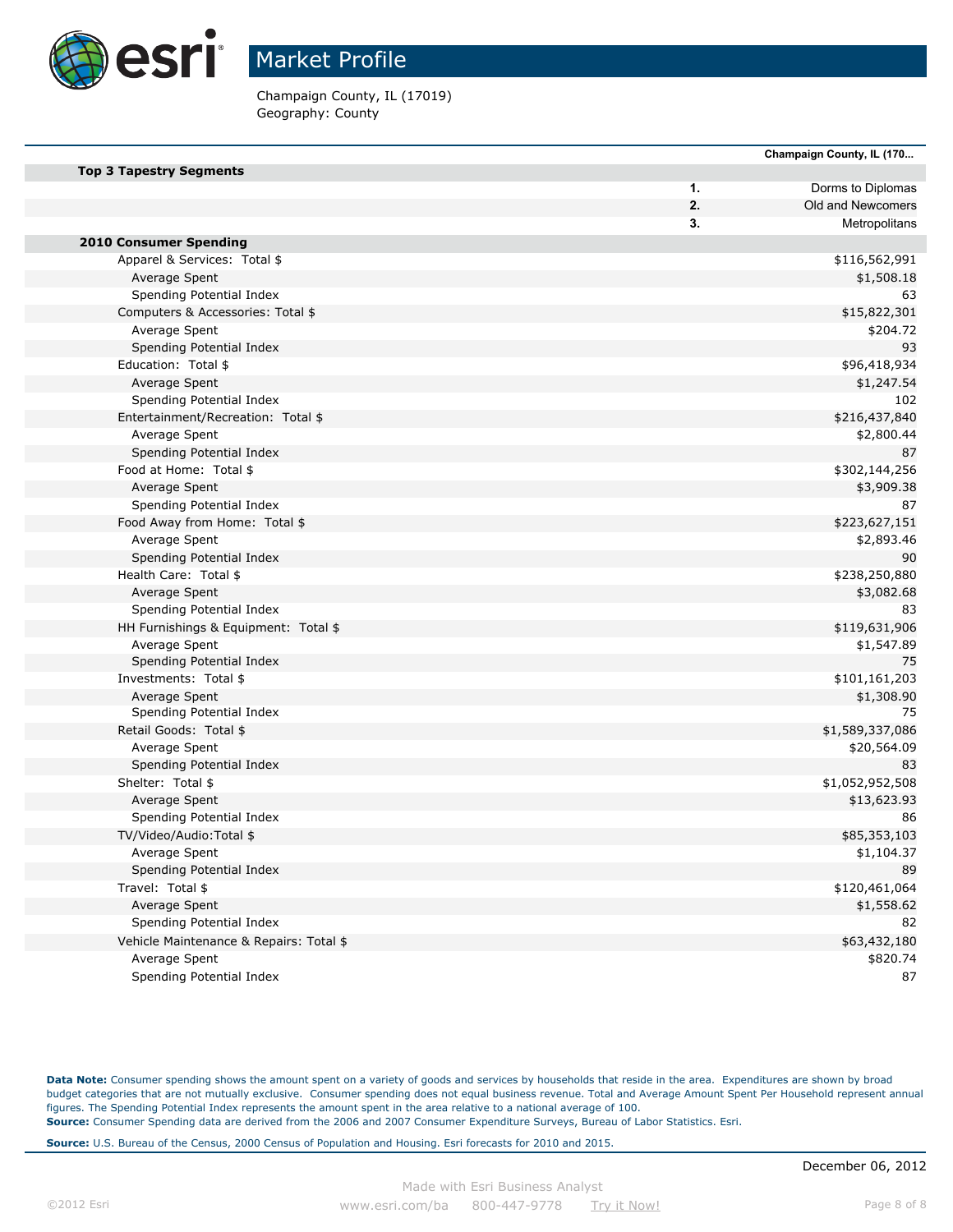

# Graphic Profile

Champaign County, IL (17019) Geography: County





2010 Owner Occupied HUs by Value









2010 Employed 16+ by Occupation

2010 Population by Age

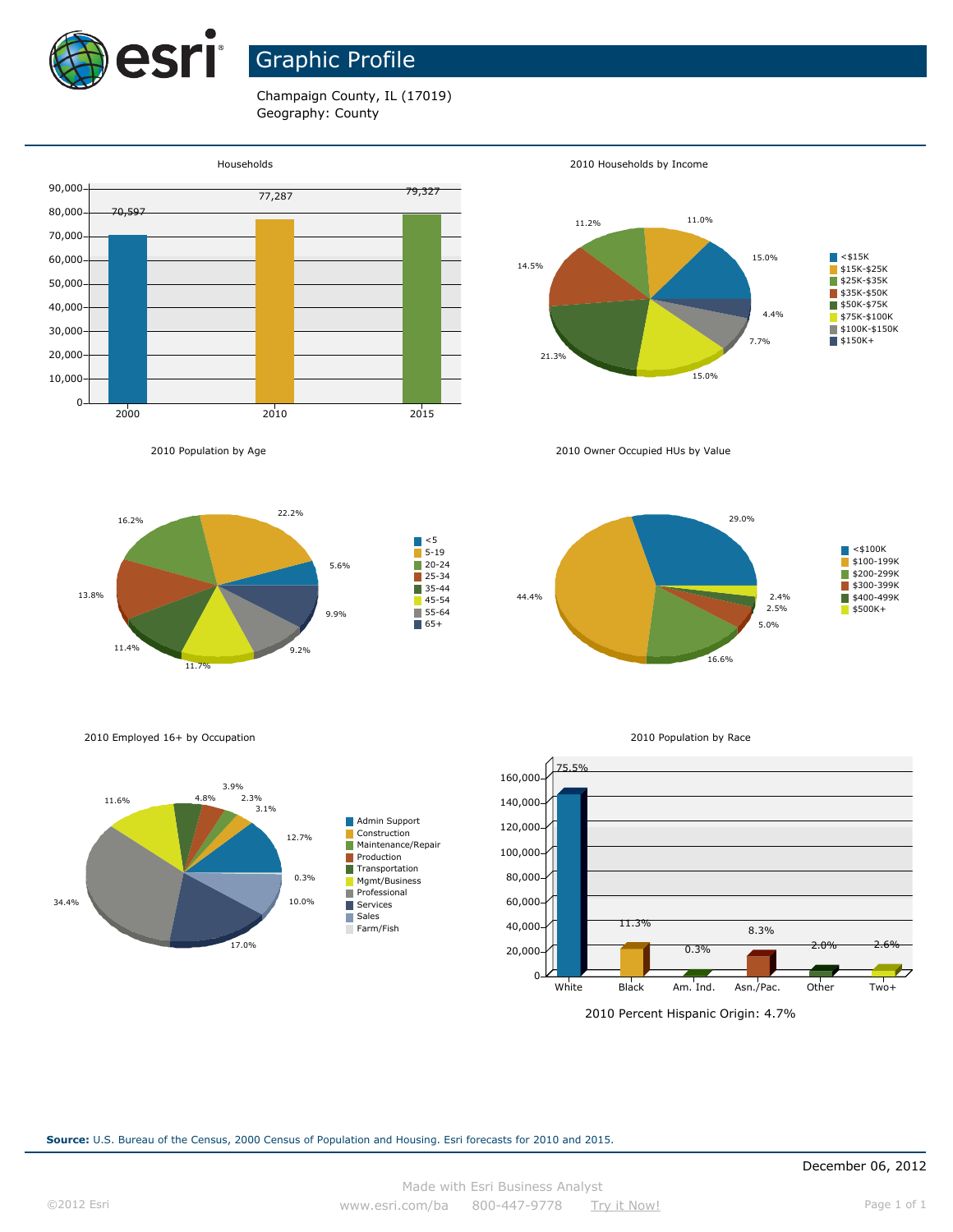

Champaign County, IL (17019) Geography: County

| Data for all businesses in area                | Champaign County, IL (170 |                |               |                  |
|------------------------------------------------|---------------------------|----------------|---------------|------------------|
| <b>Total Businesses:</b>                       |                           | 6,706          |               |                  |
| <b>Total Employees:</b>                        |                           | 106,227        |               |                  |
| <b>Total Residential Population:</b>           |                           | 195,296        |               |                  |
| Employee/Residential Population Ratio:         |                           | 0.54           |               |                  |
|                                                | <b>Businesses</b>         |                |               | <b>Employees</b> |
| by SIC Codes                                   | <b>Number</b>             | <b>Percent</b> | <b>Number</b> | <b>Percent</b>   |
| Agriculture & Mining                           | 205                       | 3.1%           | 806           | 0.8%             |
| Construction                                   | 501                       | 7.5%           | 4,113         | 3.9%             |
| Manufacturing                                  | 185                       | 2.8%           | 5,710         | 5.4%             |
| Transportation                                 | 230                       | 3.4%           | 2,236         | 2.1%             |
| Communication                                  | 72                        | 1.1%           | 1,396         | 1.3%             |
| Utility                                        | 34                        | 0.5%           | 257           | 0.2%             |
| <b>Wholesale Trade</b>                         | 232                       | 3.5%           | 4,740         | 4.5%             |
|                                                |                           |                |               |                  |
| Retail Trade Summary                           | 1,437                     | 21.4%          | 20,962        | 19.7%            |
| Home Improvement                               | 92                        | 1.4%           | 1,035         | 1.0%             |
| General Merchandise Stores                     | 30                        | 0.4%           | 1,163         | 1.1%             |
| Food Stores                                    | 138                       | 2.1%           | 1,608         | 1.5%             |
| Auto Dealers, Gas Stations, Auto Aftermarket   | 147                       | 2.2%           | 1,747         | 1.6%             |
| Apparel & Accessory Stores                     | 103                       | 1.5%           | 1,031         | 1.0%             |
| Furniture & Home Furnishings                   | 132                       | 2.0%           | 1,363         | 1.3%             |
| Eating & Drinking Places                       | 468                       | 7.0%           | 8,552         | 8.1%             |
| Miscellaneous Retail                           | 327                       | 4.9%           | 4,463         | 4.2%             |
|                                                |                           |                |               |                  |
| Finance, Insurance, Real Estate Summary        | 666                       | 9.9%           | 5,542         | 5.2%             |
| Banks, Savings & Lending Institutions          | 155                       | 2.3%           | 2,036         | 1.9%             |
| <b>Securities Brokers</b>                      | 63                        | 0.9%           | 314           | 0.3%             |
| <b>Insurance Carriers &amp; Agents</b>         | 131                       | 2.0%           | 789           | 0.7%             |
| Real Estate, Holding, Other Investment Offices | 317                       | 4.7%           | 2,403         | 2.3%             |
|                                                |                           |                |               |                  |
| Services Summary                               | 2,747                     | 41.0%          | 56,268        | 53.0%            |
| Hotels & Lodging                               | 62                        | 0.9%           | 1,076         | 1.0%             |
| <b>Automotive Services</b>                     | 188                       | 2.8%           | 749           | 0.7%             |
| Motion Pictures & Amusements                   | 201                       | 3.0%           | 2,101         | 2.0%             |
| <b>Health Services</b>                         | 251                       | 3.7%           | 8,441         | 7.9%             |
| Legal Services                                 | 98                        | 1.5%           | 508           | 0.5%             |
| <b>Education Institutions &amp; Libraries</b>  | 266                       | 4.0%           | 29,618        | 27.9%            |
| <b>Other Services</b>                          | 1,681                     | 25.1%          | 13,775        | 13.0%            |
|                                                |                           |                |               |                  |
| Government                                     | 328                       | 4.9%           | 4,132         | 3.9%             |
| Other                                          | 69                        | 1.0%           | 65            | 0.1%             |
|                                                |                           |                |               |                  |
| Totals                                         | 6,706                     | 100%           | 106,227       | 100%             |
|                                                |                           |                |               |                  |

**Source:** Business data provided by Infogroup, Omaha NE Copyright 2010, all rights reserved. Esri forecasts for 2010.

December 06, 2012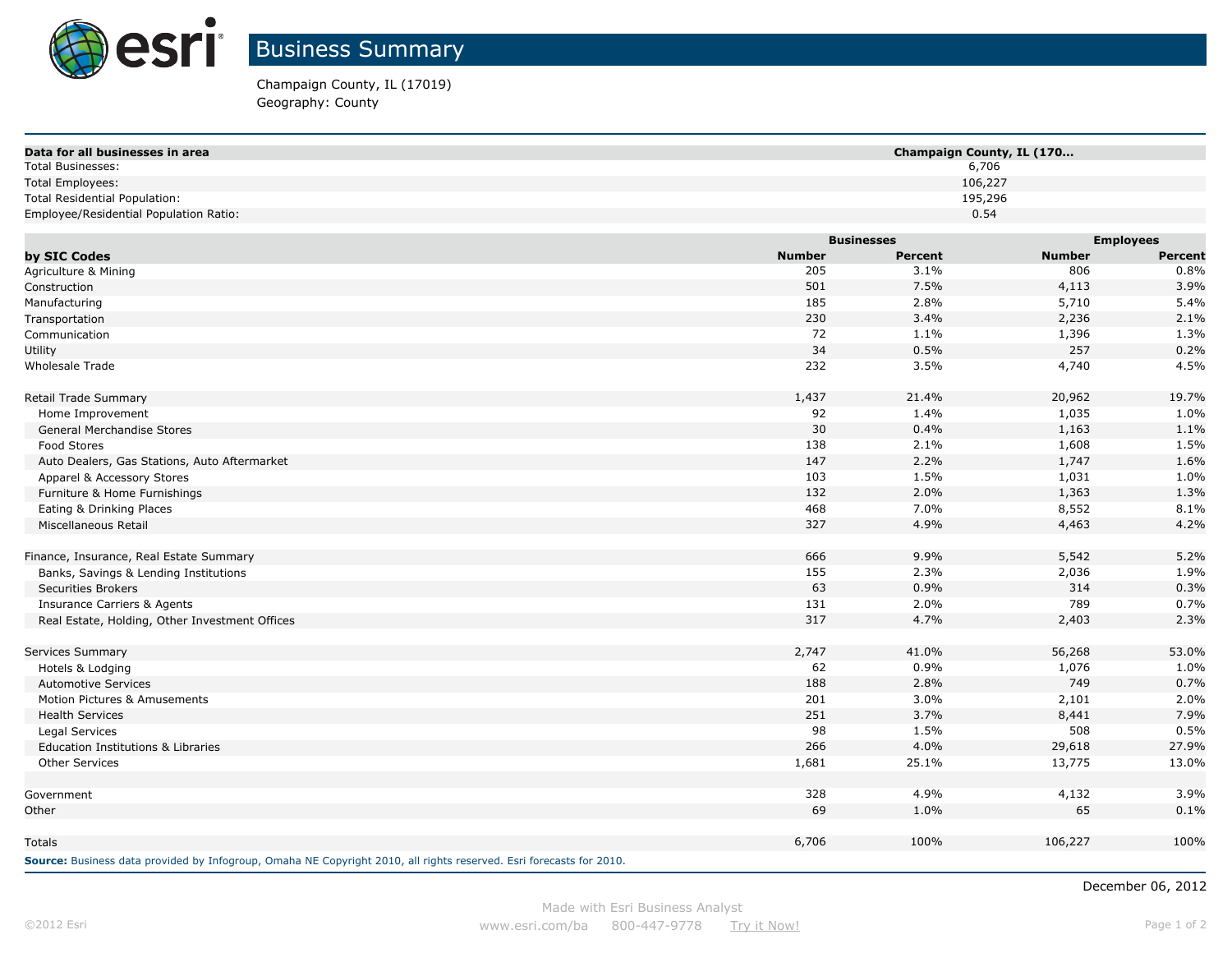

Champaign County, IL (17019) Geography: County

|                                                                                          | <b>Businesses</b> |                |               | <b>Employees</b> |  |
|------------------------------------------------------------------------------------------|-------------------|----------------|---------------|------------------|--|
| by NAICS Codes                                                                           | <b>Number</b>     | <b>Percent</b> | <b>Number</b> | <b>Percent</b>   |  |
| Agriculture, Forestry, Fishing & Hunting                                                 | 78                | 1.2%           | 244           | 0.2%             |  |
| Mining                                                                                   | 5                 | 0.1%           | 14            | 0.0%             |  |
| Utilities                                                                                | 10                | 0.1%           | 92            | 0.1%             |  |
| Construction                                                                             | 539               | 8.0%           | 4,272         | 4.0%             |  |
| Manufacturing                                                                            | 190               | 2.8%           | 5,413         | 5.1%             |  |
| <b>Wholesale Trade</b>                                                                   | 221               | 3.3%           | 4,699         | 4.4%             |  |
| <b>Retail Trade</b>                                                                      | 930               | 13.9%          | 12,124        | 11.4%            |  |
| Motor Vehicle & Parts Dealers                                                            | 109               | 1.6%           | 1,507         | 1.4%             |  |
| Furniture & Home Furnishings Stores                                                      | 45                | 0.7%           | 423           | 0.4%             |  |
| Electronics & Appliance Stores                                                           | 72                | 1.1%           | 933           | 0.9%             |  |
| Bldg Material & Garden Equipment & Supplies Dealers                                      | 90                | 1.3%           | 1,032         | 1.0%             |  |
| Food & Beverage Stores                                                                   | 113               | 1.7%           | 1,337         | 1.3%             |  |
| Health & Personal Care Stores                                                            | 80                | 1.2%           | 1,800         | 1.7%             |  |
| <b>Gasoline Stations</b>                                                                 | 38                | 0.6%           | 240           | 0.2%             |  |
| Clothing & Clothing Accessories Stores                                                   | 118               | 1.8%           | 1,092         | 1.0%             |  |
| Sport Goods, Hobby, Book, & Music Stores                                                 | 82                | 1.2%           | 1,594         | 1.5%             |  |
| General Merchandise Stores                                                               | 30                | 0.4%           | 1,163         | 1.1%             |  |
| Miscellaneous Store Retailers                                                            | 141               | 2.1%           | 913           | 0.9%             |  |
| <b>Nonstore Retailers</b>                                                                | 12                | 0.2%           | 90            | 0.1%             |  |
| Transportation & Warehousing                                                             | 190               | 2.8%           | 1,894         | 1.8%             |  |
| Information                                                                              | 196               | 2.9%           | 3,378         | 3.2%             |  |
| Finance & Insurance                                                                      | 356               | 5.3%           | 3,248         | 3.1%             |  |
| Central Bank/Credit Intermediation & Related Activities                                  | 160               | 2.4%           | 2,044         | 1.9%             |  |
| Securities, Commodity Contracts & Other Financial Investments & Other Related Activities | 65                | 1.0%           | 415           | 0.4%             |  |
| Insurance Carriers & Related Activities; Funds, Trusts & Other Financial Vehicles        | 131               | 2.0%           | 789           | 0.7%             |  |
| Real Estate, Rental & Leasing                                                            | 399               | 6.0%           | 2,217         | 2.1%             |  |
| Professional, Scientific & Tech Services                                                 | 557               | 8.3%           | 5,281         | 5.0%             |  |
| <b>Legal Services</b>                                                                    | 111               | 1.7%           | 644           | 0.6%             |  |
| Management of Companies & Enterprises                                                    | $\overline{7}$    | 0.1%           | 420           | 0.4%             |  |
| Administrative & Support & Waste Management & Remediation Services                       | 308               | 4.6%           | 2,264         | 2.1%             |  |
| <b>Educational Services</b>                                                              | 248               | 3.7%           | 28,485        | 26.8%            |  |
| Health Care & Social Assistance                                                          | 442               | 6.6%           | 11,196        | 10.5%            |  |
| Arts, Entertainment & Recreation                                                         | 143               | 2.1%           | 1,941         | 1.8%             |  |
| <b>Accommodation &amp; Food Services</b>                                                 | 539               | 8.0%           | 9,676         | 9.1%             |  |
| Accommodation                                                                            | 62                | 0.9%           | 1,076         | 1.0%             |  |
| Food Services & Drinking Places                                                          | 477               | 7.1%           | 8,600         | 8.1%             |  |
| Other Services (except Public Administration)                                            | 943               | 14.1%          | 5,069         | 4.8%             |  |
| Automotive Repair & Maintenance                                                          | 147               | 2.2%           | 514           | 0.5%             |  |
| <b>Public Administration</b>                                                             | 331               | 4.9%           | 4,209         | 4.0%             |  |
| Unclassified Establishments                                                              | 74                | 1.1%           | 91            | 0.1%             |  |
| Total                                                                                    | 6,706             | 100%           | 106,227       | 100%             |  |
|                                                                                          |                   |                |               |                  |  |

**Source:** Business data provided by Infogroup, Omaha NE Copyright 2010, all rights reserved. Esri forecasts for 2010.

December 06, 2012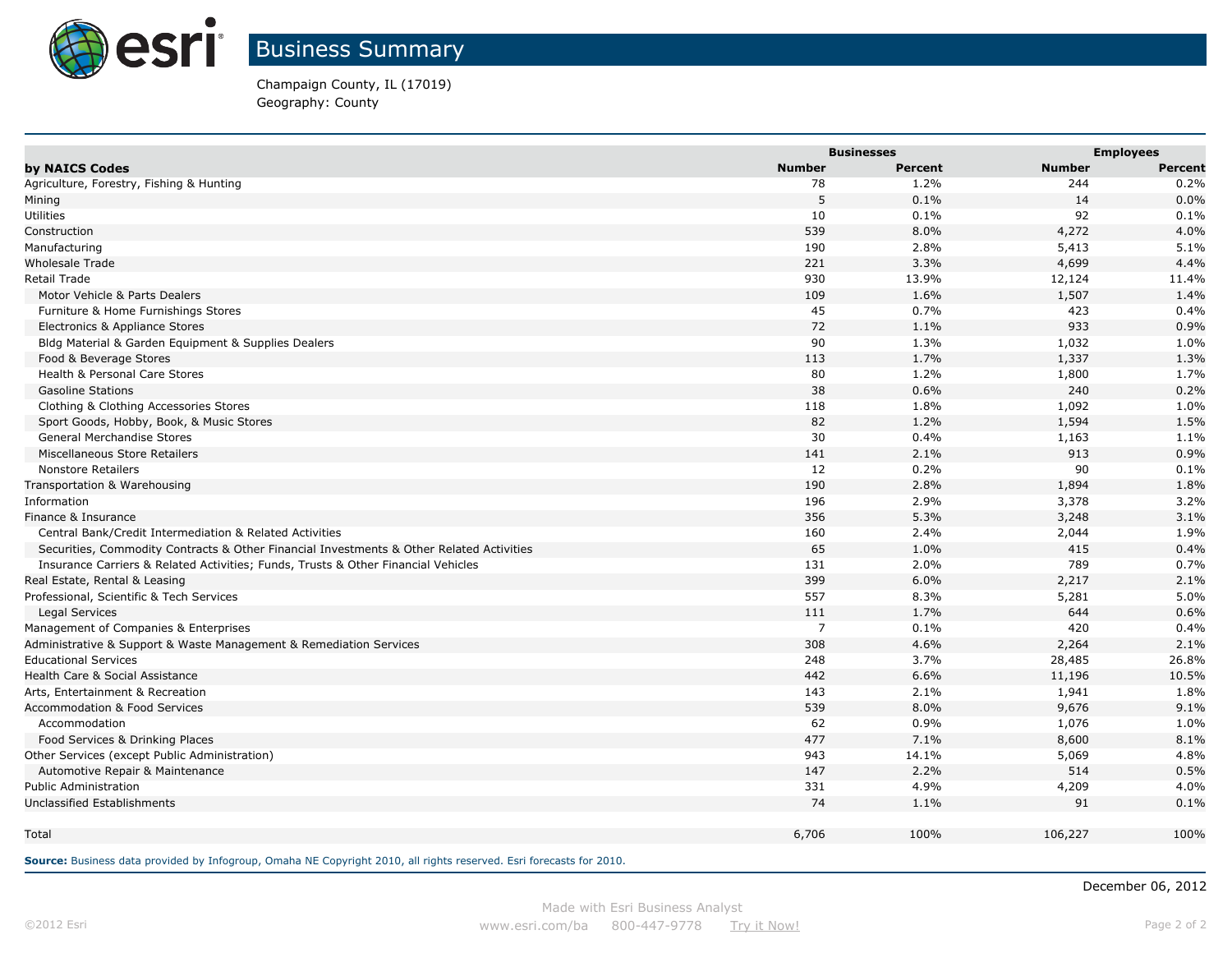

#### **Champaign County, IL (17019)**

| Geography: County                    |         |                                    |            |
|--------------------------------------|---------|------------------------------------|------------|
| 2000 Residential Population          | 179.669 | 2010 Total Sales (\$000)           | 16,549,832 |
| 2010 Residential Population          | 195,296 | 2010 Daytime Business Population   | 100,348    |
| 2015 Residential Population          | 198.711 | Daytime Business/Residential Ratio | 0.5:1      |
| Annual Population Growth 2010 - 2015 | 0.35%   |                                    |            |

|                                                |                                             | Data above represents all businesses in area |                  |                      |                  |         | <b>NAICS Code Selected: All</b> |         |
|------------------------------------------------|---------------------------------------------|----------------------------------------------|------------------|----------------------|------------------|---------|---------------------------------|---------|
| Data below represents selected businesses only |                                             |                                              |                  |                      |                  |         |                                 |         |
| <b>NAICS</b>                                   |                                             |                                              | <b>Franchise</b> | <b>Distance From</b> | <b>Employees</b> |         | Sales (\$000)                   |         |
| Code                                           | <b>Business Name</b>                        |                                              | Code             | <b>Site in Miles</b> | Number           | Percent | Number                          | Percent |
|                                                |                                             |                                              |                  |                      |                  |         |                                 |         |
| 44111001                                       | O'BRIEN VOLKSWAGEN                          |                                              | V                | 0.04W                | 250              | 0.2%    | 214,750                         | 1.3%    |
|                                                | 1025 OBRIEN DR                              |                                              |                  |                      |                  |         |                                 |         |
|                                                | URBANA, IL 61802                            |                                              |                  |                      |                  |         |                                 |         |
| 53211101                                       | ENTERPRISE RENT-A-CAR                       |                                              | 0                | 0.10W                | 3                | 0.0%    | 708                             | 0.0%    |
|                                                | 925 E OBRIEN DR                             |                                              |                  |                      |                  |         |                                 |         |
|                                                | URBANA, IL 61802                            |                                              |                  |                      |                  |         |                                 |         |
| 44111001                                       | PROSPECT MITSUBISHI                         |                                              | 5                | 0.11S                | 40               | 0.0%    | 34,360                          | 0.2%    |
|                                                | 1111 OBRIEN DR                              |                                              |                  |                      |                  |         |                                 |         |
|                                                | URBANA, IL 61802                            |                                              |                  |                      |                  |         |                                 |         |
| 44111001                                       | O'BRIEN HYUNDAI OF CHAMPAGNE                |                                              | $\overline{c}$   | 0.11S                | 250              | 0.2%    | 60,300                          | 0.4%    |
|                                                | 1111 OBRIEN DR                              |                                              |                  |                      |                  |         |                                 |         |
|                                                | URBANA, IL 61802                            |                                              |                  |                      |                  |         |                                 |         |
| 81111104                                       | O'BRIEN AUTO PARK                           |                                              | n/a              | 0.11S                | $\overline{2}$   | 0.0%    | 230                             | 0.0%    |
|                                                | 1111 OBRIEN DR                              |                                              |                  |                      |                  |         |                                 |         |
|                                                | URBANA, IL 61802                            |                                              |                  |                      |                  |         |                                 |         |
| 81111104                                       | <b>O'BRIEN TEAM</b>                         |                                              | n/a              | 0.11S                | 20               | 0.0%    | 2,300                           | 0.0%    |
|                                                | 1111 OBRIEN DR                              |                                              |                  |                      |                  |         |                                 |         |
|                                                | URBANA, IL 61802                            |                                              |                  |                      |                  |         |                                 |         |
| 42382005                                       | <b>BLAIN'S FARM &amp; FLEET</b>             |                                              | n/a              | 0.14E                | 100              | 0.1%    | 49,800                          | 0.3%    |
|                                                | 2701 N CUNNINGHAM AVE                       |                                              |                  |                      |                  |         |                                 |         |
|                                                | <b>URBANA, IL 61802</b>                     |                                              |                  |                      |                  |         |                                 |         |
| 71394010                                       | <b>FARM LAKE</b><br>2502 N CUNNINGHAM AVE   |                                              | n/a              | 0.21 E               | $\mathbf{1}$     | 0.0%    | 84                              | 0.0%    |
|                                                |                                             |                                              |                  |                      |                  |         |                                 |         |
| 23622040                                       | <b>URBANA, IL 61802</b><br>OHANA POOLS SPAS |                                              | n/a              | 0.21 E               | 8                | 0.0%    | 992                             | 0.0%    |
|                                                | 2506 N CUNNINGHAM AVE                       |                                              |                  |                      |                  |         |                                 |         |
|                                                | <b>URBANA, IL 61802</b>                     |                                              |                  |                      |                  |         |                                 |         |
| 32199201                                       | RILEY MANUFACTURED HOME                     |                                              | n/a              | 0.23E                | 6                | 0.0%    | 1,314                           | 0.0%    |
|                                                | 2610 N CUNNINGHAM AVE                       |                                              |                  |                      |                  |         |                                 |         |
|                                                | URBANA, IL 61802                            |                                              |                  |                      |                  |         |                                 |         |
| 53119004                                       | NORTHWOOD PARK                              |                                              | n/a              | 0.26E                | 3                | 0.0%    | 564                             | 0.0%    |
|                                                | 1 NORTHWOOD DR                              |                                              |                  |                      |                  |         |                                 |         |
|                                                | <b>URBANA, IL 61802</b>                     |                                              |                  |                      |                  |         |                                 |         |
| 23622012                                       | NORTHWOOD HOME SALES                        |                                              | n/a              | 0.26E                | 3                | 0.0%    | 1,584                           | 0.0%    |
|                                                | 1 NORTHWOOD DR                              |                                              |                  |                      |                  |         |                                 |         |
|                                                | URBANA, IL 61802                            |                                              |                  |                      |                  |         |                                 |         |
| 61151201                                       | FRASCA AIR SVC INC                          |                                              | n/a              | 0.27 NE              | 6                | 0.0%    | $\mathsf 0$                     | 0.0%    |
|                                                | 1402 AIRPORT RD                             |                                              |                  |                      |                  |         |                                 |         |
|                                                | <b>URBANA, IL 61802</b>                     |                                              |                  |                      |                  |         |                                 |         |
| 48811907                                       | FRASCA FIELD-C16                            |                                              | G                | 0.27 NE              |                  | 0.0%    | 396                             | 0.0%    |
|                                                | 1402 AIRPORT RD                             |                                              |                  |                      |                  |         |                                 |         |
|                                                | URBANA, IL 61802                            |                                              |                  |                      |                  |         |                                 |         |
| 23611506                                       | <b>RILEY HOMES</b>                          |                                              | n/a              | 0.29E                | $\overline{7}$   | 0.0%    | 2,408                           | $0.0\%$ |
|                                                | 2704 N CUNNINGHAM AVE                       |                                              |                  |                      |                  |         |                                 |         |
|                                                | URBANA, IL 61802                            |                                              |                  |                      |                  |         |                                 |         |
| 42399010                                       | FRASCA INTERNATIONAL INC                    |                                              | n/a              | 0.30 <sub>N</sub>    | 175              | 0.2%    | 16,170                          | 0.1%    |
|                                                | 906 AIRPORT RD                              |                                              |                  |                      |                  |         |                                 |         |
|                                                | <b>URBANA, IL 61802</b>                     |                                              |                  |                      |                  |         |                                 |         |
| 44132001                                       | <b>BRAHLER'S TRUCKERS SUPPLY</b>            |                                              | n/a              | 0.31 SW              | 8                | 0.0%    | 1,768                           | 0.0%    |
|                                                | 2306 WILLOW RD                              |                                              |                  |                      |                  |         |                                 |         |
|                                                | URBANA, IL 61802                            |                                              |                  |                      |                  |         |                                 |         |

The contents of this report shall not be used for direct marketing purposes.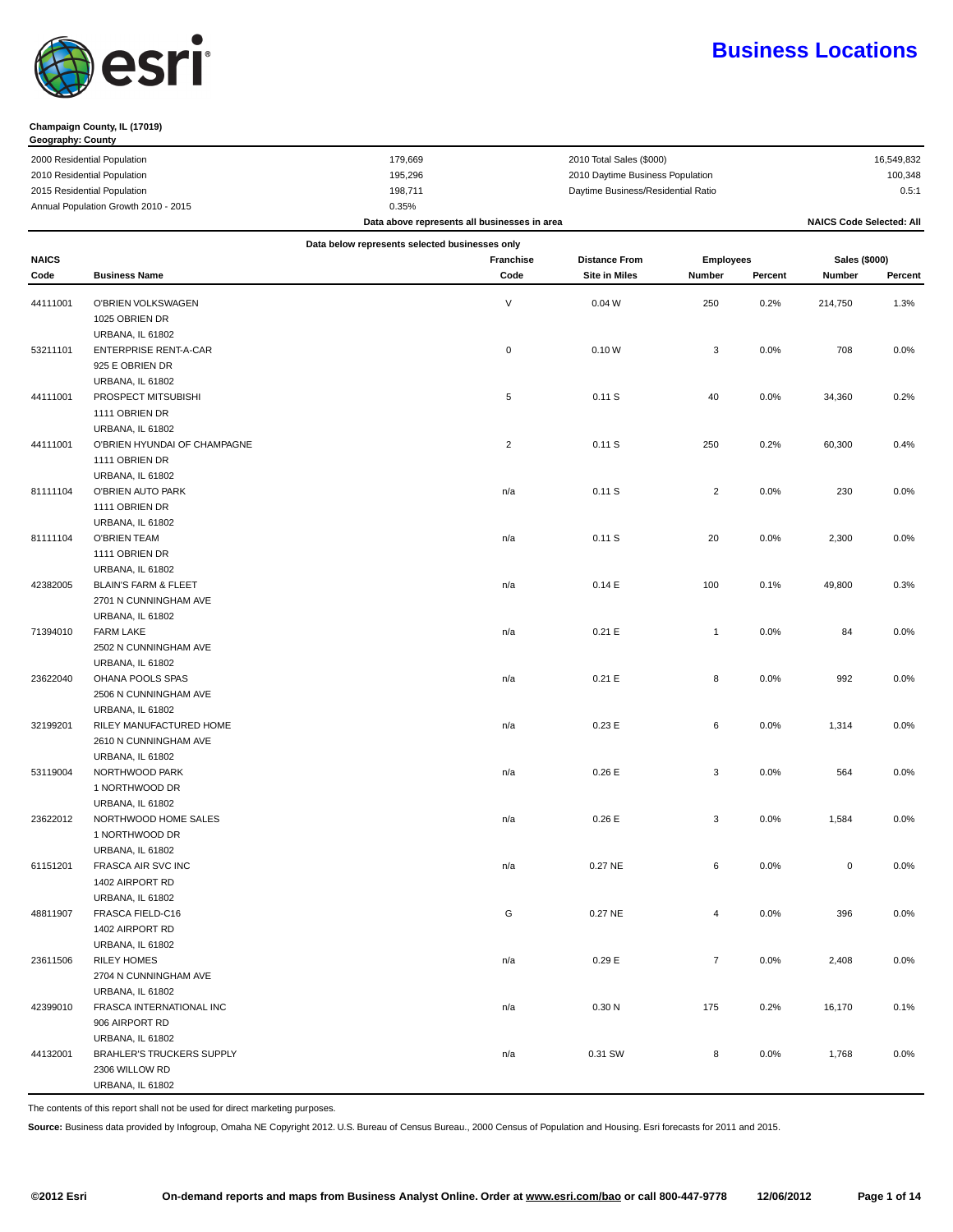

#### **Champaign County, IL (17019) Geography: County**

| <b>NAICS</b> |                                | Franchise     | <b>Distance From</b> |                | <b>Employees</b> |                  | Sales (\$000) |
|--------------|--------------------------------|---------------|----------------------|----------------|------------------|------------------|---------------|
| Code         | <b>Business Name</b>           | Code          | <b>Site in Miles</b> | Number         | Percent          | Number           | Percent       |
| 71121104     | LITTLE ILLINI SOCCER CLUB      | n/a           | 0.33 SW              | $\mathbf{1}$   | 0.0%             | 259              | $0.0\%$       |
|              | 2310 WILLOW RD                 |               |                      |                |                  |                  |               |
|              | <b>URBANA, IL 61802</b>        |               |                      |                |                  |                  |               |
| 32599805     | APL ENGINEERED MATERIALS INC   | n/a           | 0.34 W               | 90             | 0.1%             | $\boldsymbol{0}$ | 0.0%          |
|              | 2401 WILLOW RD                 |               |                      |                |                  |                  |               |
|              |                                |               |                      |                |                  |                  |               |
|              | URBANA, IL 61802               |               |                      |                |                  |                  |               |
| 81112102     | C & S COLLISION PLUS INC       | n/a           | 0.36 E               | 3              | 0.0%             | 339              | 0.0%          |
|              | 2708 N CUNNINGHAM AVE          |               |                      |                |                  |                  |               |
|              | <b>URBANA, IL 61802</b>        |               |                      |                |                  |                  |               |
| 44812002     | MICHELLE'S BRIDAL              | n/a           | 0.36 SW              | 17             | 0.0%             | 2,686            | 0.0%          |
|              | 2210 WILLOW RD                 |               |                      |                |                  |                  |               |
|              | URBANA, IL 61802               |               |                      |                |                  |                  |               |
| 44812002     | M 2                            | n/a           | 0.36 SW              | $\overline{7}$ | 0.0%             | 1,106            | 0.0%          |
|              | 2210 WILLOW RD                 |               |                      |                |                  |                  |               |
|              | URBANA, IL 61802               |               |                      |                |                  |                  |               |
| 56174001     | STOUT'S COMPLETE CLEANING SVC  | n/a           | 0.36 E               | 20             | 0.0%             | 1,780            | $0.0\%$       |
|              | 1502 AIRPORT RD                |               |                      |                |                  |                  |               |
|              | URBANA, IL 61802               |               |                      |                |                  |                  |               |
| 53113001     | OWN YOUR OWN STORAGE           | n/a           | 0.36 E               | $\overline{2}$ | 0.0%             | 412              | 0.0%          |
|              | 1502 AIRPORT RD                |               |                      |                |                  |                  |               |
|              | URBANA, IL 61802               |               |                      |                |                  |                  |               |
| 48551002     | ALLERTON CHARTER COACH         | n/a           | 0.36 E               | $\overline{7}$ | 0.0%             | 637              | 0.0%          |
|              | 1502 AIRPORT RD                |               |                      |                |                  |                  |               |
|              | <b>URBANA, IL 61802</b>        |               |                      |                |                  |                  |               |
| 56174001     | CHEM-DRY HEARTLAND             | n/a           | 0.36 E               | $\overline{2}$ | 0.0%             | 178              | 0.0%          |
|              | 1502 AIRPORT RD                |               |                      |                |                  |                  |               |
|              | <b>URBANA, IL 61802</b>        |               |                      |                |                  |                  |               |
| 44419017     | <b>GARAGE ONE ENTERPRISES</b>  | n/a           | 0.36 E               | $\mathbf{1}$   | 0.0%             | 258              | 0.0%          |
|              | 1502 AIRPORT RD                |               |                      |                |                  |                  |               |
|              | <b>URBANA, IL 61802</b>        |               |                      |                |                  |                  |               |
| 56211901     | ALLIED WASTE SVC               | n/a           | 0.36 W               | 60             | 0.1%             | 7,860            | 0.0%          |
|              | 2801 WILLOW RD                 |               |                      |                |                  |                  |               |
|              | <b>URBANA, IL 61802</b>        |               |                      |                |                  |                  |               |
| 54133052     | CREATIVE THERMAL SOLUTIONS     | n/a           | 0.38 SW              | 12             | 0.0%             | 2,484            | 0.0%          |
|              | 2209 WILLOW RD                 |               |                      |                |                  |                  |               |
|              | <b>URBANA, IL 61802</b>        |               |                      |                |                  |                  |               |
| 23831006     | ILLINI HOME IMPROVEMENT        | n/a           | 0.42W                | $\overline{2}$ | 0.0%             | 316              | 0.0%          |
|              | 2705 BARTLOW RD                |               |                      |                |                  |                  |               |
|              | <b>URBANA, IL 61802</b>        |               |                      |                |                  |                  |               |
| 72251117     | CRACKER BARREL OLD COUNTRY STR | b             | 0.46S                | 136            | 0.1%             | 5,440            | 0.0%          |
|              | 2101 N KENYON RD               |               |                      |                |                  |                  |               |
|              | URBANA, IL 61802               |               |                      |                |                  |                  |               |
| 81111104     | RANDALL ENTERPRISES            | n/a           | 0.46W                | $\mathbf{1}$   | 0.0%             | 115              | 0.0%          |
|              | 403 AIRPORT RD                 |               |                      |                |                  |                  |               |
|              | URBANA, IL 61802               |               |                      |                |                  |                  |               |
| 44419058     | ARROW GLASS CO                 | n/a           | 0.46W                | 30             | 0.0%             | 7,740            | 0.0%          |
|              | 406 E ANTHONY DR               |               |                      |                |                  |                  |               |
|              | URBANA, IL 61802               |               |                      |                |                  |                  |               |
| 81311008     | <b>CRUSADERS CHURCH</b>        | R             | 0.48 SW              | 9              | 0.0%             | $\pmb{0}$        | 0.0%          |
|              | 2111 N WILLOW RD               |               |                      |                |                  |                  |               |
|              | URBANA, IL 61801               |               |                      |                |                  |                  |               |
| 61111007     | KINGSWOOD SCHOOL               | <b>BEJKPS</b> | 0.48 SW              | $\overline{2}$ | 0.0%             | 0                | 0.0%          |
|              | 2111 N WILLOW RD               |               |                      |                |                  |                  |               |
|              | URBANA, IL 61801               |               |                      |                |                  |                  |               |
| 56172001     | AAA CLEANING SVC               | n/a           | 0.48 E               | $\overline{2}$ | 0.0%             | 90               | 0.0%          |
|              | 167 GEORGE ST                  |               |                      |                |                  |                  |               |
|              | URBANA, IL 61802               |               |                      |                |                  |                  |               |

The contents of this report shall not be used for direct marketing purposes.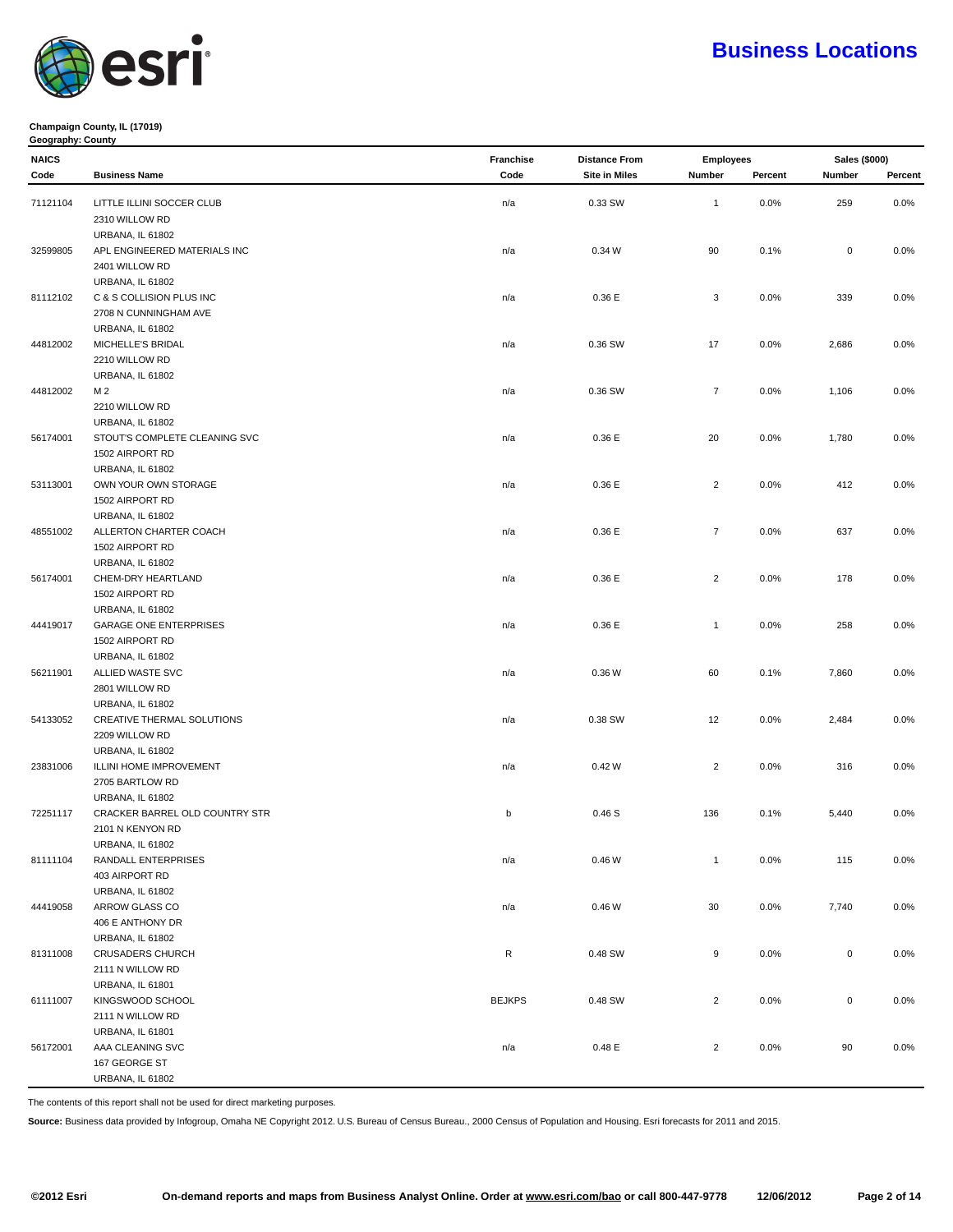

### **Champaign County, IL (17019) Geography: County**

| <b>NAICS</b> |                                                 | Franchise | <b>Distance From</b> |                | <b>Employees</b> |             | Sales (\$000) |
|--------------|-------------------------------------------------|-----------|----------------------|----------------|------------------|-------------|---------------|
| Code         | <b>Business Name</b>                            | Code      | <b>Site in Miles</b> | Number         | Percent          | Number      | Percent       |
| 53229904     | TWIN CITY TENT & AWNING CO                      | n/a       | 0.49 W               | 40             | 0.0%             | 5,200       | 0.0%          |
|              | 308 E ANTHONY DR                                |           |                      |                |                  |             |               |
|              | <b>URBANA, IL 61802</b>                         |           |                      |                |                  |             |               |
|              | CHAMPAIGN COUNTY TENT                           |           |                      |                |                  |             |               |
| 32619913     |                                                 | n/a       | 0.49W                | 40             | 0.0%             | 9,080       | 0.1%          |
|              | 308 E ANTHONY DR                                |           |                      |                |                  |             |               |
|              | URBANA, IL 61802                                |           |                      |                |                  |             |               |
| 23611816     | MASON'S HOME RENEWALS<br>2101 N WILLOW RD       | n/a       | 0.53 SW              | $\mathbf{1}$   | 0.0%             | 236         | 0.0%          |
|              |                                                 |           |                      |                |                  |             |               |
|              | URBANA, IL 61801<br>CAMPBELL & ASSOC            |           |                      |                |                  |             |               |
| 23832003     | 506 G H BAKER DR                                | В         | 0.55 SW              | $\mathbf{1}$   | 0.0%             | 111         | 0.0%          |
|              | URBANA, IL 61801                                |           |                      |                |                  |             |               |
|              | <b>ILLINI SCOOTERS</b>                          |           | 0.55W                | 3              | 0.0%             |             |               |
| 44122808     |                                                 | n/a       |                      |                |                  | 1,452       | 0.0%          |
|              | 881 PEACH TREE ST                               |           |                      |                |                  |             |               |
|              | URBANA, IL 61802<br>FISCHER & WOZNIAK           |           | 0.56W                | 4              | 0.0%             | 668         | 0.0%          |
| 54111002     | 108 E ANTHONY DR                                | n/a       |                      |                |                  |             |               |
|              | URBANA, IL 61802                                |           |                      |                |                  |             |               |
| 81393001     | LABORERS INTERNATIONAL UNION                    | n/a       | 0.56W                | 6              | 0.0%             | $\mathsf 0$ | 0.0%          |
|              | 108 E ANTHONY DR #1                             |           |                      |                |                  |             |               |
|              |                                                 |           |                      |                |                  |             |               |
| 72232001     | <b>URBANA, IL 61802</b>                         |           |                      |                |                  |             |               |
|              | TOWN & COUNTRY CATERING                         | n/a       | 0.56W                | 14             | 0.0%             | 560         | 0.0%          |
|              | 108 E ANTHONY DR # B<br><b>URBANA, IL 61802</b> |           |                      |                |                  |             |               |
| 23831003     | RANEY & DAUGHTER PAINTING                       | n/a       | 0.62S                | 3              | 0.0%             | 474         | 0.0%          |
|              | 1911 N WILLOW RD                                |           |                      |                |                  |             |               |
|              |                                                 |           |                      |                |                  |             |               |
| 23611819     | URBANA, IL 61801<br>HOME PRO                    |           | 0.63 SE              | 3              | 0.0%             | 708         | 0.0%          |
|              |                                                 | n/a       |                      |                |                  |             |               |
|              | 1776 INDEPENDENCE AVE                           |           |                      |                |                  |             |               |
|              | <b>URBANA, IL 61802</b>                         |           |                      |                |                  |             |               |
| 53119004     | SURBANA ESTATES                                 | n/a       | 0.63 SE              | $\mathbf{1}$   | 0.0%             | 188         | 0.0%          |
|              | 1776 INDEPENDENCE AVE                           |           |                      |                |                  |             |               |
| 53119004     | URBANA, IL 61802<br>LIBERTY COMMONS CAMPGROUNDS |           | 0.63 SE              | $\overline{2}$ | 0.0%             | 376         | 0.0%          |
|              | 1776 INDEPENDENCE AVE                           | n/a       |                      |                |                  |             |               |
|              | URBANA, IL 61802                                |           |                      |                |                  |             |               |
|              | WOOD'S EDGE                                     |           | 0.63 SE              | $\overline{c}$ | 0.0%             | 376         | 0.0%          |
| 53119004     | 1776 INDEPENDENCE AVE                           | n/a       |                      |                |                  |             |               |
|              | <b>URBANA, IL 61802</b>                         |           |                      |                |                  |             |               |
| 23899096     | FIRST HAND CLEANING SVC                         | n/a       | 0.63S                | $\mathbf{1}$   | $0.0\%$          | 31          | $0.0\%$       |
|              | 1910 N WILLOW RD                                |           |                      |                |                  |             |               |
|              | URBANA, IL 61801                                |           |                      |                |                  |             |               |
| 71151029     | JOHNSON MARK COMMUNICATIONS                     | n/a       | 0.63S                | $\sqrt{2}$     | 0.0%             | 268         | 0.0%          |
|              | <b>1802 BECK DR</b>                             |           |                      |                |                  |             |               |
|              | URBANA, IL 61802                                |           |                      |                |                  |             |               |
| 72251117     | STEAK 'N SHAKE                                  | d         | 0.64S                | 45             | 0.0%             | 1,800       | 0.0%          |
|              | 2009 N KENYON RD                                |           |                      |                |                  |             |               |
|              | URBANA, IL 61802                                |           |                      |                |                  |             |               |
| 72111002     | <b>EASTLAND SUITES</b>                          |           |                      |                |                  |             |               |
|              |                                                 | n/a       | 0.64S                | 47             | 0.0%             | 5,029       | 0.0%          |
|              | 1907 N CUNNINGHAM AVE                           |           |                      |                |                  |             |               |
|              | <b>URBANA, IL 61802</b>                         |           |                      |                |                  |             |               |
| 61161005     | VISIONS INC                                     | n/a       | 0.64S                | 3              | 0.0%             | $\mathsf 0$ | 0.0%          |
|              | 1905 N CUNNINGHAM AVE                           |           |                      |                |                  |             |               |
|              | URBANA, IL 61802                                |           |                      |                |                  | 978         |               |
| 81121206     | A1 PC DOCTOR PLUS<br>1906 N CUNNINGHAM AVE      | n/a       | 0.64S                | 6              | 0.0%             |             | 0.0%          |
|              |                                                 |           |                      |                |                  |             |               |
|              | URBANA, IL 61802                                |           |                      |                |                  |             |               |

The contents of this report shall not be used for direct marketing purposes.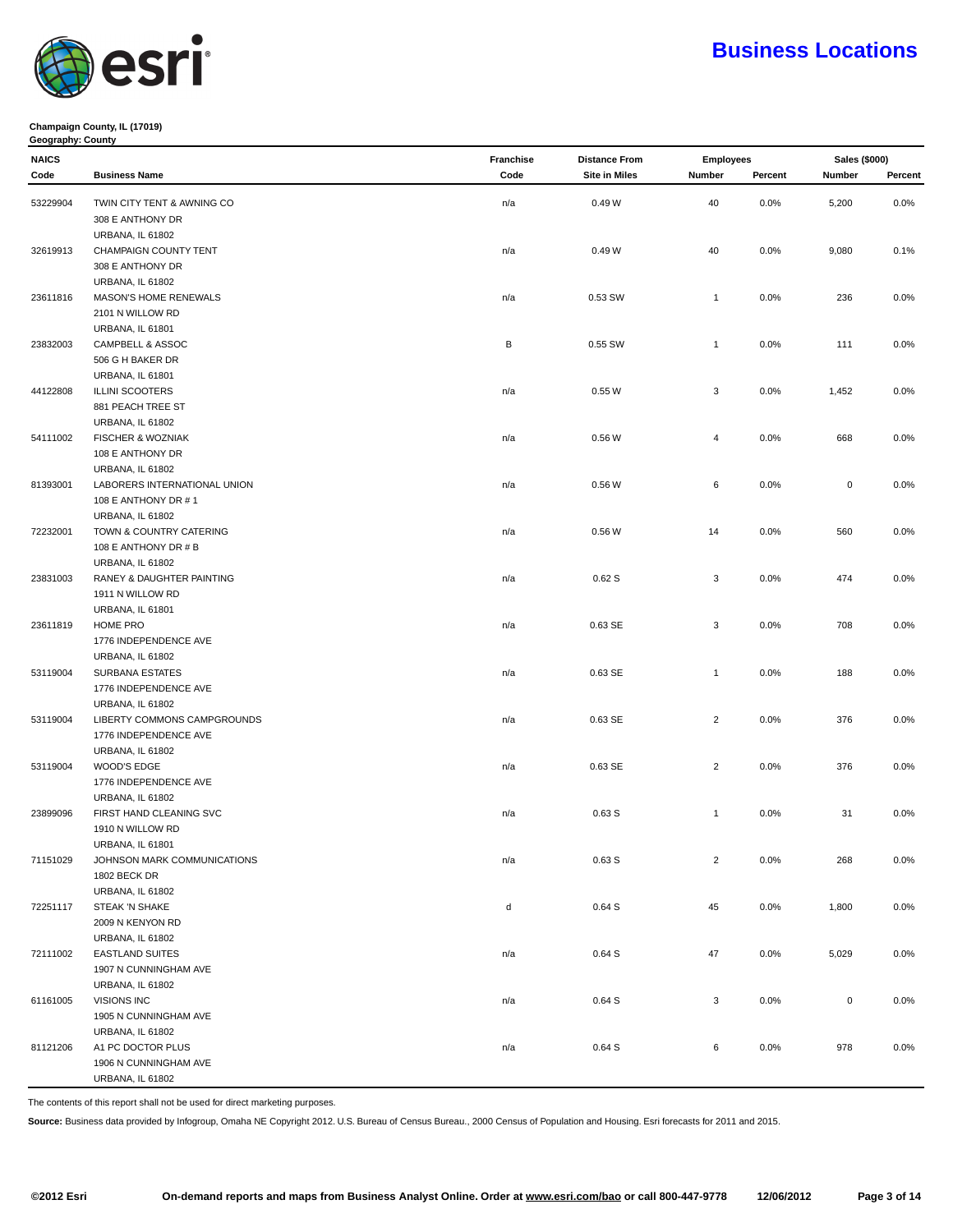

#### **Champaign County, IL (17019) Geography: County**

| <b>NAICS</b> |                              | Franchise | <b>Distance From</b> | <b>Employees</b> |         | Sales (\$000) |         |
|--------------|------------------------------|-----------|----------------------|------------------|---------|---------------|---------|
| Code         | <b>Business Name</b>         | Code      | <b>Site in Miles</b> | Number           | Percent | Number        | Percent |
|              |                              |           |                      |                  |         |               |         |
| 72111002     | MOTEL 6                      | J         | 0.64S                | 4                | 0.0%    | 428           | 0.0%    |
|              | 1906 N CUNNINGHAM AVE        |           |                      |                  |         |               |         |
|              | URBANA, IL 61802             |           |                      |                  |         |               |         |
| 72251117     | <b>SUBWAY</b>                | R         | 0.65S                | 5                | 0.0%    | 200           | 0.0%    |
|              | 1809 N CUNNINGHAM AVE        |           |                      |                  |         |               |         |
|              | URBANA, IL 61802             |           |                      |                  |         |               |         |
| 44512001     | <b>CIRCLE K</b>              | F.        | 0.65S                | 8                | 0.0%    | 1,792         | 0.0%    |
|              | 1809 N CUNNINGHAM AVE        |           |                      |                  |         |               |         |
|              | URBANA, IL 61802             |           |                      |                  |         |               |         |
| 53223009     | REDBOX                       | R         | 0.65S                | $\mathsf 0$      | 0.0%    | $\mathsf 0$   | 0.0%    |
|              | 1809 N CUNNINGHAM AVE        |           |                      |                  |         |               |         |
|              | <b>URBANA, IL 61802</b>      |           |                      |                  |         |               |         |
| 52211001     | <b>CARDTRONICS ATM</b>       | n/a       | 0.65S                | 0                | 0.0%    | $\mathsf 0$   | 0.0%    |
|              | 1809 N CUNNINGHAM AVE        |           |                      |                  |         |               |         |
|              | URBANA, IL 61802             |           |                      |                  |         |               |         |
| 81111104     | PRO-TECH MOTORS              | n/a       | 0.65S                | $\overline{2}$   | 0.0%    | 230           | 0.0%    |
|              | 2001 N KENYON RD             |           |                      |                  |         |               |         |
|              | URBANA, IL 61802             |           |                      |                  |         |               |         |
| 53212010     | TOM HECK TRUCKING SVC LLC    | n/a       | 0.68 NE              | 4                | 0.0%    | 708           | 0.0%    |
|              | 1313 TRIUMPH DR              |           |                      |                  |         |               |         |
|              | <b>URBANA, IL 61802</b>      |           |                      |                  |         |               |         |
| 42361023     | COX ELECTRIC MOTOR SVC INC   | n/a       | 0.68 NE              | 6                | 0.0%    | 4,578         | 0.0%    |
|              | 1409 TRIUMPH DR              |           |                      |                  |         |               |         |
|              | <b>URBANA, IL 61802</b>      |           |                      |                  |         |               |         |
| 81111124     | INDUSTRIAL FLEET SVC INC     | n/a       | 0.69 NE              | 3                | 0.0%    | 345           | 0.0%    |
|              | 1306 TRIUMPH DR              |           |                      |                  |         |               |         |
|              | URBANA, IL 61802             |           |                      |                  |         |               |         |
| 42472005     | UNITED FUEL CO               | n/a       | 0.69S                | $\mathbf{1}$     | 0.0%    | 4,869         | 0.0%    |
|              | 1802 N CUNNINGHAM AVE        |           |                      |                  |         |               |         |
|              | URBANA, IL 61802             |           |                      |                  |         |               |         |
| 23811001     | MID IL CONCRETE & EXCAVATING | n/a       | 0.69S                | 5                | 0.0%    | 850           | 0.0%    |
|              | 1802 N CUNNINGHAM AVE        |           |                      |                  |         |               |         |
|              | URBANA, IL 61802             |           |                      |                  |         |               |         |
| 53212016     | <b>BUDGET TRUCK RENTAL</b>   | В         | 0.69S                | $\mathbf{1}$     | 0.0%    | 384           | 0.0%    |
|              | 1802 N CUNNINGHAM AVE        |           |                      |                  |         |               |         |
|              | URBANA, IL 61802             |           |                      |                  |         |               |         |
| 81211202     | MICHELE'S BEAUTY SALON       | n/a       | 0.69W                | $\mathbf{1}$     | 0.0%    | 55            | 0.0%    |
|              | 2107 RANSOM PL               |           |                      |                  |         |               |         |
|              | URBANA, IL 61801             |           |                      |                  |         |               |         |
| 44719005     | FREEDOM OIL CO               | T         | 0.70S                | $\overline{7}$   | 0.0%    | 3,248         | 0.0%    |
|              | 1812 N CUNNINGHAM AVE        |           |                      |                  |         |               |         |
|              | URBANA, IL 61802             |           |                      |                  |         |               |         |
| 54199001     | WILLIAMS BUSINESS INTERIORS  | n/a       | 0.71 SW              | $\overline{2}$   | 0.0%    | 356           | 0.0%    |
|              | 1901 GOLFVIEW DR             |           |                      |                  |         |               |         |
|              | URBANA, IL 61801             |           |                      |                  |         |               |         |
| 33331871     | ILL METER INC                | n/a       | 0.71 NE              | 3                | 0.0%    | 996           | 0.0%    |
|              | 1507 TRIUMPH DR              |           |                      |                  |         |               |         |
|              | <b>URBANA, IL 61802</b>      |           |                      |                  |         |               |         |
| 42512050     | MC CORMICK DIST & SVC        | n/a       | 0.72 NE              | 32               | 0.0%    | 36,384        | 0.2%    |
|              | 1408 TRIUMPH DR              |           |                      |                  |         |               |         |
|              | URBANA, IL 61802             |           |                      |                  |         |               |         |
| 23899092     | MCCORMICK RESIDENTIAL SVC    | n/a       | 0.72 NE              | 3                | 0.0%    | 93            | 0.0%    |
|              | 1408 TRIUMPH DR              |           |                      |                  |         |               |         |
|              | URBANA, IL 61802             |           |                      |                  |         |               |         |
| 71151015     | <b>BOB TOWNER BANDS</b>      | n/a       | 0.73S                | $\mathbf{1}$     | 0.0%    | 250           | 0.0%    |
|              | 1802 N WILLOW RD             |           |                      |                  |         |               |         |
|              | URBANA, IL 61801             |           |                      |                  |         |               |         |
|              |                              |           |                      |                  |         |               |         |

The contents of this report shall not be used for direct marketing purposes.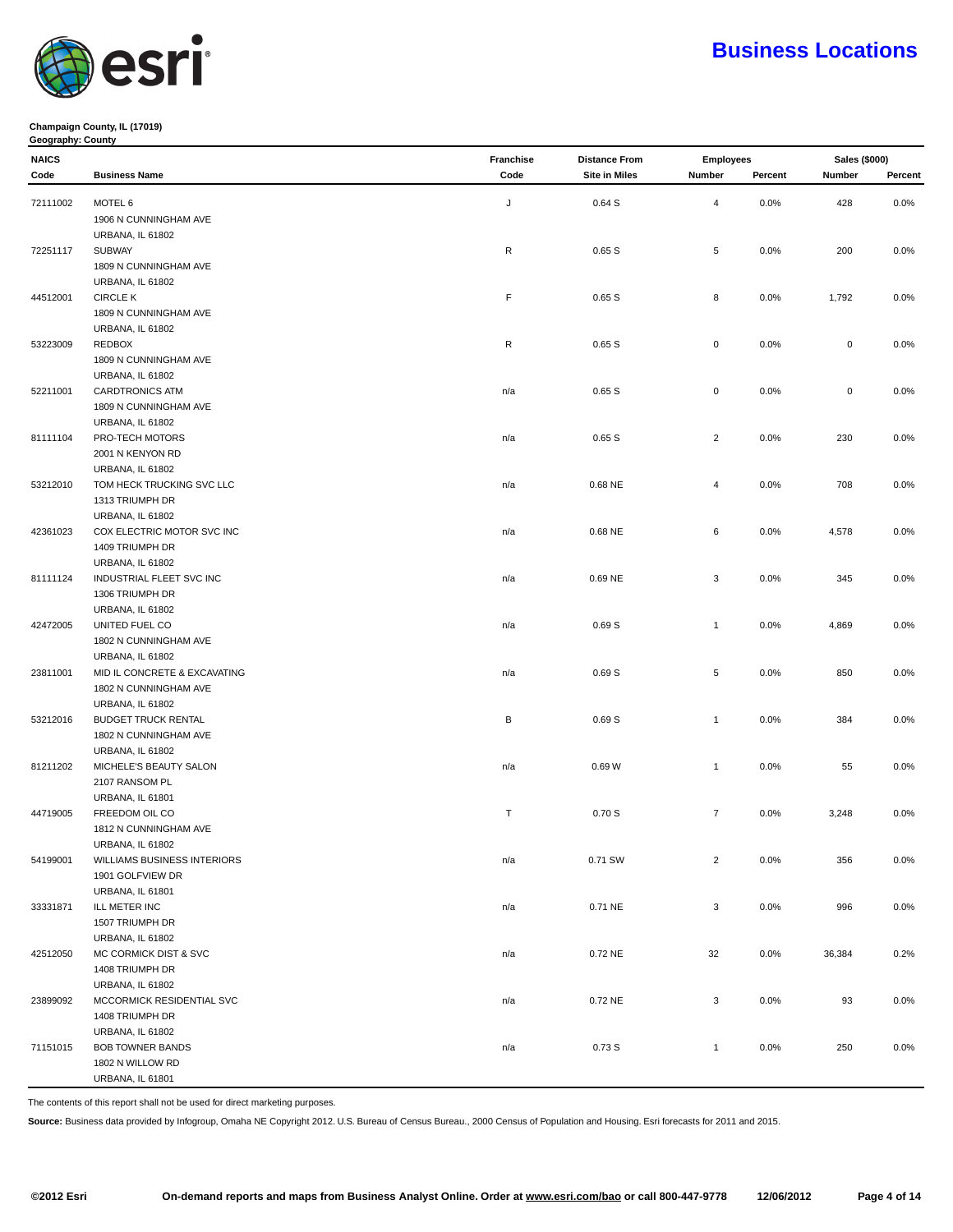

#### **Champaign County, IL (17019) Geography: County**

| <b>NAICS</b> |                                          | <b>Franchise</b> | <b>Distance From</b> | <b>Employees</b> |         | <b>Sales (\$000)</b> |         |
|--------------|------------------------------------------|------------------|----------------------|------------------|---------|----------------------|---------|
| Code         | <b>Business Name</b>                     | Code             | <b>Site in Miles</b> | Number           | Percent | Number               | Percent |
| 81111104     | RON'S TRUCK & AUTO REPAIR                | n/a              | 0.73 S               | 6                | 0.0%    | 690                  | 0.0%    |
|              | 1707 N CUNNINGHAM AVE                    |                  |                      |                  |         |                      |         |
|              | <b>URBANA, IL 61802</b>                  |                  |                      |                  |         |                      |         |
| 23831003     | VIC TREAT & SONS DRY WALL                | n/a              | 0.73 E               | $\overline{7}$   | 0.0%    | 1,106                | 0.0%    |
|              | 1908 AIRPORT RD                          |                  |                      |                  |         |                      |         |
|              | URBANA, IL 61802                         |                  |                      |                  |         |                      |         |
| 23899072     | A & J HOUSE CLEANING                     | n/a              | 0.74 SE              | $\overline{2}$   | 0.0%    | 62                   | 0.0%    |
|              | 1422 BETSY ROSS DR                       |                  |                      |                  |         |                      |         |
|              | URBANA, IL 61802                         |                  |                      |                  |         |                      |         |
| 23822002     | DON'S MOBILE HOME SVC                    | n/a              | 0.74 NE              | 3                | 0.0%    | 564                  | 0.0%    |
|              | 1511 TRIUMPH DR                          |                  |                      |                  |         |                      |         |
|              | URBANA, IL 61802                         |                  |                      |                  |         |                      |         |
| 53113001     | AAA STORAGE                              | n/a              | 0.75S                | $\mathbf{1}$     | 0.0%    | 206                  | 0.0%    |
|              | 1710 N CUNNINGHAM AVE                    |                  |                      |                  |         |                      |         |
|              |                                          |                  |                      |                  |         |                      |         |
|              | <b>URBANA, IL 61802</b>                  |                  | 0.75 NE              | 5                | 0.0%    | 1,000                | 0.0%    |
| 23891006     | <b>ENNIS EXCAVATION &amp; EQUIP RNTL</b> | n/a              |                      |                  |         |                      |         |
|              | 3208 N CUNNINGHAM AVE                    |                  |                      |                  |         |                      |         |
|              | URBANA, IL 61802                         |                  |                      |                  |         |                      |         |
| 72251117     | HICKORY RIVER SMOKEHOUSE                 | n/a              | 0.75S                | 20               | 0.0%    | 800                  | 0.0%    |
|              | 1706 N CUNNINGHAM AVE                    |                  |                      |                  |         |                      |         |
|              | URBANA, IL 61802                         |                  |                      |                  |         |                      |         |
| 54151104     | <b>COMPUTER TECHS</b>                    | n/a              | 0.76S                | $\mathbf{1}$     | 0.0%    | 157                  | 0.0%    |
|              | 1802 GOLFVIEW DR                         |                  |                      |                  |         |                      |         |
|              | <b>URBANA, IL 61801</b>                  |                  |                      |                  |         |                      |         |
| 44421004     | RON'S MOWER SHOP                         | n/a              | 0.76 NE              | $\mathbf{1}$     | 0.0%    | 135                  | 0.0%    |
|              | 3220 N CUNNINGHAM AVE # A                |                  |                      |                  |         |                      |         |
|              | <b>URBANA, IL 61802</b>                  |                  |                      |                  |         |                      |         |
| 53242007     | RSC EQUIPMENT RENTAL                     | n/a              | 0.76 NE              | 6                | 0.0%    | 1,098                | 0.0%    |
|              | 1414 TRIUMPH DR                          |                  |                      |                  |         |                      |         |
|              | <b>URBANA, IL 61802</b>                  |                  |                      |                  |         |                      |         |
| 44131011     | DUST & SON OF CHAMPAIGN COUNTY           | n/a              | 0.77 S               | 5                | 0.0%    | 975                  | 0.0%    |
|              | 1702 N CUNNINGHAM AVE                    |                  |                      |                  |         |                      |         |
|              | <b>URBANA, IL 61802</b>                  |                  |                      |                  |         |                      |         |
| 44512001     | <b>CIRCLE K</b>                          | F                | 0.78 S               | 9                | 0.0%    | 2,016                | 0.0%    |
|              | 1605 N CUNNINGHAM AVE                    |                  |                      |                  |         |                      |         |
|              | <b>URBANA, IL 61802</b>                  |                  |                      |                  |         |                      |         |
| 52211001     | <b>CARDTRONICS ATM</b>                   | n/a              | 0.78 S               | $\mathsf 0$      | 0.0%    | $\pmb{0}$            | 0.0%    |
|              | 1605 N CUNNINGHAM AVE                    |                  |                      |                  |         |                      |         |
|              | <b>URBANA, IL 61802</b>                  |                  |                      |                  |         |                      |         |
| 44211012     | BECK'S COUNTRY SHOPPE                    | n/a              | 0.78 NE              | $\overline{7}$   | 0.0%    | 1,000                | 0.0%    |
|              | 3218 N CUNNINGHAM AVE                    |                  |                      |                  |         |                      |         |
|              | URBANA, IL 61802                         |                  |                      |                  |         |                      |         |
| 45331014     | HEARTH & HOME CONSIGNMENTS               | n/a              | 0.78S                | $\overline{c}$   | 0.0%    | $202\,$              | 0.0%    |
|              | 1604 N CUNNINGHAM AVE                    |                  |                      |                  |         |                      |         |
|              | URBANA, IL 61802                         |                  |                      |                  |         |                      |         |
|              | FLEET PRIDE INC                          | n/a              | 0.79 NE              | $\overline{4}$   | 0.0%    | 2,176                | $0.0\%$ |
|              | 3304 N CUNNINGHAM AVE                    |                  |                      |                  |         |                      |         |
|              | URBANA, IL 61802                         |                  |                      |                  |         |                      |         |
| 23831002     | NEGWER MATERIALS INC                     | n/a              | 0.79 NE              | 6                | 0.0%    | 948                  | $0.0\%$ |
|              | 3306 N CUNNINGHAM AVE                    |                  |                      |                  |         |                      |         |
|              | <b>URBANA, IL 61802</b>                  |                  |                      |                  |         |                      |         |
| 44111008     | PETERBILT ILLINOIS                       | 4                | 0.79 NE              | $\overline{7}$   | 0.0%    | 6,013                | 0.0%    |
|              | 1510 TRIUMPH DR                          |                  |                      |                  |         |                      |         |
|              | <b>URBANA, IL 61802</b>                  |                  |                      |                  |         |                      |         |
| 23822025     | URBANA PLUMBING & HEATING INC            | n/a              | 0.79 NW              | $\overline{2}$   | 0.0%    | 376                  | $0.0\%$ |
|              | 602 E OAKS RD N                          |                  |                      |                  |         |                      |         |
|              | <b>URBANA, IL 61802</b>                  |                  |                      |                  |         |                      |         |

The contents of this report shall not be used for direct marketing purposes.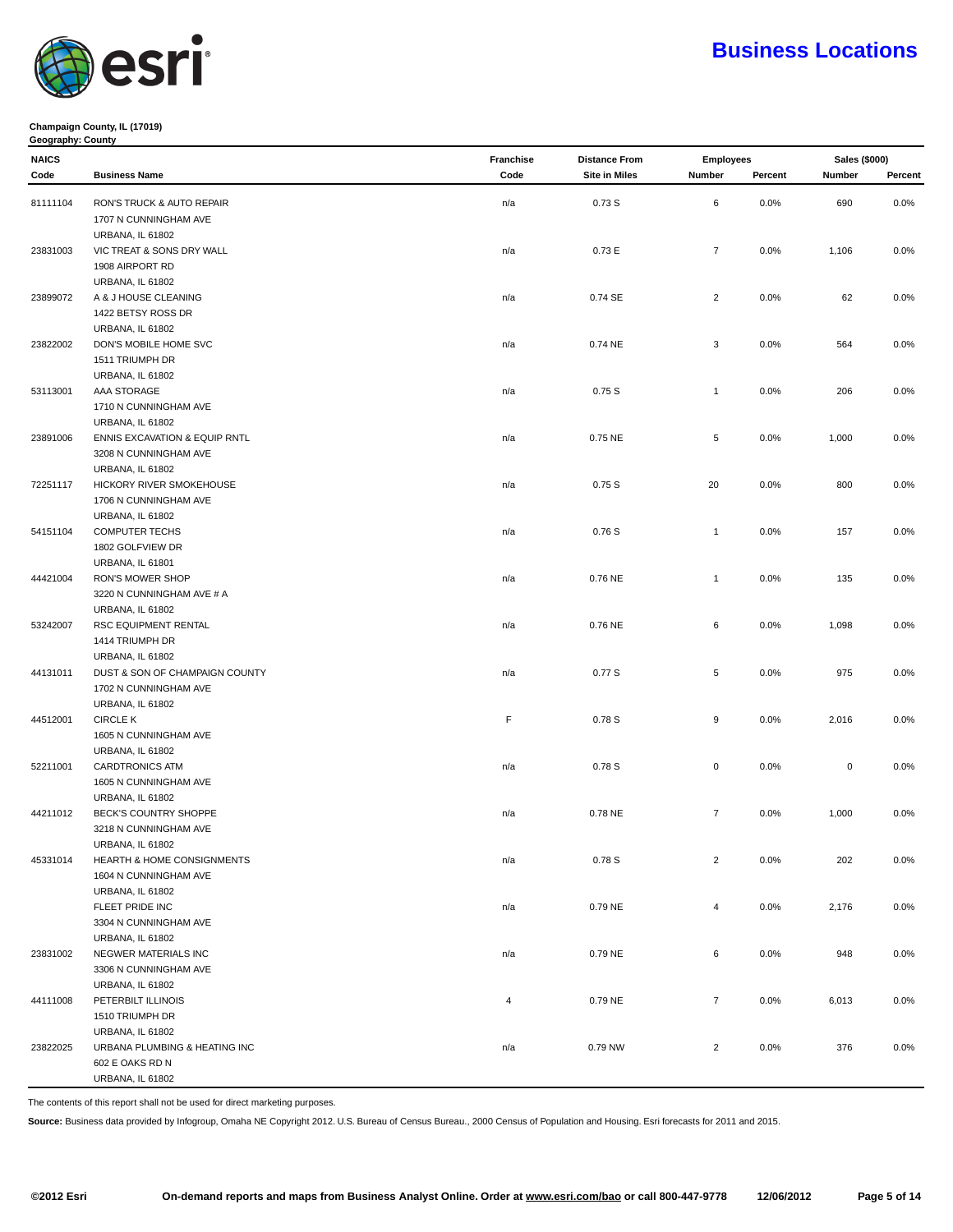

### **Champaign County, IL (17019) Geography: County**

| <b>NAICS</b> |                               | Franchise | <b>Distance From</b> | <b>Employees</b> |         | Sales (\$000) |         |
|--------------|-------------------------------|-----------|----------------------|------------------|---------|---------------|---------|
| Code         | <b>Business Name</b>          | Code      | <b>Site in Miles</b> | Number           | Percent | Number        | Percent |
|              |                               |           |                      |                  |         |               |         |
| 56172001     | RICHARD'S CLEANING SVC        | n/a       | 0.80S                | 5                | 0.0%    | 225           | 0.0%    |
|              | 50 RICHARD DR                 |           |                      |                  |         |               |         |
|              | URBANA, IL 61802              |           |                      |                  |         |               |         |
| 53119004     | <b>IVANHOE ESTATES INC</b>    | n/a       | 0.80 SE              | 3                | 0.0%    | 564           | 0.0%    |
|              | 26 IVANHOE DR                 |           |                      |                  |         |               |         |
|              | URBANA, IL 61802              |           |                      |                  |         |               |         |
| 23814006     | ROACH MASONRY                 | n/a       | 0.80 <sub>N</sub>    | $\mathbf{1}$     | 0.0%    | 120           | 0.0%    |
|              | 3415 WILLOW RD                |           |                      |                  |         |               |         |
|              | URBANA, IL 61802              |           |                      |                  |         |               |         |
| 48531002     | FREEDOM CAB                   | n/a       | 0.81 SE              | 10               | 0.0%    | 820           | 0.0%    |
|              | 30 CEDRIC DR                  |           |                      |                  |         |               |         |
|              | <b>URBANA, IL 61802</b>       |           |                      |                  |         |               |         |
| 72251117     | NED KELLY'S STEAKHOUSE        | n/a       | 0.81S                | 85               | 0.1%    | 3,400         | 0.0%    |
|              | 1601 N CUNNINGHAM AVE         |           |                      |                  |         |               |         |
|              | <b>URBANA, IL 61802</b>       |           |                      |                  |         |               |         |
| 72251117     | MONTANA MIKE'S STEAKHOUSE     | n/a       | 0.81S                | 12               | 0.0%    | 480           | 0.0%    |
|              | 1601 N CUNNINGHAM AVE         |           |                      |                  |         |               |         |
|              | URBANA, IL 61802              |           |                      |                  |         |               |         |
| 53111004     | THREE WILLOWS CONDO ASSOC     | n/a       | 0.82S                | 4                | 0.0%    | 792           | 0.0%    |
|              | 1607 WILLOW VIEW RD           |           |                      |                  |         |               |         |
|              | <b>URBANA, IL 61802</b>       |           |                      |                  |         |               |         |
| 81219908     | TOUCH OF HEAVEN THERAPEUTICS  | n/a       | 0.82S                | $\mathbf{1}$     | 0.0%    | 62            | 0.0%    |
|              | 1606 WILLOW VIEW RD # 1B      |           |                      |                  |         |               |         |
|              | <b>URBANA, IL 61802</b>       |           |                      |                  |         |               |         |
| 53121003     | SANDRA C GORDON REAL ESTATE   | n/a       | 0.82S                | 5                | 0.0%    | 670           | 0.0%    |
|              | 1606 WILLOW VIEW RD # 2D      |           |                      |                  |         |               |         |
|              | URBANA, IL 61802              |           |                      |                  |         |               |         |
| 23899068     | STOUT'S COMPLETE CLEANING SVC | n/a       | 0.82S                | 20               | $0.0\%$ | 620           | 0.0%    |
|              | 1606 WILLOW VIEW RD           |           |                      |                  |         |               |         |
|              | URBANA, IL 61802              |           |                      |                  |         |               |         |
| 44419069     | MID STATE SIDING & WINDOW     | n/a       | 0.82S                | $\overline{4}$   | 0.0%    | 1,032         | 0.0%    |
|              | 1606 WILLOW VIEW RD           |           |                      |                  |         |               |         |
|              | <b>URBANA, IL 61802</b>       |           |                      |                  |         |               |         |
| 56174001     | STOUT'S COMPLETE CARPET CLNNG | В         | 0.82S                | 20               | $0.0\%$ | 1,780         | 0.0%    |
|              | 1606 WILLOW VIEW RD # 1F      |           |                      |                  |         |               |         |
|              | URBANA, IL 61802              |           |                      |                  |         |               |         |
| 56172001     | STOUT'S BUILDING SVC          | n/a       | 0.82S                | 20               | 0.0%    | 900           | 0.0%    |
|              | 1606 WILLOW VIEW RD # 1F      |           |                      |                  |         |               |         |
|              | <b>URBANA, IL 61802</b>       |           |                      |                  |         |               |         |
| 42349013     | LASER THERAPEUTICS INC        | n/a       | 0.82S                | 4                | 0.0%    | 2,612         | 0.0%    |
|              | 1606 WILLOW VIEW RD # 1B      |           |                      |                  |         |               |         |
|              | <b>URBANA, IL 61802</b>       |           |                      |                  |         |               |         |
| 81211202     | EMPIRE BEAUTY SALON           | n/a       | 0.82S                | $\mathbf{1}$     | 0.0%    | 55            | $0.0\%$ |
|              | 1606 WILLOW VIEW RD # 1D      |           |                      |                  |         |               |         |
|              | URBANA, IL 61802              |           |                      |                  |         |               |         |
| 52421001     | STEVEN R GIBBS INSURANCE      | G         | 0.82S                | $\overline{2}$   | 0.0%    | 438           | 0.0%    |
|              | 1606 WILLOW VIEW RD # 1B      |           |                      |                  |         |               |         |
|              | <b>URBANA, IL 61802</b>       |           |                      |                  |         |               |         |
| 52393005     | FRANKLIN FINANCIAL PLANNING   | n/a       | 0.82S                | 8                | 0.0%    | 2,576         | 0.0%    |
|              | 1606 WILLOW VIEW RD # 2F      |           |                      |                  |         |               |         |
|              | URBANA, IL 61802              |           |                      |                  |         |               |         |
| 54199001     | RALLY APPRAISAL LLC           | n/a       | 0.82S                | $\mathbf{1}$     | 0.0%    | 178           | 0.0%    |
|              | 1606 WILLOW VIEW RD # 2E      |           |                      |                  |         |               |         |
|              | <b>URBANA, IL 61802</b>       |           |                      |                  |         |               |         |
| 54121101     | BRAY DRAKE LILES & RICHARDSON | С         | 0.82S                | 8                | 0.0%    | 1,384         | 0.0%    |
|              | 1606 WILLOW VIEW RD # 1E      |           |                      |                  |         |               |         |
|              | URBANA, IL 61802              |           |                      |                  |         |               |         |

The contents of this report shall not be used for direct marketing purposes.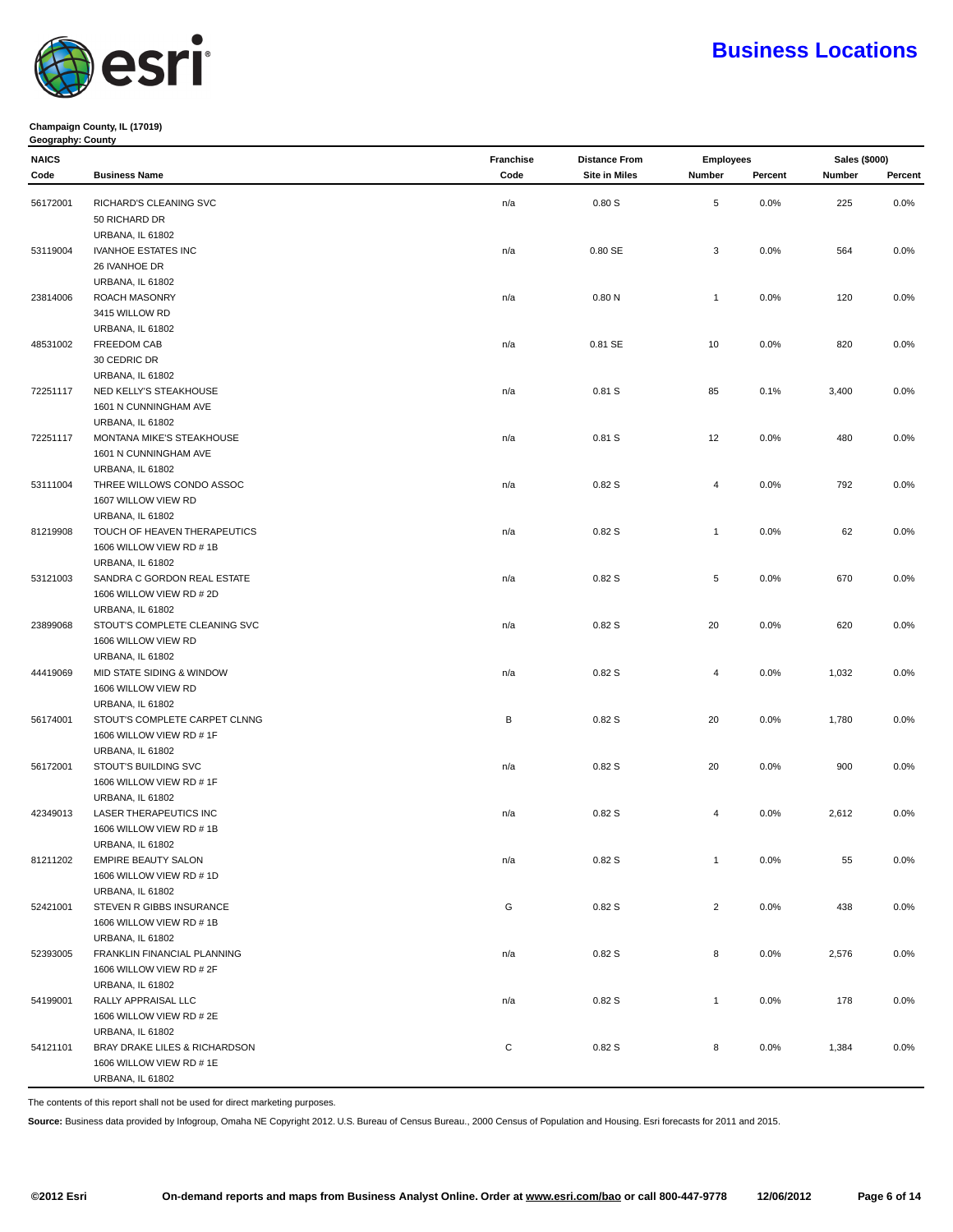

### **Champaign County, IL (17019) Geography: County**

| <b>NAICS</b> |                              | <b>Franchise</b> | <b>Distance From</b> | <b>Employees</b> |         | <b>Sales (\$000)</b> |         |
|--------------|------------------------------|------------------|----------------------|------------------|---------|----------------------|---------|
| Code         | <b>Business Name</b>         | Code             | <b>Site in Miles</b> | Number           | Percent | Number               | Percent |
| 81393001     | SERVICE EMPLOYEES INTL UNION | n/a              | 0.82S                | $\mathbf{1}$     | 0.0%    | $\pmb{0}$            | 0.0%    |
|              | 1606 WILLOW VIEW RD # 2A     |                  |                      |                  |         |                      |         |
|              | <b>URBANA, IL 61802</b>      |                  |                      |                  |         |                      |         |
| 62419011     | EVOLVE COUNSELING SVC        | n/a              | 0.82S                | 3                | 0.0%    | 249                  | 0.0%    |
|              | 1606 WILLOW VIEW RD # 2J1    |                  |                      |                  |         |                      |         |
|              | <b>URBANA, IL 61802</b>      |                  |                      |                  |         |                      |         |
| 53111004     | WILLOW SPRINGS CONDOMINIUMS  | n/a              | 0.82S                | 3                | 0.0%    | 594                  | 0.0%    |
|              | 1606 WILLOW VIEW RD # 1A     |                  |                      |                  |         |                      |         |
|              | URBANA, IL 61802             |                  |                      |                  |         |                      |         |
| 48841006     | <b>TATMAN'S TOWING</b>       | n/a              | 0.83S                | 15               | 0.0%    | 1,575                | 0.0%    |
|              | 810 E PERKINS RD             |                  |                      |                  |         |                      |         |
|              | <b>URBANA, IL 61802</b>      |                  |                      |                  |         |                      |         |
|              |                              | 6                | 0.83S                | 10               | 0.0%    |                      | 0.0%    |
| 53212016     | U-HAUL NEIGHBORHOOD DEALER   |                  |                      |                  |         | 3,840                |         |
|              | 810 E PERKINS RD             |                  |                      |                  |         |                      |         |
|              | URBANA, IL 61802             |                  |                      |                  |         |                      |         |
| 81111104     | T K SVC CTR                  | n/a              | 0.83S                | $\overline{7}$   | 0.0%    | 805                  | 0.0%    |
|              | 806 E PERKINS RD             |                  |                      |                  |         |                      |         |
|              | URBANA, IL 61802             |                  |                      |                  |         |                      |         |
| 81112102     | TATMAN'S COLLISION CTR       | n/a              | 0.83S                | 27               | 0.0%    | 3,051                | 0.0%    |
|              | 802 E PERKINS RD             |                  |                      |                  |         |                      |         |
|              | URBANA, IL 61802             |                  |                      |                  |         |                      |         |
| 99999005     | TC TATMAN GENERAL CONTRACTOR | n/a              | 0.84S                | 3                | 0.0%    | $\mathsf 0$          | 0.0%    |
|              | 805 E PERKINS RD             |                  |                      |                  |         |                      |         |
|              | <b>URBANA, IL 61802</b>      |                  |                      |                  |         |                      |         |
| 23611505     | TC TATMAN CONSTRUCTION       | n/a              | 0.84S                | $\overline{4}$   | 0.0%    | 1,376                | 0.0%    |
|              | 805 E PERKINS RD             |                  |                      |                  |         |                      |         |
|              | <b>URBANA, IL 61802</b>      |                  |                      |                  |         |                      |         |
| 45299013     | DOLLAR GENERAL               | D                | 0.85S                | 8                | 0.0%    | 816                  | 0.0%    |
|              | 1508 N CUNNINGHAM AVE        |                  |                      |                  |         |                      |         |
|              | <b>URBANA, IL 61802</b>      |                  |                      |                  |         |                      |         |
| 61162014     | HWA RANG DO ACADEMY          | n/a              | 0.85S                | $\overline{2}$   | 0.0%    | 168                  | 0.0%    |
|              | 1508 N CUNNINGHAM AVE        |                  |                      |                  |         |                      |         |
|              | <b>URBANA, IL 61802</b>      |                  |                      |                  |         |                      |         |
| 44413015     | HARBOR FREIGHT TOOLS USA INC | n/a              | 0.85S                | $\overline{4}$   | 0.0%    | 708                  | 0.0%    |
|              | 1508 N CUNNINGHAM AVE        |                  |                      |                  |         |                      |         |
|              | URBANA, IL 61802             |                  |                      |                  |         |                      |         |
| 53112008     | NORTHGATE PLAZA              | U                | 0.85S                | 8                | 0.0%    | 2,616                | 0.0%    |
|              | 1508 N CUNNINGHAM AVE        |                  |                      |                  |         |                      |         |
|              | URBANA, IL 61802             |                  |                      |                  |         |                      |         |
| 44412003     | SHERWIN-WILLIAMS             | G                | 0.85S                | 6                | 0.0%    | 1,746                | 0.0%    |
|              | 1504 N CUNNINGHAM AVE        |                  |                      |                  |         |                      |         |
|              | URBANA, IL 61802             |                  |                      |                  |         |                      |         |
| 81111104     | BILL SMITH AUTO PARTS        | n/a              | 0.85 NE              | 12               | 0.0%    | 1,380                | 0.0%    |
|              | 3405 N COUNTRYVIEW RD        |                  |                      |                  |         |                      |         |
|              | <b>URBANA, IL 61802</b>      |                  |                      |                  |         |                      |         |
| 42512013     | URBAN BEAUTY FASHION         | n/a              | 0.85S                | 3                | 0.0%    | 1,038                | $0.0\%$ |
|              | 1502 N CUNNINGHAM AVE #8     |                  |                      |                  |         |                      |         |
|              | URBANA, IL 61802             |                  |                      |                  |         |                      |         |
| 42394009     | <b>GOLD HUT</b>              | n/a              | 0.85S                | $\overline{2}$   | 0.0%    | 2,004                | $0.0\%$ |
|              | 1502 N CUNNINGHAM AVE # 1/2  |                  |                      |                  |         |                      |         |
|              | URBANA, IL 61802             |                  |                      |                  |         |                      |         |
| 81111104     | <b>KCM AUTO CARE</b>         | n/a              | 0.85S                | 6                | 0.0%    | 690                  | 0.0%    |
|              | 1502 N CUNNINGHAM AVE #1     |                  |                      |                  |         |                      |         |
|              | URBANA, IL 61802             |                  |                      |                  |         |                      |         |
| 45112020     | ARMORED GOPHER GAMES         | n/a              | 0.85S                | $\mathbf{1}$     | 0.0%    | 169                  | $0.0\%$ |
|              | 1502 N CUNNINGHAM AVE # 9    |                  |                      |                  |         |                      |         |
|              | URBANA, IL 61802             |                  |                      |                  |         |                      |         |

The contents of this report shall not be used for direct marketing purposes.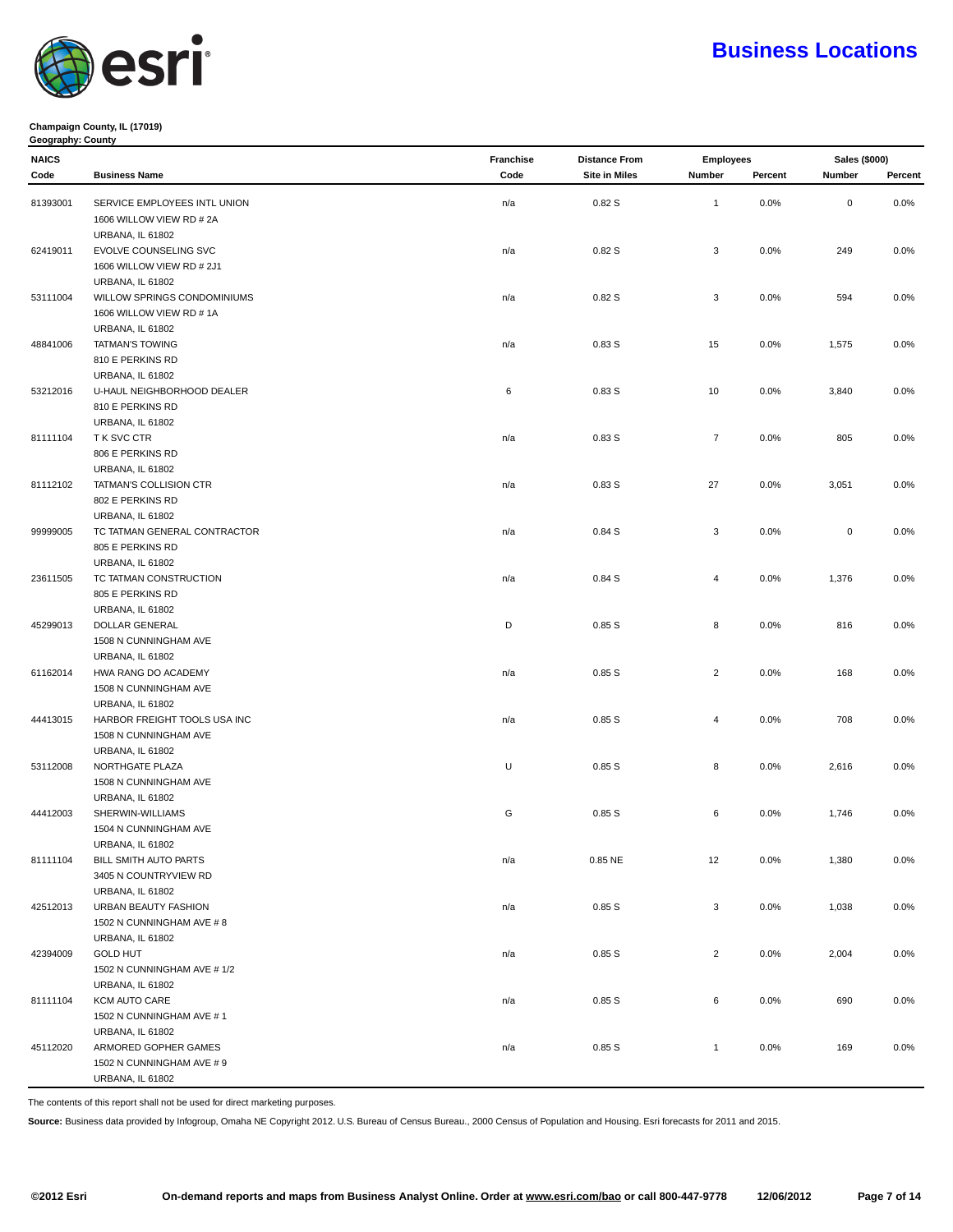

### **Champaign County, IL (17019) Geography: County**

| <b>NAICS</b> |                              |                | <b>Distance From</b> | <b>Employees</b> |         | Sales (\$000) |         |
|--------------|------------------------------|----------------|----------------------|------------------|---------|---------------|---------|
| Code         | <b>Business Name</b>         | Code           | <b>Site in Miles</b> | Number           | Percent | Number        | Percent |
| 81232002     | T J'S LAUNDRY & DRY CLEANING | n/a            | 0.85S                | 3                | 0.0%    | 180           | 0.0%    |
|              | 1502 N CUNNINGHAM AVE # 6    |                |                      |                  |         |               |         |
|              | <b>URBANA, IL 61802</b>      |                |                      |                  |         |               |         |
| 81149023     | P K JEWELRY REPAIR           | n/a            | 0.85S                | $\mathbf{1}$     | 0.0%    | 81            | 0.0%    |
|              | 1502 1/2 N CUNNINGHAM AVE    |                |                      |                  |         |               |         |
|              | URBANA, IL 61802             |                |                      |                  |         |               |         |
| 48411016     | <b>DAVES TRUCKING</b>        | n/a            | 0.85S                | $\mathbf{1}$     | 0.0%    | 141           | 0.0%    |
|              | 1506 CARROLL AVE             |                |                      |                  |         |               |         |
|              | URBANA, IL 61802             |                |                      |                  |         |               |         |
| 23817002     | <b>RENOVATORS</b>            | n/a            | 0.86 NE              | 35               | 0.0%    | 5,320         | 0.0%    |
|              | 3509 N CUNNINGHAM AVE        |                |                      |                  |         |               |         |
|              | <b>URBANA, IL 61802</b>      |                |                      |                  |         |               |         |
| 54151217     | TRINITY WEB DESIGN           |                | 0.86 NE              | 3                | 0.0%    | 663           | 0.0%    |
|              | 3509 N CUNNINGHAM AVE        | n/a            |                      |                  |         |               |         |
|              | <b>URBANA, IL 61802</b>      |                |                      |                  |         |               |         |
| 52211002     |                              |                | 0.87S                | 9                | 0.0%    | $\mathsf 0$   | 0.0%    |
|              | CENTRAL ILLINOIS BANK        | n/a            |                      |                  |         |               |         |
|              | 1514 N CUNNINGHAM AVE        |                |                      |                  |         |               |         |
|              | URBANA, IL 61802             |                |                      | 3                |         |               |         |
| 81311008     | <b>GRACE BIBLE CHURCH</b>    | n/a            | 0.87S                |                  | 0.0%    | $\mathsf 0$   | 0.0%    |
|              | <b>WILLOW RD</b>             |                |                      |                  |         |               |         |
|              | <b>URBANA, IL 61801</b>      |                |                      |                  |         |               |         |
| 92216003     | CARROLL FIRE PROTECTION DIST | n/a            | 0.90 SE              | 20               | 0.0%    | $\mathbf 0$   | 0.0%    |
|              | 1811 BROWNFIELD RD           |                |                      |                  |         |               |         |
|              | URBANA, IL 61802             |                |                      |                  |         |               |         |
| 53231003     | UNITED RENTALS               | n/a            | 0.93 NE              | 6                | $0.0\%$ | 942           | 0.0%    |
|              | 3501 N COUNTRYVIEW RD        |                |                      |                  |         |               |         |
|              | URBANA, IL 61802             |                |                      |                  |         |               |         |
| 56174001     | <b>CARPET SPECIALISTS</b>    | n/a            | 0.95E                | $\mathbf{1}$     | 0.0%    | 89            | 0.0%    |
|              | 1913 1/2 BROWNFIELD RD       |                |                      |                  |         |               |         |
|              | URBANA, IL 61802             |                |                      |                  |         |               |         |
| 56173022     | ALL TREE STEVE'S TREE SVC    | n/a            | 0.96 SE              | $\mathbf{1}$     | 0.0%    | 112           | 0.0%    |
|              | 1908 BROWNFIELD RD           |                |                      |                  |         |               |         |
|              | URBANA, IL 61802             |                |                      |                  |         |               |         |
| 23821007     | SNYDER & GEORGE ELECTRIC     | n/a            | 0.96S                | 3                | 0.0%    | 492           | $0.0\%$ |
|              | 1404 CARROLL AVE             |                |                      |                  |         |               |         |
|              | URBANA, IL 61802             |                |                      |                  |         |               |         |
| 23711012     | MID-STATE SEWER SVC          | n/a            | 0.96S                | $\overline{7}$   | 0.0%    | 1,750         | 0.0%    |
|              | 1404 CARROLL AVE             |                |                      |                  |         |               |         |
|              | URBANA, IL 61802             |                |                      |                  |         |               |         |
| 23891046     | J & S WASTEWATER SYSTEMS INC | n/a            | 0.96S                | 4                | 0.0%    | 800           | 0.0%    |
|              | 1404 CARROLL AVE             |                |                      |                  |         |               |         |
|              | URBANA, IL 61802             |                |                      |                  |         |               |         |
| 54194002     | BEAUMONT ANIMAL CLINIC       | S <sub>1</sub> | 0.96S                | 6                | 0.0%    | 636           | 0.0%    |
|              | 1304 N CUNNINGHAM AVE        |                |                      |                  |         |               |         |
|              | <b>URBANA, IL 61802</b>      |                |                      |                  |         |               |         |
| 44131011     | NATIONAL COATINGS & SUPPLIES | n/a            | 0.97 NE              | 4                | 0.0%    | 780           | 0.0%    |
|              | 3605 N CUNNINGHAM AVE        |                |                      |                  |         |               |         |
|              | URBANA, IL 61802             |                |                      |                  |         |               |         |
|              | AMERICAN WELDING & GAS       | n/a            | 0.97 NE              | 3                | 0.0%    | 1,632         | 0.0%    |
|              | 3605 N CUNNINGHAM AVE        |                |                      |                  |         |               |         |
|              | <b>URBANA, IL 61802</b>      |                |                      |                  |         |               |         |
| 33711004     | LUTHER FALLS STONE CO        | n/a            | 0.98 W               | 5                | 0.0%    | 845           | 0.0%    |
|              | 410 W ANTHONY DR             |                |                      |                  |         |               |         |
|              | <b>URBANA, IL 61802</b>      |                |                      |                  |         |               |         |
| 54171131     | SAFETY-KLEEN SYSTEMS         | n/a            | 0.99W                | 12               | 0.0%    | $\mathsf 0$   | 0.0%    |
|              | 500 W ANTHONY DR             |                |                      |                  |         |               |         |
|              | URBANA, IL 61802             |                |                      |                  |         |               |         |

The contents of this report shall not be used for direct marketing purposes.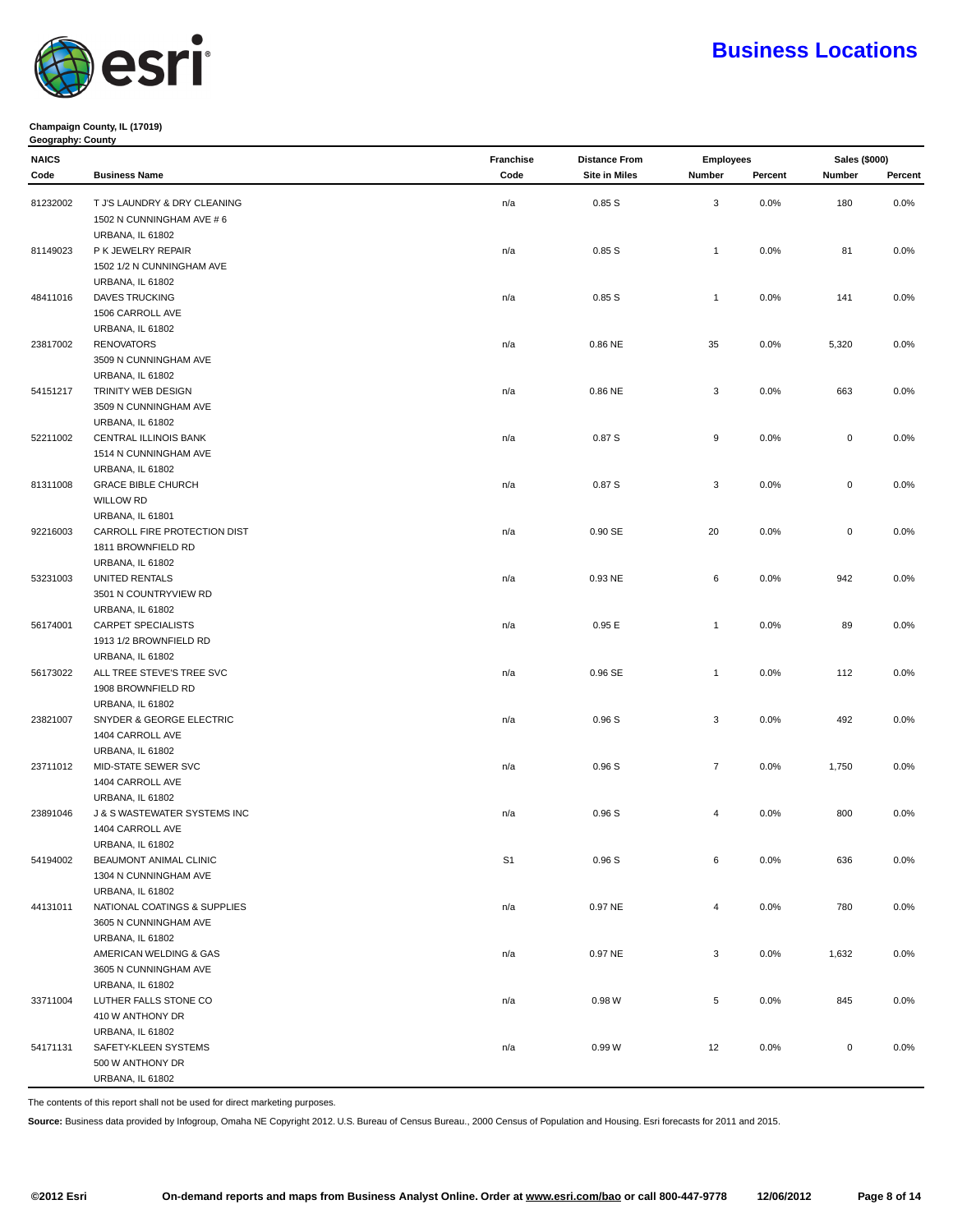

### **Champaign County, IL (17019) Geography: County**

| <b>NAICS</b> |                                | Franchise      | <b>Distance From</b> |                | <b>Employees</b> |             | Sales (\$000) |  |
|--------------|--------------------------------|----------------|----------------------|----------------|------------------|-------------|---------------|--|
| Code         | <b>Business Name</b>           | Code           | <b>Site in Miles</b> | Number         | Percent          | Number      | Percent       |  |
| 81331908     | CUNNINGHAM CHILDREN'S HOME     | n/a            | 1.00S                | 200            | 0.2%             | $\mathbf 0$ | 0.0%          |  |
|              | 1301 N CUNNINGHAM AVE          |                |                      |                |                  |             |               |  |
|              | <b>URBANA, IL 61802</b>        |                |                      |                |                  |             |               |  |
| 71394010     | CARROLL COMMUNITY CTR          | n/a            | 1.00S                | 3              | 0.0%             | 252         | 0.0%          |  |
|              |                                |                |                      |                |                  |             |               |  |
|              | 1210 CARROLL AVE               |                |                      |                |                  |             |               |  |
|              | <b>URBANA, IL 61802</b>        |                |                      |                |                  |             |               |  |
| 53111002     | TOWN & COUNTRY APARTMENTS      | n/a            | 1.01 S               | 3              | 0.0%             | 594         | 0.0%          |  |
|              | 800 OAKLAND AVE                |                |                      |                |                  |             |               |  |
|              | URBANA, IL 61802               |                |                      |                |                  |             |               |  |
| 23891006     | INDUSTRIAL SURFACING CORP      | n/a            | 1.02 NE              | 3              | 0.0%             | 600         | 0.0%          |  |
|              | 3606 N COUNTRYVIEW RD          |                |                      |                |                  |             |               |  |
|              | <b>URBANA, IL 61802</b>        |                |                      |                |                  |             |               |  |
| 81341004     | MAS COMMUNITY CLUB             | n/a            | 1.02 E               | 5              | 0.0%             | $\mathsf 0$ | 0.0%          |  |
|              | 2011 BROWNFIELD RD             |                |                      |                |                  |             |               |  |
|              | URBANA, IL 61802               |                |                      |                |                  |             |               |  |
| 23731010     | CROSS CONSTRUCTION INC         | n/a            | 1.02 NE              | 50             | $0.0\%$          | 15,050      | 0.1%          |  |
|              | 3615 N COUNTRYVIEW RD          |                |                      |                |                  |             |               |  |
|              | URBANA, IL 61802               |                |                      |                |                  |             |               |  |
| 42383010     | NASH CRANE SVC INC             | n/a            | 1.02 NE              | 3              | $0.0\%$          | 1,632       | 0.0%          |  |
|              | 3615 N COUNTRYVIEW RD # B      |                |                      |                |                  |             |               |  |
|              | URBANA, IL 61802               |                |                      |                |                  |             |               |  |
| 71391002     | URBANA GOLF & COUNTRY CLUB     | X              | 1.03 SW              | 49             | 0.0%             | 4,116       | 0.0%          |  |
|              | 100 W COUNTRY CLUB RD          |                |                      |                |                  |             |               |  |
|              | URBANA, IL 61801               |                |                      |                |                  |             |               |  |
| 45121105     | <b>FANTASY'S</b>               | n/a            | 1.03 NE              | 8              | 0.0%             | 1,064       | 0.0%          |  |
|              | 3604 N CUNNINGHAM AVE          |                |                      |                |                  |             |               |  |
|              | <b>URBANA, IL 61802</b>        |                |                      |                |                  |             |               |  |
| 42345015     | CARLE MEDICAL SUPPLY           | n/a            | 1.04S                | 25             | 0.0%             | 14,950      | 0.1%          |  |
|              | 1208 N CUNNINGHAM AVE          |                |                      |                |                  |             |               |  |
|              | <b>URBANA, IL 61802</b>        |                |                      |                |                  |             |               |  |
| 33791006     | BENDER'S MATTRESS FACTORY      | n/a            | 1.05S                | $\overline{7}$ | 0.0%             | 2,289       | 0.0%          |  |
|              | 1206 N CUNNINGHAM AVE # A      |                |                      |                |                  |             |               |  |
|              | URBANA, IL 61802               |                |                      |                |                  |             |               |  |
| 81211202     | <b>COLOR EXCHANGE</b>          | n/a            | 1.05S                | $\overline{2}$ | 0.0%             | 110         | 0.0%          |  |
|              | 1206 N CUNNINGHAM AVE # B      |                |                      |                |                  |             |               |  |
|              | <b>URBANA, IL 61802</b>        |                |                      |                |                  |             |               |  |
| 53212016     | PRAIRIE IDEAL LEASE            | n/a            | 1.06 W               | $\overline{7}$ | 0.0%             | 2,688       | 0.0%          |  |
|              | 606 W ANTHONY DR               |                |                      |                |                  |             |               |  |
|              | URBANA, IL 61802               |                |                      |                |                  |             |               |  |
| 81131043     | INTERSTATE TRAILER & EQUIPMENT | В              | 1.06 W               | 8              | 0.0%             | 728         | 0.0%          |  |
|              | 606 W ANTHONY DR               |                |                      |                |                  |             |               |  |
|              | URBANA, IL 61802               |                |                      |                |                  |             |               |  |
| 71219004     | ANITA PURVES NATURE CTR        | n/a            | 1.08 SW              | $15\,$         | 0.0%             | 1,305       | 0.0%          |  |
|              | 1505 N BROADWAY AVE            |                |                      |                |                  |             |               |  |
|              | URBANA, IL 61801               |                |                      |                |                  |             |               |  |
| 71151004     | <b>MIXIN CREW</b>              | n/a            | 1.09 SW              | $\mathbf{1}$   | 0.0%             | 250         | $0.0\%$       |  |
|              | 205 THOMPSON ST                |                |                      |                |                  |             |               |  |
|              | URBANA, IL 61801               |                |                      |                |                  |             |               |  |
| 48411009     | JENKINS & KEY MOVING & STORAGE | $\overline{2}$ | 1.10S                | 5              | 0.0%             | 475         | 0.0%          |  |
|              | 1108 CARROLL AVE               |                |                      |                |                  |             |               |  |
|              | URBANA, IL 61802               |                |                      |                |                  |             |               |  |
| 53113001     | ATLAS VAN LINES AGENT          | n/a            | 1.10 S               | 5              | 0.0%             | 1,030       | 0.0%          |  |
|              | 1108 CARROLL AVE               |                |                      |                |                  |             |               |  |
|              | URBANA, IL 61802               |                |                      |                |                  |             |               |  |
|              |                                |                |                      |                |                  |             |               |  |
| 62221001     | MENTAL HEALTH CTR-CHAMPAIGN    | n/a            | 1.10 S               | 8              | 0.0%             | 648         | 0.0%          |  |
|              | 1105 CARROLL AVE               |                |                      |                |                  |             |               |  |
|              | URBANA, IL 61802               |                |                      |                |                  |             |               |  |

The contents of this report shall not be used for direct marketing purposes.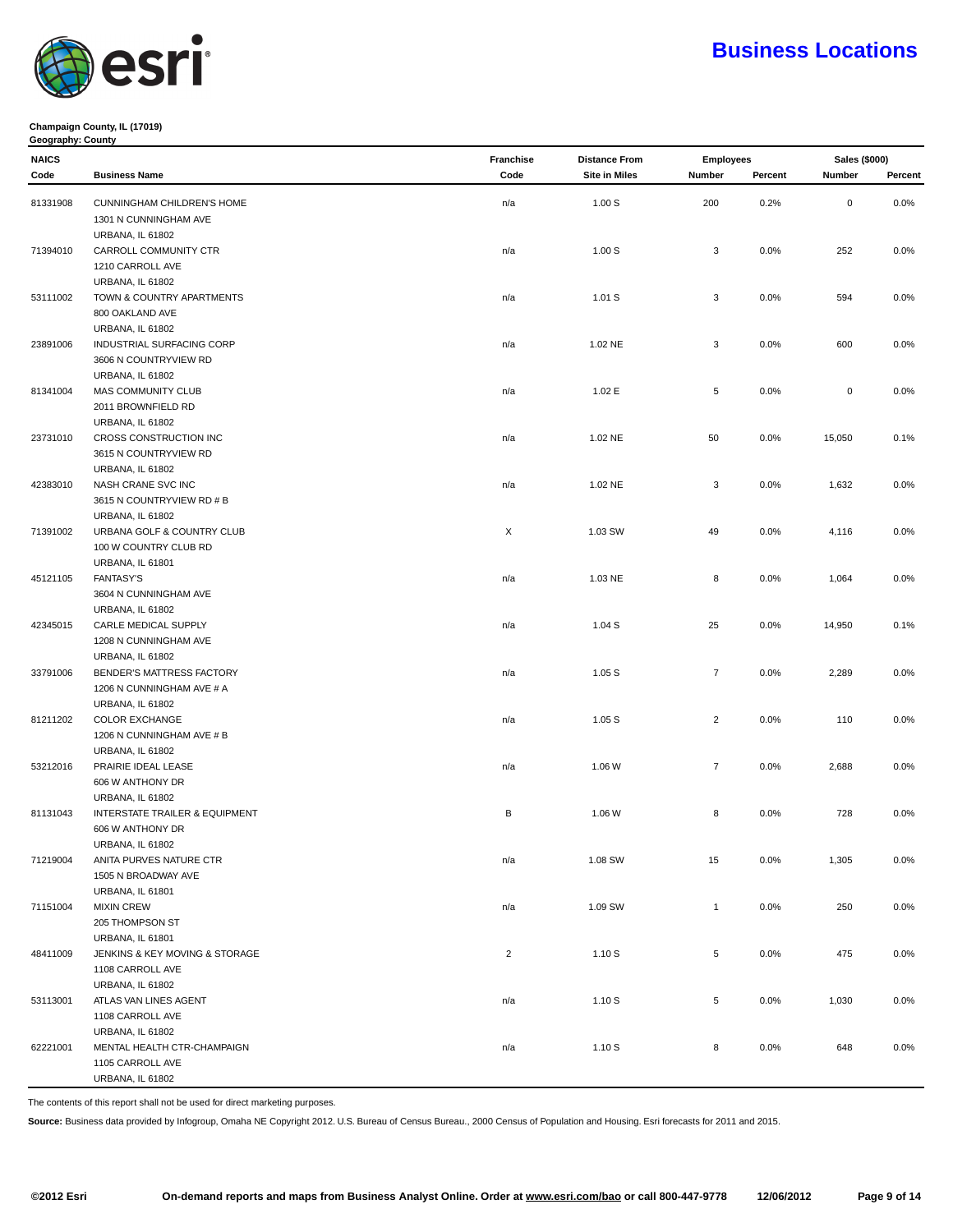

#### **Champaign County, IL (17019) Geography: County**

| <b>NAICS</b> |                                      | Franchise | <b>Distance From</b> | <b>Employees</b> |         | Sales (\$000) |         |
|--------------|--------------------------------------|-----------|----------------------|------------------|---------|---------------|---------|
| Code         | <b>Business Name</b>                 | Code      | <b>Site in Miles</b> | Number           | Percent | Number        | Percent |
|              | KELSO HEATING & COOLING              |           |                      |                  |         |               |         |
| 23822002     |                                      | $\,6\,$   | 1.11S                | 3                | 0.0%    | 564           | 0.0%    |
|              | 1108 N CUNNINGHAM AVE # B            |           |                      |                  |         |               |         |
|              | <b>URBANA, IL 61802</b>              |           |                      |                  |         |               |         |
| 42512013     | RHODES BEAUTICIAN SUPPLIES           | n/a       | 1.11S                | 4                | 0.0%    | 1,384         | 0.0%    |
|              | 1108 N CUNNINGHAM AVE # B            |           |                      |                  |         |               |         |
|              | URBANA, IL 61802<br>DOMINO'S PIZZA   | D         | 1.11S                | 13               |         | 728           | 0.0%    |
| 72251115     | 1108 N CUNNINGHAM AVE # A            |           |                      |                  | $0.0\%$ |               |         |
|              | URBANA, IL 61802                     |           |                      |                  |         |               |         |
| 44112005     | U C AUTO                             | n/a       | 1.12S                | $\overline{4}$   | 0.0%    | 2,684         | 0.0%    |
|              | 1101 N CUNNINGHAM AVE                |           |                      |                  |         |               |         |
|              | URBANA, IL 61802                     |           |                      |                  |         |               |         |
| 62134007     | CARLE THERAPY SVC                    | n/a       | 1.12W                | 100              | 0.1%    | 8,200         | 0.0%    |
|              | 810 W ANTHONY DR                     |           |                      |                  |         |               |         |
|              | URBANA, IL 61802                     |           |                      |                  |         |               |         |
| 62111107     | CARLE CLINIC ASSN                    | <b>RV</b> | 1.12W                | 29               | 0.0%    | 5,771         | 0.0%    |
|              | 810 W ANTHONY DR                     |           |                      |                  |         |               |         |
|              | URBANA, IL 61802                     |           |                      |                  |         |               |         |
| 62134005     | CARLE CLINIC OCCUPATIONAL            | n/a       | 1.12W                | 18               | 0.0%    | 1,476         | 0.0%    |
|              | 810 W ANTHONY DR                     |           |                      |                  |         |               |         |
|              | URBANA, IL 61802                     |           |                      |                  |         |               |         |
| 72251117     | EL TORO                              | n/a       | 1.12S                | 6                | 0.0%    | 240           | 0.0%    |
|              | 1104 N CUNNINGHAM AVE                |           |                      |                  |         |               |         |
|              | <b>URBANA, IL 61802</b>              |           |                      |                  |         |               |         |
| 53113001     | OAKLAND AVENUE STORAGE               | n/a       | 1.12S                | 6                | 0.0%    | 1,236         | 0.0%    |
|              | 609 OAKLAND AVE                      |           |                      |                  |         |               |         |
|              | URBANA, IL 61802                     |           |                      |                  |         |               |         |
| 23611506     | TROY FLESSNER CONSTRUCTION           | n/a       | 1.13E                | $\mathbf{1}$     | 0.0%    | 344           | 0.0%    |
|              | 2601 SOMERSET DR                     |           |                      |                  |         |               |         |
|              | URBANA, IL 61802                     |           |                      |                  |         |               |         |
| 72111002     | <b>MANOR MOTEL</b>                   | n/a       | 1.14S                | $\overline{c}$   | 0.0%    | 214           | 0.0%    |
|              | 1102 N CUNNINGHAM AVE                |           |                      |                  |         |               |         |
|              | URBANA, IL 61802                     |           |                      |                  |         |               |         |
| 42312068     | E & M CUSTOM CLASSICS                | n/a       | 1.15S                | 4                | 0.0%    | 1,792         | 0.0%    |
|              | 1105 N EASTERN AVE                   |           |                      |                  |         |               |         |
|              | URBANA, IL 61802                     |           |                      |                  |         |               |         |
| 56299105     | ILLINOIS PORTABLE TOILETS            | n/a       | 1.15S                | 10               | 0.0%    | 1,830         | 0.0%    |
|              | 1009 N BOYDEN ST                     |           |                      |                  |         |               |         |
|              | URBANA, IL 61802                     |           |                      |                  |         |               |         |
| 23891048     | GULLIFORD SEPTIC TANK SVC            | n/a       | 1.15S                | 15               | $0.0\%$ | 3,000         | $0.0\%$ |
|              | 1009 N BOYDEN ST                     |           |                      |                  |         |               |         |
|              | <b>URBANA, IL 61802</b>              |           |                      |                  |         |               |         |
| 23711012     | GULLIFORD SEWER SVC                  | n/a       | 1.15S                | $\mathbf 2$      | 0.0%    | 500           | 0.0%    |
|              | 1009 N BOYDEN ST                     |           |                      |                  |         |               |         |
|              | <b>URBANA, IL 61802</b>              |           |                      |                  |         |               |         |
| 23822025     | QUALITY PLUMBING HTG & AC            | n/a       | 1.15S                | 17               | 0.0%    | 3,196         | 0.0%    |
|              | 1009 N BOYDEN ST<br>URBANA, IL 61802 |           |                      |                  |         |               |         |
| 23821007     | POTTER ELECTRIC SVC INC              |           |                      |                  |         |               | 0.0%    |
|              | 1211 N BERKLEY AVE # B               | n/a       | 1.17 SW              | 25               | 0.0%    | 4,100         |         |
|              | <b>URBANA, IL 61801</b>              |           |                      |                  |         |               |         |
|              | PRAIRIE CENTER HEALTH SYSTEMS        |           |                      |                  |         |               |         |
| 81331905     | 718 W KILLARNEY ST                   | n/a       | 1.17W                | 50               | 0.0%    | $\mathsf 0$   | 0.0%    |
|              | <b>URBANA, IL 61801</b>              |           |                      |                  |         |               |         |
| 81111813     | JR AUTOMATED EQUIPMENT INC           | n/a       | 1.18 E               | $\mathbf{1}$     | 0.0%    | 108           | 0.0%    |
|              | 2710 SOMERSET DR                     |           |                      |                  |         |               |         |
|              | URBANA, IL 61802                     |           |                      |                  |         |               |         |
|              |                                      |           |                      |                  |         |               |         |

The contents of this report shall not be used for direct marketing purposes.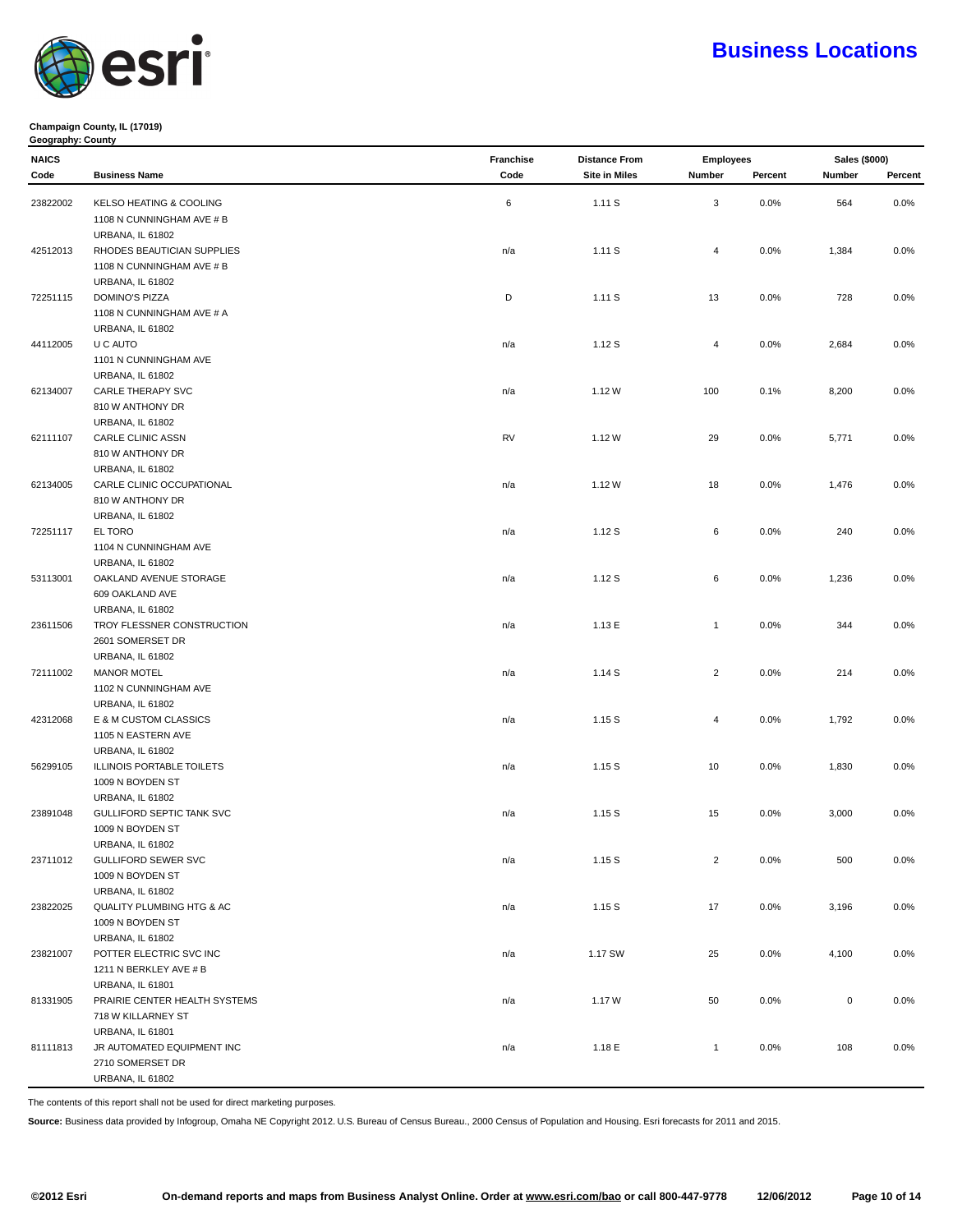

### **Champaign County, IL (17019) Geography: County**

| <b>NAICS</b> |                                                   | Franchise | <b>Distance From</b> | <b>Employees</b> |         | Sales (\$000) |         |
|--------------|---------------------------------------------------|-----------|----------------------|------------------|---------|---------------|---------|
| Code         | <b>Business Name</b>                              | Code      | <b>Site in Miles</b> | Number           | Percent | Number        | Percent |
|              |                                                   |           |                      |                  |         |               |         |
| 61111007     | <b>CIRCLE ACADEMY</b>                             | n/a       | 1.18 S               | 53               | 0.1%    | $\pmb{0}$     | 0.0%    |
|              | 1204 N DIVISION AVE                               |           |                      |                  |         |               |         |
|              | <b>URBANA, IL 61801</b>                           |           |                      |                  |         |               |         |
| 81111102     | <b>KENNEDY MACHINE</b>                            | n/a       | 1.18 S               | $\mathbf{1}$     | 0.0%    | 115           | 0.0%    |
|              | 1008 N CUNNINGHAM AVE # A                         |           |                      |                  |         |               |         |
|              | URBANA, IL 61802                                  |           |                      |                  |         |               |         |
| 81111104     | PDR AUTOMOTIVE                                    | n/a       | 1.18 S               | 8                | 0.0%    | 920           | 0.0%    |
|              | 1008 N CUNNINGHAM AVE                             |           |                      |                  |         |               |         |
|              | <b>URBANA, IL 61802</b>                           |           |                      |                  |         |               |         |
| 48423013     | K L BREEDEN & SONS                                | n/a       | 1.19W                | 8                | 0.0%    | 1,208         | 0.0%    |
|              | 2406 N LINCOLN AVE                                |           |                      |                  |         |               |         |
|              | URBANA, IL 61802                                  |           |                      |                  |         |               |         |
| 23899076     | X OUT DUST                                        | n/a       | 1.19 NE              | $\mathbf{1}$     | 0.0%    | 31            | 0.0%    |
|              | 3711 N CUNNINGHAM AVE                             |           |                      |                  |         |               |         |
|              | URBANA, IL 61802                                  |           |                      |                  |         |               |         |
| 42447005     | CENTRAL ILLINOIS MEATS                            | n/a       | 1.19W                | 9                | 0.0%    | 27,495        | 0.2%    |
|              | 804 W ANTHONY DR                                  |           |                      |                  |         |               |         |
|              | <b>URBANA, IL 61802</b>                           |           |                      |                  |         |               |         |
| 56173011     | <b>BURNETT TREE SVC</b>                           | n/a       | 1.19 E               | $\mathbf{1}$     | 0.0%    | 112           | 0.0%    |
|              | 2411 BROWNFIELD RD                                |           |                      |                  |         |               |         |
|              | URBANA, IL 61802                                  |           |                      |                  |         |               |         |
| 72111002     | SUPER 8                                           | S         | 1.20 W               | $\overline{7}$   | 0.0%    | 749           | 0.0%    |
|              | 612 W KILLARNEY ST                                |           |                      |                  |         |               |         |
|              | URBANA, IL 61801                                  |           |                      |                  |         |               |         |
| 49311008     | AXIOM TOWN & COUNTRY LLC                          | n/a       | 1.20S                | 13               | 0.0%    | 1,638         | 0.0%    |
|              | 1032 E KERR AVE                                   |           |                      |                  |         |               |         |
|              | URBANA, IL 61802                                  |           |                      |                  |         |               |         |
| 53111002     | TOWN & COUNTRY APARTMENTS                         | n/a       | 1.20S                | 12               | 0.0%    | 2,376         | 0.0%    |
|              | 1032 E KERR AVE                                   |           |                      |                  |         |               |         |
|              | <b>URBANA, IL 61802</b>                           |           |                      |                  |         |               |         |
| 33451503     | HBM SO MAT PRODUCTS                               | n/a       | 1.20 W               | 30               | 0.0%    | 8,010         | 0.0%    |
|              | 702 W KILLARNEY ST                                |           |                      |                  |         |               |         |
|              | URBANA, IL 61801                                  |           |                      |                  |         |               |         |
| 42369037     | F & G SOUND/TOPPER LITES INC                      | n/a       | 1.21 S               | $\overline{7}$   | 0.0%    | 7,070         | 0.0%    |
|              | 1007 N CUNNINGHAM AVE                             |           |                      |                  |         |               |         |
|              | <b>URBANA, IL 61802</b>                           |           |                      |                  |         |               |         |
| 56173022     | HAWN'S TREE SVC LAWNCARE<br>1203 E KERR AVE       | n/a       | 1.21S                | $\mathbf{1}$     | 0.0%    | 112           | 0.0%    |
|              |                                                   |           |                      |                  |         |               |         |
|              | URBANA, IL 61802                                  | F         |                      | 3                |         | $\mathbf 0$   |         |
| 81311008     | NEW LIFE CHRISTIAN FELLOWSHIP<br>1211 E KERR AVE  |           | 1.21S                |                  | 0.0%    |               | 0.0%    |
|              |                                                   |           |                      |                  |         |               |         |
|              | URBANA, IL 61802                                  |           |                      | $\mathbf{1}$     |         | 115           | 0.0%    |
| 81111104     | SKINNER'S AUTOMOTIVE<br>1004 N EASTERN AVE        | n/a       | 1.21 S               |                  | 0.0%    |               |         |
|              |                                                   |           |                      |                  |         |               |         |
|              | <b>URBANA, IL 61802</b>                           |           |                      |                  |         |               |         |
| 44211012     | ALTMANS BILLIARDS & BAR STOOL                     | n/a       | 1.21 S               | 9                | 0.0%    | 2,754         | 0.0%    |
|              | 1006 N CUNNINGHAM AVE                             |           |                      |                  |         |               |         |
|              | URBANA, IL 61802<br>ATMRNANS BILLIARDS & BAR STLS |           |                      | $\mathbf{3}$     |         | 444           |         |
| 45111055     | 1006 N CUNNINGHAM AVE                             | n/a       | 1.21 S               |                  | 0.0%    |               | $0.0\%$ |
|              |                                                   |           |                      |                  |         |               |         |
|              | <b>URBANA, IL 61802</b>                           |           |                      |                  |         |               |         |
| 45121105     | FAMILY CHRISTIAN BOOK STORES                      | F         | 1.21 S               | 9                | 0.0%    | 1,197         | 0.0%    |
|              | 1006 N CUNNINGHAM AVE                             |           |                      |                  |         |               |         |
|              | <b>URBANA, IL 61802</b>                           |           |                      |                  |         |               |         |
| 44131011     | MACK'S AUTO RECYCLING INC<br>1309 E KERR AVE      | n/a       | 1.21 S               | 19               | 0.0%    | 3,705         | 0.0%    |
|              |                                                   |           |                      |                  |         |               |         |
|              | URBANA, IL 61802                                  |           |                      |                  |         |               |         |

The contents of this report shall not be used for direct marketing purposes.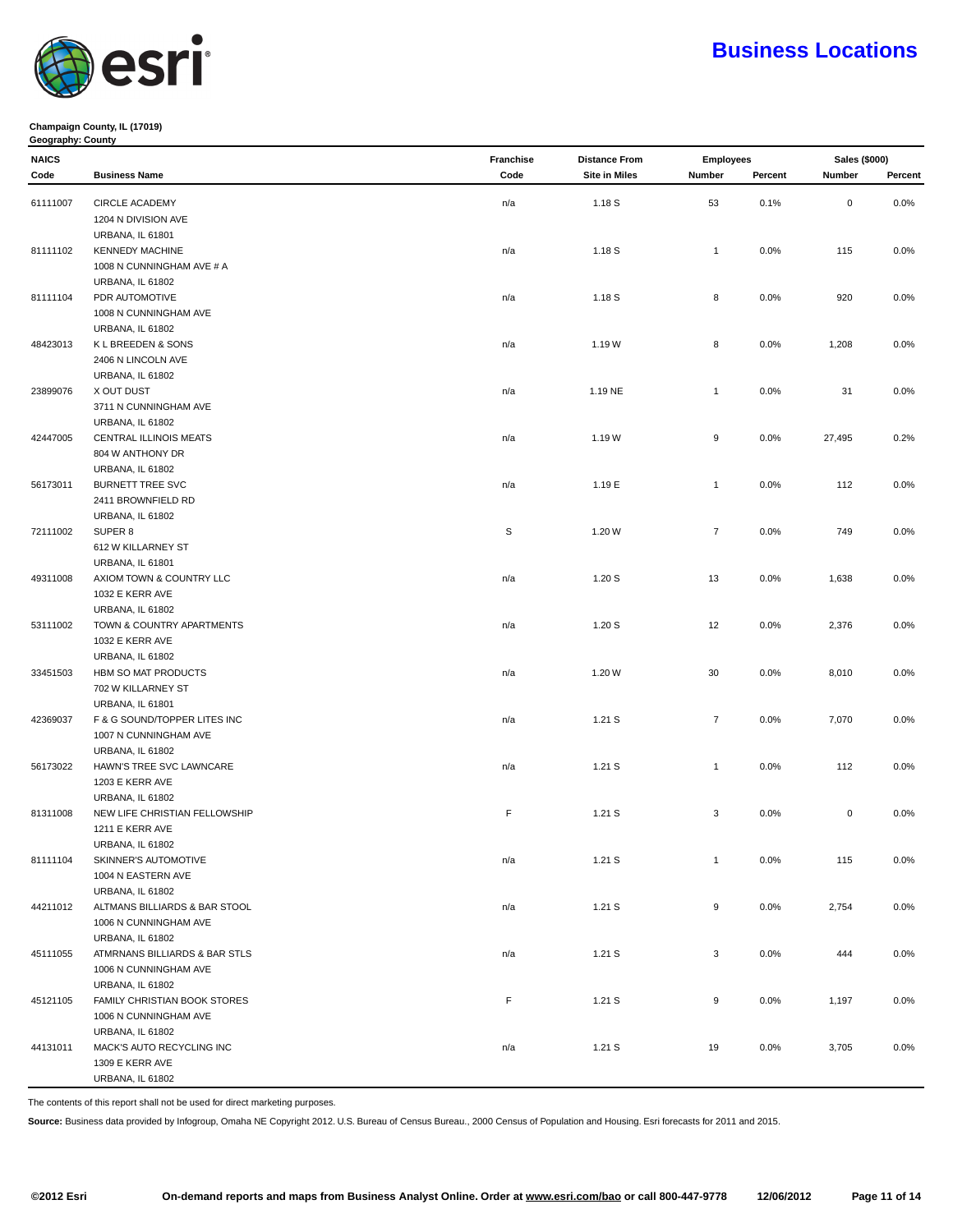

#### **Champaign County, IL (17019) Geography: County**

| Code     | <b>Business Name</b>          | Code | <b>Site in Miles</b> | Number         | Percent | Number      | Percent |
|----------|-------------------------------|------|----------------------|----------------|---------|-------------|---------|
|          |                               |      |                      |                |         |             |         |
| 81341018 | KINGDOM CONNECTION OUTREACH   | n/a  | 1.21 W               | $\mathbf{3}$   | 0.0%    | $\mathsf 0$ | 0.0%    |
|          | 801 W KILLARNEY ST            |      |                      |                |         |             |         |
|          | <b>URBANA, IL 61801</b>       |      |                      |                |         |             |         |
| 81111104 | JIMMIES AUTOMOTIVE            | n/a  | 1.22S                | $\mathbf{3}$   | 0.0%    | 345         | 0.0%    |
|          | 1401 E KERR AVE               |      |                      |                |         |             |         |
|          | URBANA, IL 61802              |      |                      |                |         |             |         |
| 23731010 | A-1 PAVEMENT                  | n/a  | 1.22 NE              | 6              | $0.0\%$ | 1,806       | $0.0\%$ |
|          | 3809 N CUNNINGHAM AVE         |      |                      |                |         |             |         |
|          | <b>URBANA, IL 61802</b>       |      |                      |                |         |             |         |
| 54133058 | <b>ESCA CONSULTANTS</b>       | n/a  | 1.22 W               | 12             | 0.0%    | 2,484       | $0.0\%$ |
|          | 2008 N LINVIEW AVE            |      |                      |                |         |             |         |
|          | <b>URBANA, IL 61801</b>       |      |                      |                |         |             |         |
| 45311001 | <b>BLOSSOM BASKET FLORIST</b> | n/a  | 1.23S                | 12             | $0.0\%$ | 1,056       | $0.0\%$ |
|          | 1002 N CUNNINGHAM AVE         |      |                      |                |         |             |         |
|          | <b>URBANA, IL 61802</b>       |      |                      |                |         |             |         |
| 23611831 | <b>SERVPRO</b>                | n/a  | 1.23 NE              | 15             | 0.0%    | 3,540       | $0.0\%$ |
|          | 3813 N CUNNINGHAM AVE         |      |                      |                |         |             |         |
|          | URBANA, IL 61802              |      |                      |                |         |             |         |
| 44131002 | <b>IMPRESSIONS PLUS</b>       | n/a  | 1.24S                | $\mathbf{1}$   | 0.0%    | 195         | 0.0%    |
|          | 1005 N CUNNINGHAM AVE # B     |      |                      |                |         |             |         |
|          | <b>URBANA, IL 61802</b>       |      |                      |                |         |             |         |
| 53111002 | C U INDEPENDENCE APTS         | n/a  | 1.24S                | $\mathbf{3}$   | 0.0%    | 594         | 0.0%    |
|          | 610 E KERR AVE                |      |                      |                |         |             |         |
|          | <b>URBANA, IL 61802</b>       |      |                      |                |         |             |         |
| 53111002 | HUNSINGER ENTERPRISES INC     | n/a  | 1.24 W               | 4              | 0.0%    | 792         | 0.0%    |
|          | 2004 N LINVIEW AVE            |      |                      |                |         |             |         |
|          | <b>URBANA, IL 61801</b>       |      |                      |                |         |             |         |
| 53121003 | CAMPO REALTY AGENCY           | n/a  | 1.24S                | $\overline{2}$ | 0.0%    | 268         | 0.0%    |
|          | 1001 N CUNNINGHAM AVE # A     |      |                      |                |         |             |         |
|          | <b>URBANA, IL 61802</b>       |      |                      |                |         |             |         |
| 52213003 | URBANA MUNICIPAL EMPLOYEES CU | n/a  | 1.24S                | $\overline{2}$ | 0.0%    | 466         | 0.0%    |
|          | 1001 N CUNNINGHAM AVE # B     |      |                      |                |         |             |         |
|          | <b>URBANA, IL 61802</b>       |      |                      |                |         |             |         |
| 23611505 | COMMERCIAL BUILDERS INC       | n/a  | 1.25 W               | 10             | 0.0%    | 3,440       | 0.0%    |
|          | 2002 N LINVIEW AVE            |      |                      |                |         |             |         |
|          | <b>URBANA, IL 61801</b>       |      |                      |                |         |             |         |
| 42393017 | MACKS TWIN CITY RECYCLING     | n/a  | 1.26 W               | 9              | $0.0\%$ | 4,707       | 0.0%    |
|          | 2808 N LINCOLN AVE            |      |                      |                |         |             |         |
|          | URBANA, IL 61802              |      |                      |                |         |             |         |
| 48841006 | DON'S 24 HOUR TOWING RECOVERY | n/a  | 1.26 W               | 18             | $0.0\%$ | 1,890       | $0.0\%$ |
|          | 2810 N LINCOLN AVE            |      |                      |                |         |             |         |
|          | <b>URBANA, IL 61802</b>       |      |                      |                |         |             |         |
| 56149101 | AMERICAN LENDERS SVC CO       | n/a  | 1.26 W               | 16             | 0.0%    | 2,272       | 0.0%    |
|          | 2810 N LINCOLN AVE            |      |                      |                |         |             |         |
|          | URBANA, IL 61802              |      |                      |                |         |             |         |
| 81121106 | SCOPE SERVICE INC             | n/a  | 1.26S                | $\mathbf{1}$   | 0.0%    | 118         | 0.0%    |
|          | 1008 N DIVISION AVE           |      |                      |                |         |             |         |
|          | <b>URBANA, IL 61801</b>       |      |                      |                |         |             |         |
| 44122809 | <b>SQUAD FITTERS</b>          | n/a  | 1.26 W               | 6              | 0.0%    | 2,904       | 0.0%    |
|          | 1908 N LINVIEW AVE # 4        |      |                      |                |         |             |         |
|          | <b>URBANA, IL 61801</b>       |      |                      |                |         |             |         |
|          |                               |      |                      |                |         |             |         |
| 81121114 | AUDIO VIDEO SVC CTR           | n/a  | 1.26 E               | $\overline{2}$ | 0.0%    | 190         | 0.0%    |
|          | 2500 BROWNFIELD RD            |      |                      |                |         |             |         |
|          | <b>URBANA, IL 61802</b>       |      |                      |                |         |             |         |
| 54186007 | UPS CUSTOMER CTR              | n/a  | 1.26 W               | 229            | 0.2%    | 48,090      | 0.3%    |
|          | 2809 N LINCOLN AVE            |      |                      |                |         |             |         |
|          | URBANA, IL 61802              |      |                      |                |         |             |         |

**NAICS Franchise Distance From Employees Sales (\$000)**

The contents of this report shall not be used for direct marketing purposes.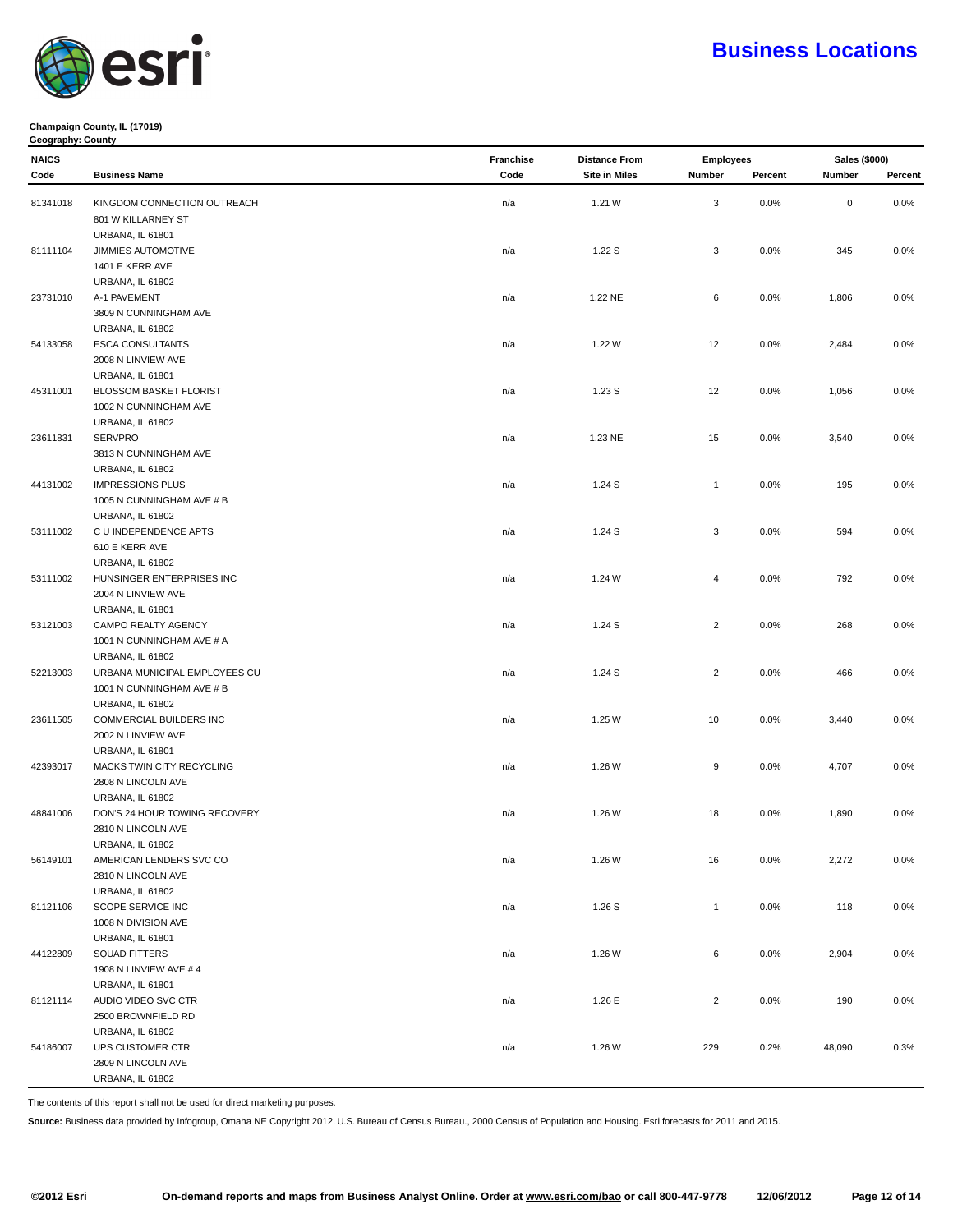

#### **Champaign County, IL (17019) Geography: County**

| NAICS    |                                                     | Franchise | <b>Distance From</b> | <b>Employees</b> |         | Sales (\$000) |         |
|----------|-----------------------------------------------------|-----------|----------------------|------------------|---------|---------------|---------|
| Code     | <b>Business Name</b>                                | Code      | <b>Site in Miles</b> | Number           | Percent | Number        | Percent |
| 31211101 | COCA-COLA BOTTLING CO                               | n/a       | 1.26 W               | 50               | 0.0%    | 38,550        | 0.2%    |
|          | 2809 N LINCOLN AVE                                  |           |                      |                  |         |               |         |
|          | URBANA, IL 61802                                    |           |                      |                  |         |               |         |
| 45399811 | <b>CUBANNERS</b>                                    | n/a       | 1.27 W               | 3                | 0.0%    | 603           | 0.0%    |
|          | 2006 N LINVIEW AVE # E                              |           |                      |                  |         |               |         |
|          | <b>URBANA, IL 61801</b>                             |           |                      |                  |         |               |         |
|          |                                                     |           |                      | $\overline{7}$   |         |               |         |
| 54187005 | <b>ARRAY DISTRIBUTION</b><br>2006 N LINVIEW AVE # E | n/a       | 1.27 W               |                  | 0.0%    | 1,582         | 0.0%    |
|          |                                                     |           |                      |                  |         |               |         |
| 23821007 | URBANA, IL 61801<br><b>ELECTRIC BOBS</b>            | n/a       | 1.27 W               | 10               | 0.0%    | 1,640         | 0.0%    |
|          | 2006 N LINVIEW AVE # F                              |           |                      |                  |         |               |         |
|          | URBANA, IL 61801                                    |           |                      |                  |         |               |         |
| 54194002 | ALL CREATURES ANIMAL HOSPITAL                       | ERS1      | 1.28 W               | 8                | 0.0%    | 848           | 0.0%    |
|          | 2001 N LINVIEW AVE                                  |           |                      |                  |         |               |         |
|          | URBANA, IL 61801                                    |           |                      |                  |         |               |         |
| 61111007 | WASHINGTON EARLY CHILDHOOD                          | KN        | 1.28 SW              | 65               | 0.1%    | 0             | 0.0%    |
|          | 1102 N BROADWAY AVE                                 |           |                      |                  |         |               |         |
|          | URBANA, IL 61801                                    |           |                      |                  |         |               |         |
| 23829004 | KONE INC                                            | n/a       | 1.28S                | 3                | 0.0%    | 555           | 0.0%    |
|          | 909 N CUNNINGHAM AVE # E                            |           |                      |                  |         |               |         |
|          | <b>URBANA, IL 61802</b>                             |           |                      |                  |         |               |         |
| 52421001 | ALLSTATE INSURANCE AGENCY                           | )B        | 1.28 S               | 3                | 0.0%    | 657           | 0.0%    |
|          | 909 N CUNNINGHAM AVE #7                             |           |                      |                  |         |               |         |
|          | <b>URBANA, IL 61802</b>                             |           |                      |                  |         |               |         |
| 44819030 | PACIFIC TAILORING & ALTERATION                      | n/a       | 1.28 S               | $\mathbf{1}$     | 0.0%    | 133           | 0.0%    |
|          | 909 N CUNNINGHAM AVE # C                            |           |                      |                  |         |               |         |
|          | <b>URBANA, IL 61802</b>                             |           |                      |                  |         |               |         |
| 81211101 | <b>HEAD-QUARTERS</b>                                | n/a       | 1.28 S               | 3                | 0.0%    | 174           | 0.0%    |
|          | 909 N CUNNINGHAM AVE # D                            |           |                      |                  |         |               |         |
|          | <b>URBANA, IL 61802</b>                             |           |                      |                  |         |               |         |
| 52421001 | AMERICAN FAMILY INSURANCE                           | )8        | 1.28 S               | $\overline{2}$   | 0.0%    | 438           | 0.0%    |
|          | 909 N CUNNINGHAM AVE # B                            |           |                      |                  |         |               |         |
|          | <b>URBANA, IL 61802</b>                             |           |                      |                  |         |               |         |
| 48841006 | FELDKAMP'S 24 HOUR TOWING                           | n/a       | 1.28S                | 5                | 0.0%    | 525           | 0.0%    |
|          | 905 WARD ST                                         |           |                      |                  |         |               |         |
|          | <b>URBANA, IL 61802</b>                             |           |                      |                  |         |               |         |
| 72251117 | URBANA GARDEN FAMILY RSTRNT                         | n/a       | 1.29 W               | 20               | 0.0%    | 800           | 0.0%    |
|          | 810 W KILLARNEY ST                                  |           |                      |                  |         |               |         |
|          | <b>URBANA, IL 61801</b>                             |           |                      |                  |         |               |         |
| 23822002 | A & R MECHANICAL CONTRACTORS                        | n/a       | 1.29 W               | 50               | 0.0%    | 9,400         | 0.1%    |
|          | 711 E KETTERING PARK DR                             |           |                      |                  |         |               |         |
|          | URBANA, IL 61801                                    |           |                      |                  |         |               |         |
| 44511003 | SUPERVALU                                           | W         | 1.29 W               | $30\,$           | 0.0%    | 7,410         | 0.0%    |
|          | 2801 N LINCOLN AVE                                  |           |                      |                  |         |               |         |
|          | URBANA, IL 61802                                    |           |                      |                  |         |               |         |
| 42399011 | ILLINI FIRE EQUIPMENT                               | n/a       | 1.29 W               | 13               | 0.0%    | 12,272        | 0.1%    |
|          | 2801 N LINCOLN AVE                                  |           |                      |                  |         |               |         |
|          | URBANA, IL 61802                                    |           |                      |                  |         |               |         |
| 44122808 | ANDRAES HARLEY-DAVIDSON                             | 6         | 1.30W                | 22               | 0.0%    | 10,648        | 0.1%    |
|          | 2010 N LINCOLN AVE                                  |           |                      |                  |         |               |         |
|          | URBANA, IL 61801                                    |           |                      |                  |         |               |         |
|          | <b>EHLER'S TRAILER PARK</b>                         |           |                      |                  |         |               |         |
| 32199201 | 1604 E OLYMPIAN RD                                  | n/a       | 1.31 NE              | $\overline{2}$   | 0.0%    | 438           | 0.0%    |
|          | URBANA, IL 61802                                    |           |                      |                  |         |               |         |
|          |                                                     |           |                      |                  |         |               |         |
| 62441003 | MIRALDI CHILD CARE                                  | n/a       | 1.31 NE              | 6                | 0.0%    | 252           | 0.0%    |
|          | 1604 E OLYMPIAN RD                                  |           |                      |                  |         |               |         |
|          | URBANA, IL 61802                                    |           |                      |                  |         |               |         |

The contents of this report shall not be used for direct marketing purposes.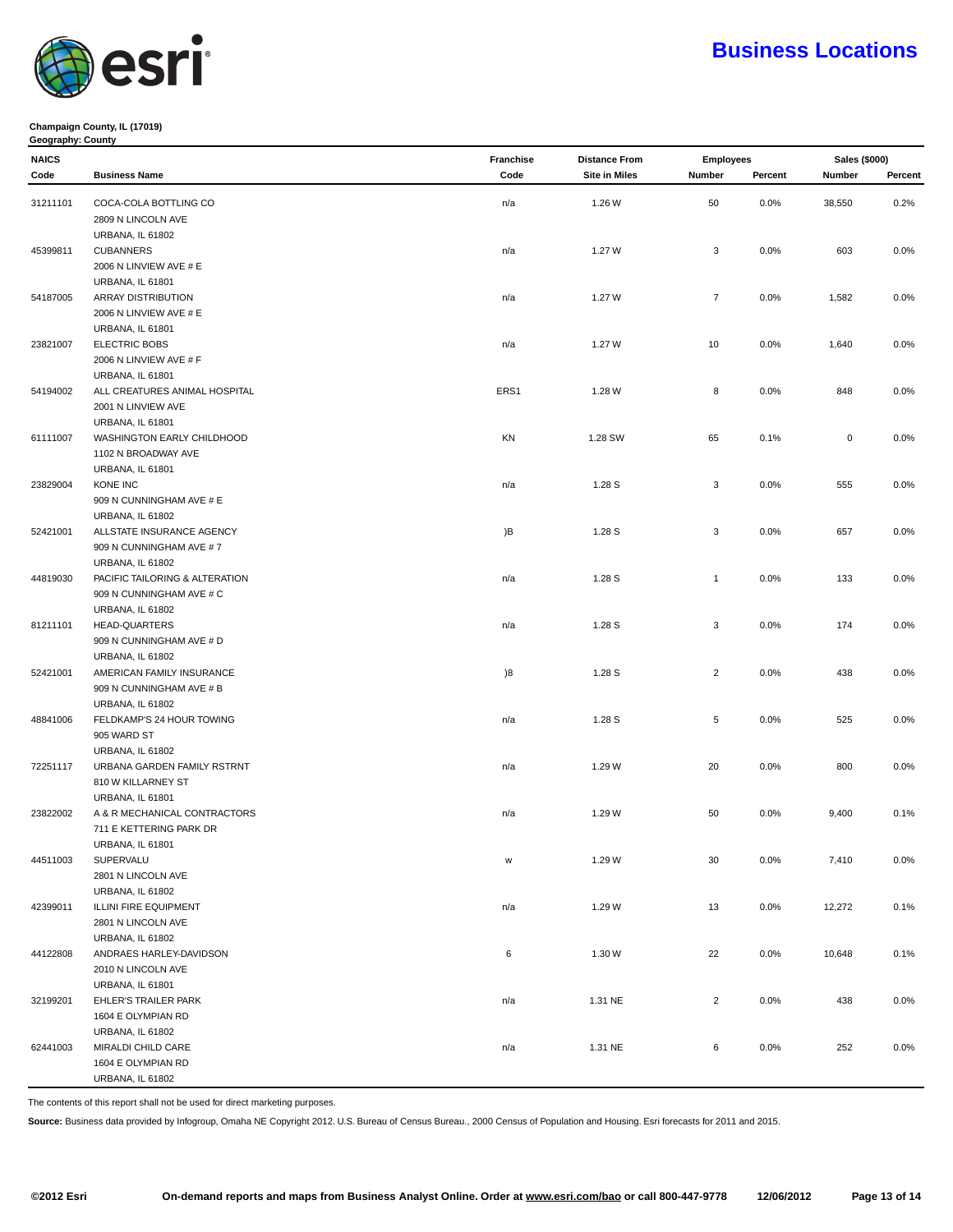

#### **Champaign County, IL (17019) Geography: County**

| <b>NAICS</b> |                            | Franchise | <b>Distance From</b> | <b>Employees</b> |         | Sales (\$000) |         |
|--------------|----------------------------|-----------|----------------------|------------------|---------|---------------|---------|
| Code         | <b>Business Name</b>       | Code      | <b>Site in Miles</b> | Number           | Percent | <b>Number</b> | Percent |
| 71219004     | PLANNING & OPERATIONS      | n/a       | 1.32 SW              | 40               | 0.0%    | 3,480         | $0.0\%$ |
|              | 901 N BROADWAY AVE         |           |                      |                  |         |               |         |
|              | <b>URBANA, IL 61801</b>    |           |                      |                  |         |               |         |
| 81222002     | WOODLAWN CEMETERY          | n/a       | 1.32 W               | $\overline{4}$   | 0.0%    | 468           | $0.0\%$ |
|              | 1803 N COLER AVE           |           |                      |                  |         |               |         |
|              | <b>URBANA, IL 61801</b>    |           |                      |                  |         |               |         |
| 71219004     | LINCOLN MEMORIAL GARDEN    | n/a       | 1.32 W               | 5                | 0.0%    | 435           | $0.0\%$ |
|              | 1803 N COLER AVE           |           |                      |                  |         |               |         |
|              | <b>URBANA, IL 61801</b>    |           |                      |                  |         |               |         |
| 48423013     | <b>TEMPLE TRUCKING SVC</b> | n/a       | 1.32W                | 20               | 0.0%    | 3,020         | $0.0\%$ |
|              | 3001 N LINCOLN AVE         |           |                      |                  |         |               |         |
|              | URBANA, IL 61802           |           |                      |                  |         |               |         |
| 54194009     | CROSSROADS CLINIC          | n/a       | 1.32 NE              | 6                | 0.0%    | 636           | $0.0\%$ |
|              | 1805 E OLYMPIAN RD         |           |                      |                  |         |               |         |
|              | URBANA, IL 61802           |           |                      |                  |         |               |         |

The contents of this report shall not be used for direct marketing purposes.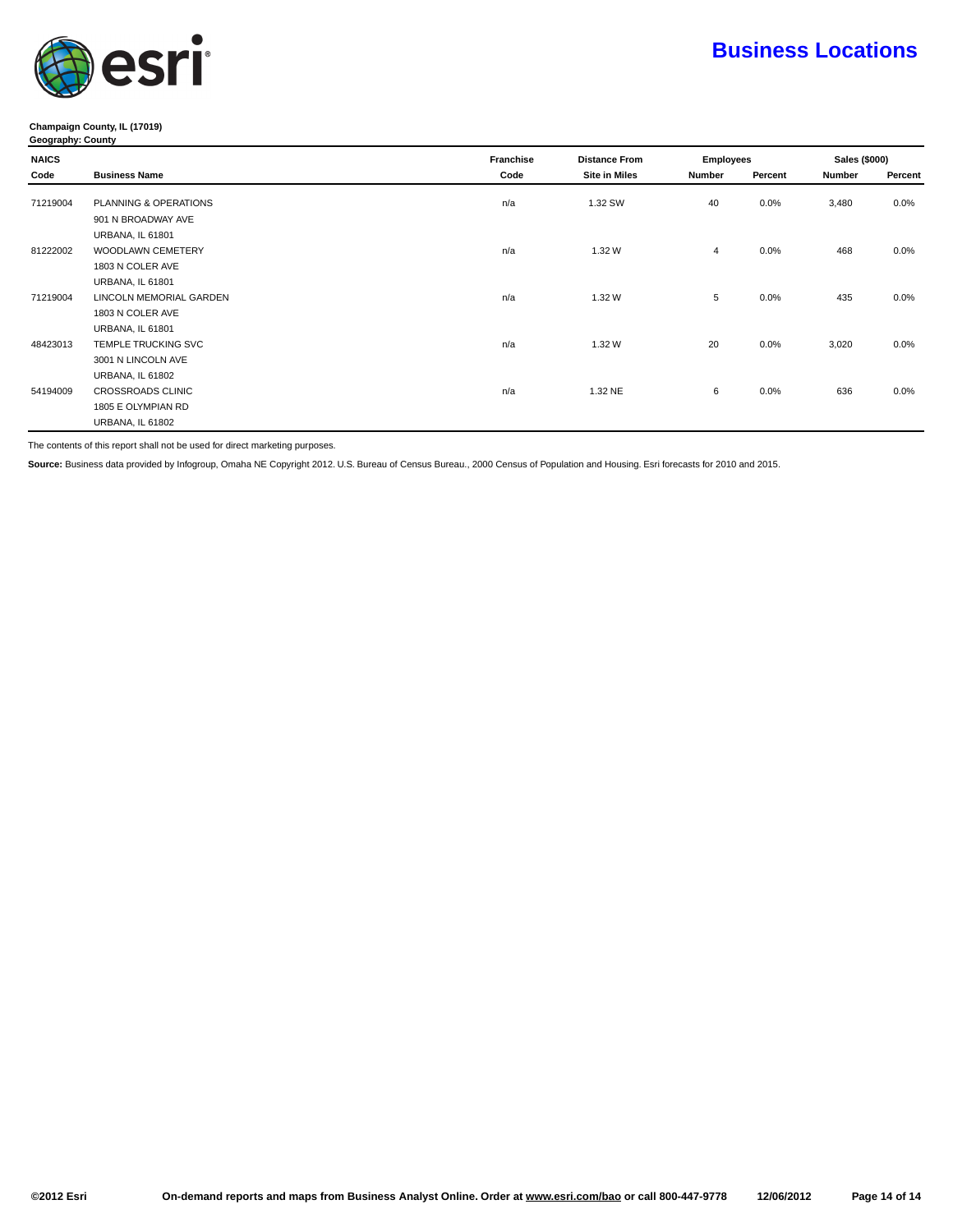

Champaign County, IL (17019) Geography: County

### **Summary Demographics**

2010 Population 195,296

2010 Households 77,287

2010 Median Disposable Income \$38,379

| 2010 Per Capita Income | \$25,244 |
|------------------------|----------|

|                                               | <b>NAICS</b> | <b>Demand</b>      | <b>Supply</b>   | <b>Retail Gap</b> | Leakage/Surplus | Number of         |
|-----------------------------------------------|--------------|--------------------|-----------------|-------------------|-----------------|-------------------|
| <b>Industry Summary</b>                       |              | (Retail Potential) | (Retail Sales)  |                   | <b>Factor</b>   | <b>Businesses</b> |
| Total Retail Trade and Food & Drink           | 44-45,722    | \$1,738,680,341    | \$1,729,448,807 | \$9,231,534       | 0.3             | 1,437             |
| <b>Total Retail Trade</b>                     | 44-45        | \$1,479,175,483    | \$1,502,642,036 | $-$ \$23,466,553  | $-0.8$          | 948               |
| Total Food & Drink                            | 722          | \$259,504,858      | \$226,806,771   | \$32,698,087      | 6.7             | 489               |
|                                               | <b>NAICS</b> | <b>Demand</b>      | <b>Supply</b>   | <b>Retail Gap</b> | Leakage/Surplus | <b>Number of</b>  |
| <b>Industry Group</b>                         |              | (Retail Potential) | (Retail Sales)  |                   | <b>Factor</b>   | <b>Businesses</b> |
| Motor Vehicle & Parts Dealers                 | 441          | \$349,316,640      | \$349,053,937   | \$262,703         | 0.0             | 111               |
| <b>Automobile Dealers</b>                     | 4411         | \$300,283,718      | \$312,088,969   | $-$ \$11,805,251  | $-1.9$          | 53                |
| <b>Other Motor Vehicle Dealers</b>            | 4412         | \$25,872,093       | \$14,690,002    | \$11,182,091      | 27.6            | 16                |
| Auto Parts, Accessories & Tire Stores         | 4413         | \$23,160,829       | \$22,274,966    | \$885,863         | 1.9             | 42                |
| Furniture & Home Furnishings Stores           | 442          | \$50,333,220       | \$39,994,087    | \$10,339,133      | 11.4            | 49                |
| <b>Furniture Stores</b>                       | 4421         | \$29,824,610       | \$26,877,106    | \$2,947,504       | 5.2             | 25                |
| Home Furnishings Stores                       | 4422         | \$20,508,610       | \$13,116,981    | \$7,391,629       | 22.0            | 24                |
| Electronics & Appliance Stores                | 4431         | \$53,114,342       | \$46,606,405    | \$6,507,937       | 6.5             | 72                |
| Bldg Materials, Garden Equip. & Supply Stores | 444          | \$54,713,724       | \$64,545,514    | $-$ \$9,831,790   | $-8.2$          | 93                |
| <b>Bldg Material &amp; Supplies Dealers</b>   | 4441         | \$48,190,644       | \$58,932,250    | $-$10,741,606$    | $-10.0$         | 72                |
| Lawn & Garden Equip & Supply Stores           | 4442         | \$6,523,080        | \$5,613,264     | \$909,816         | 7.5             | 21                |
| Food & Beverage Stores                        | 445          | \$317,101,625      | \$409,108,806   | $-$ \$92,007,181  | $-12.7$         | 111               |
| <b>Grocery Stores</b>                         | 4451         | \$300,882,126      | \$391,361,428   | $-$ \$90,479,302  | $-13.1$         | 75                |
| <b>Specialty Food Stores</b>                  | 4452         | \$3,113,453        | \$5,131,243     | $-$ \$2,017,790   | $-24.5$         | 19                |
| Beer, Wine & Liquor Stores                    | 4453         | \$13,106,046       | \$12,616,135    | \$489,911         | 1.9             | 17                |
| Health & Personal Care Stores                 | 446,4461     | \$67,801,232       | \$68,852,025    | $-$1,050,793$     | $-0.8$          | 80                |
| <b>Gasoline Stations</b>                      | 447,4471     | \$243,329,383      | \$162,546,193   | \$80,783,190      | 19.9            | 43                |
| Clothing & Clothing Accessories Stores        | 448          | \$75,287,670       | \$71,080,058    | \$4,207,612       | 2.9             | 116               |
| Clothing Stores                               | 4481         | \$60,449,367       | \$59,793,102    | \$656,265         | 0.5             | 85                |
| Shoe Stores                                   | 4482         | \$8,228,432        | \$8,199,777     | \$28,655          | 0.2             | 16                |
| Jewelry, Luggage & Leather Goods Stores       | 4483         | \$6,609,871        | \$3,087,179     | \$3,522,692       | 36.3            | 15                |
| Sporting Goods, Hobby, Book & Music Stores    | 451          | \$35,970,016       | \$44,939,269    | $-$ \$8,969,253   | $-11.1$         | 83                |
| Sporting Goods/Hobby/Musical Instr Stores     | 4511         | \$17,645,108       | \$20,086,718    | $-$ \$2,441,610   | $-6.5$          | 59                |
| Book, Periodical & Music Stores               | 4512         | \$18,324,908       | \$24,852,551    | $-$ \$6,527,643   | $-15.1$         | 24                |
| General Merchandise Stores                    | 452          | \$190,827,101      | \$210,196,032   | $-$ \$19,368,931  | $-4.8$          | 31                |
| Department Stores Excluding Leased Depts.     | 4521         | \$75,305,313       | \$96,473,476    | $-$ \$21,168,163  | $-12.3$         | 12                |
| Other General Merchandise Stores              | 4529         | \$115,521,788      | \$113,722,556   | \$1,799,232       | 0.8             | 19                |
| Miscellaneous Store Retailers                 | 453          | \$30,084,553       | \$24,180,211    | \$5,904,342       | 10.9            | 147               |
| Florists                                      | 4531         | \$1,479,144        | \$1,625,913     | $-$146,769$       | $-4.7$          | 19                |
| Office Supplies, Stationery & Gift Stores     | 4532         | \$11,256,341       | \$7,475,122     | \$3,781,219       | 20.2            | 34                |
| <b>Used Merchandise Stores</b>                | 4533         | \$1,176,760        | \$1,484,015     | $-$ \$307,255     | $-11.5$         | 39                |
| <b>Other Miscellaneous Store Retailers</b>    | 4539         | \$16,172,308       | \$13,595,161    | \$2,577,147       | 8.7             | 55                |
| <b>Nonstore Retailers</b>                     | 454          | \$11,295,977       | \$11,539,499    | $-$ \$243,522     | $-1.1$          | 12                |
| Electronic Shopping & Mail-Order Houses       | 4541         | \$135,365          | \$0             | \$135,365         | 100.0           | $\mathbf 0$       |
| Vending Machine Operators                     | 4542         | \$465,981          | \$756,188       | $-$ \$290,207     | $-23.7$         | $\overline{4}$    |
| Direct Selling Establishments                 | 4543         | \$10,694,631       | \$10,783,311    | $-$ \$88,680      | $-0.4$          | 8                 |
| Food Services & Drinking Places               | 722          | \$259,504,858      | \$226,806,771   | \$32,698,087      | 6.7             | 489               |
| <b>Full-Service Restaurants</b>               | 7221         | \$100,419,051      | \$84,045,155    | \$16,373,896      | 8.9             | 240               |
| Limited-Service Eating Places                 | 7222         | \$126,103,693      | \$103,591,436   | \$22,512,257      | 9.8             | 156               |
| <b>Special Food Services</b>                  | 7223         | \$16,765,843       | \$17,706,677    | $-$ \$940,834     | $-2.7$          | 26                |
| Drinking Places - Alcoholic Beverages         | 7224         | \$16,216,271       | \$21,463,503    | -\$5,247,232      | $-13.9$         | 67                |

Data Note: Supply (retail sales) estimates sales to consumers by establishments. Sales to businesses are excluded. Demand (retail potential) estimates the expected amount spent by consumers at retail establishments. Supply and demand estimates are in current dollars. The Leakage/Surplus Factor presents a snapshot of retail opportunity. This is a measure of the relationship between supply and demand that ranges from +100 (total leakage) to -100 (total surplus). A positive value represents 'leakage' of retail opportunity outside the trade area. A negative value represents a surplus of retail sales, a market where customers are drawn in from outside the trade area. The Retail Gap represents the difference between Retail Potential and Retail Sales. Esri uses the North American Industry Classification System (NAICS) to classify businesses by their primary type of economic activity. Retail establishments are classified into 27 industry groups in the Retail Trade sector, as well as four industry groups within the Food Services & Drinking Establishments subsector. For more information on the Retail MarketPlace data, please view the methodology statement at http://www.esri.com/library/whitepapers/pdfs/esri-data-retail-marketplace.pdf.

**Source:** Esri and Infogroup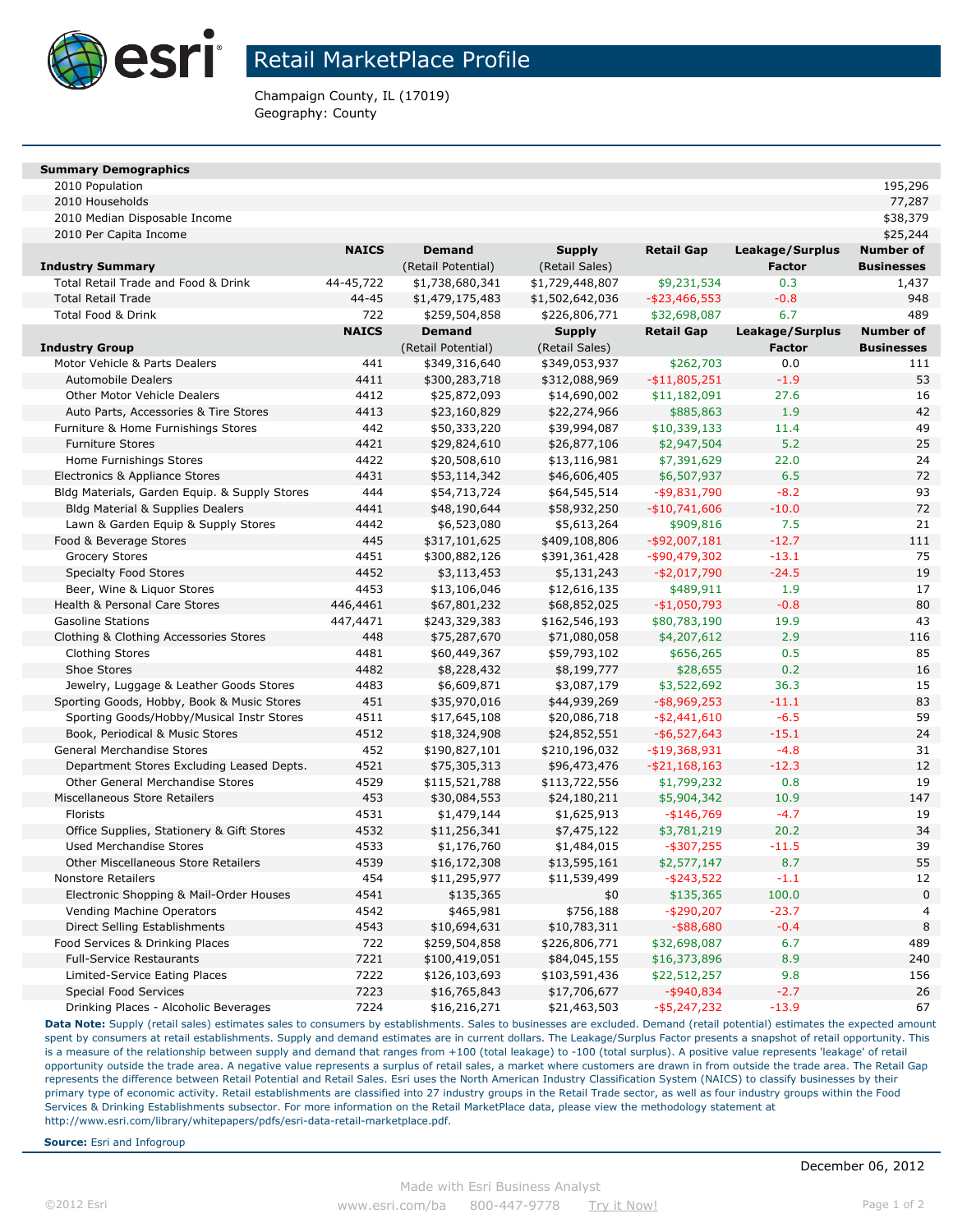

Champaign County, IL (17019) Geography: County

### Leakage/Surplus Factor by Industry Subsector



### Leakage/Surplus Factor by Industry Group



**Source:** Esri and Infogroup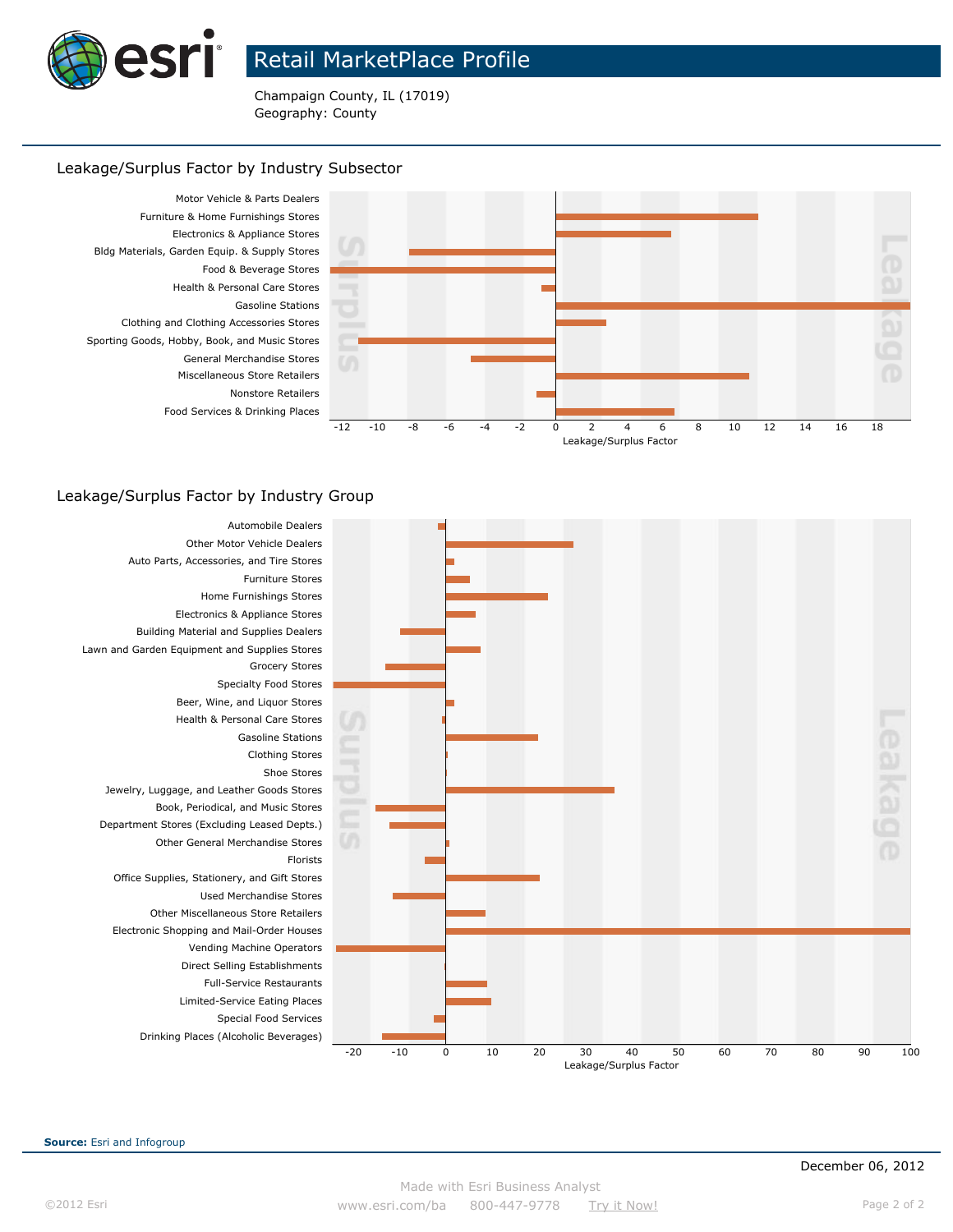

# Age by Income Profile

Champaign County, IL (17019) Geography: County

| 2010-2015           |                |             |                                                         |           | 2010-2015 |          |                    |
|---------------------|----------------|-------------|---------------------------------------------------------|-----------|-----------|----------|--------------------|
| <b>Summary</b>      |                | Census 2000 | 2010                                                    |           | 2015      | Change   | <b>Annual Rate</b> |
| Population          |                | 179,669     | 195,296                                                 | 198,711   |           | 3,415    | 0.35%              |
| Households          |                | 70,597      | 77,287                                                  | 79,327    |           | 2,040    | 0.52%              |
| Median Age          |                | 28.6        | 28.9                                                    |           | 29.2      | 0.3      | 0.21%              |
|                     |                |             | Census 2000 Households by Income and Age of Householder |           |           |          |                    |
|                     | $25$           | $25 - 34$   | $35 - 44$                                               | $45 - 54$ | $55 - 64$ | 65-74    | $75+$              |
| HH Income Base      | 11,578         | 14,389      | 13,913                                                  | 12,034    | 6,930     | 5,911    | 5,864              |
|                     |                |             |                                                         |           |           |          |                    |
| $<$ \$10,000        | 4,135          | 1,486       | 672                                                     | 660       | 398       | 414      | 643                |
| \$10,000-\$14,999   | 1,988          | 981         | 542                                                     | 296       | 205       | 424      | 754                |
| \$15,000-\$24,999   | 2,551          | 2,527       | 1,312                                                   | 950       | 638       | 981      | 1,155              |
| \$25,000-\$34,999   | 1,311          | 2,540       | 1,752                                                   | 1,188     | 675       | 848      | 861                |
| \$35,000-\$49,999   | 945            | 2,836       | 2,669                                                   | 1,859     | 1,242     | 1,167    | 811                |
| \$50,000-\$74,999   | 500            | 2,743       | 3,683                                                   | 3,019     | 1,541     | 1,074    | 872                |
| \$75,000-\$99,999   | 122            | 779         | 1,795                                                   | 2,086     | 889       | 415      | 321                |
| \$100,000-\$149,999 | 24             | 365         | 953                                                     | 1,285     | 733       | 340      | 271                |
| \$150,000-\$199,999 | $\overline{2}$ | 70          | 327                                                     | 395       | 333       | 106      | 118                |
| \$200,000+          | $\mathbf 0$    | 62          | 208                                                     | 296       | 276       | 142      | 58                 |
|                     |                |             |                                                         |           |           |          |                    |
| Median HH Income    | \$13,881       | \$33,440    | \$50,043                                                | \$57,731  | \$53,672  | \$38,600 | \$30,018           |
| Average HH Income   | \$18,225       | \$39,334    | \$58,555                                                | \$68,207  | \$69,171  | \$52,489 | \$42,840           |
|                     |                |             |                                                         |           |           |          |                    |
|                     |                |             | <b>Percent Distribution</b>                             |           |           |          |                    |
|                     | $25$           | $25 - 34$   | $35 - 44$                                               | 45-54     | $55 - 64$ | 65-74    | $75+$              |
| HH Income Base      | 100%           | 100%        | 100%                                                    | 100%      | 100%      | 100%     | 100%               |
|                     |                |             |                                                         |           |           |          |                    |
| $<$ \$10,000        | 35.7%          | 10.3%       | 4.8%                                                    | 5.5%      | 5.7%      | 7.0%     | 11.0%              |
| \$10,000-\$14,999   | 17.2%          | 6.8%        | 3.9%                                                    | 2.5%      | 3.0%      | 7.2%     | 12.9%              |
| \$15,000-\$24,999   | 22.0%          | 17.6%       | 9.4%                                                    | 7.9%      | 9.2%      | 16.6%    | 19.7%              |
| \$25,000-\$34,999   | 11.3%          | 17.7%       | 12.6%                                                   | 9.9%      | 9.7%      | 14.3%    | 14.7%              |

\$35,000-\$49,999 8.2% 19.7% 19.2% 15.4% 17.9% 19.7% 13.8% \$50,000-\$74,999 4.3% 19.1% 26.5% 25.1% 22.2% 18.2% 14.9% \$75,000-\$99,999 1.1% 5.4% 12.9% 17.3% 12.8% 7.0% 5.5% \$100,000-\$149,999 0.2% 2.5% 6.9% 10.7% 10.6% 5.8% 4.6% \$150,000-\$199,999 0.0% 0.5% 2.4% 3.3% 4.8% 1.8% 2.0%  $$200,000+$   $$0.0\%$   $$0.4\%$   $1.5\%$   $2.5\%$   $$4.0\%$   $$2.4\%$   $1.0\%$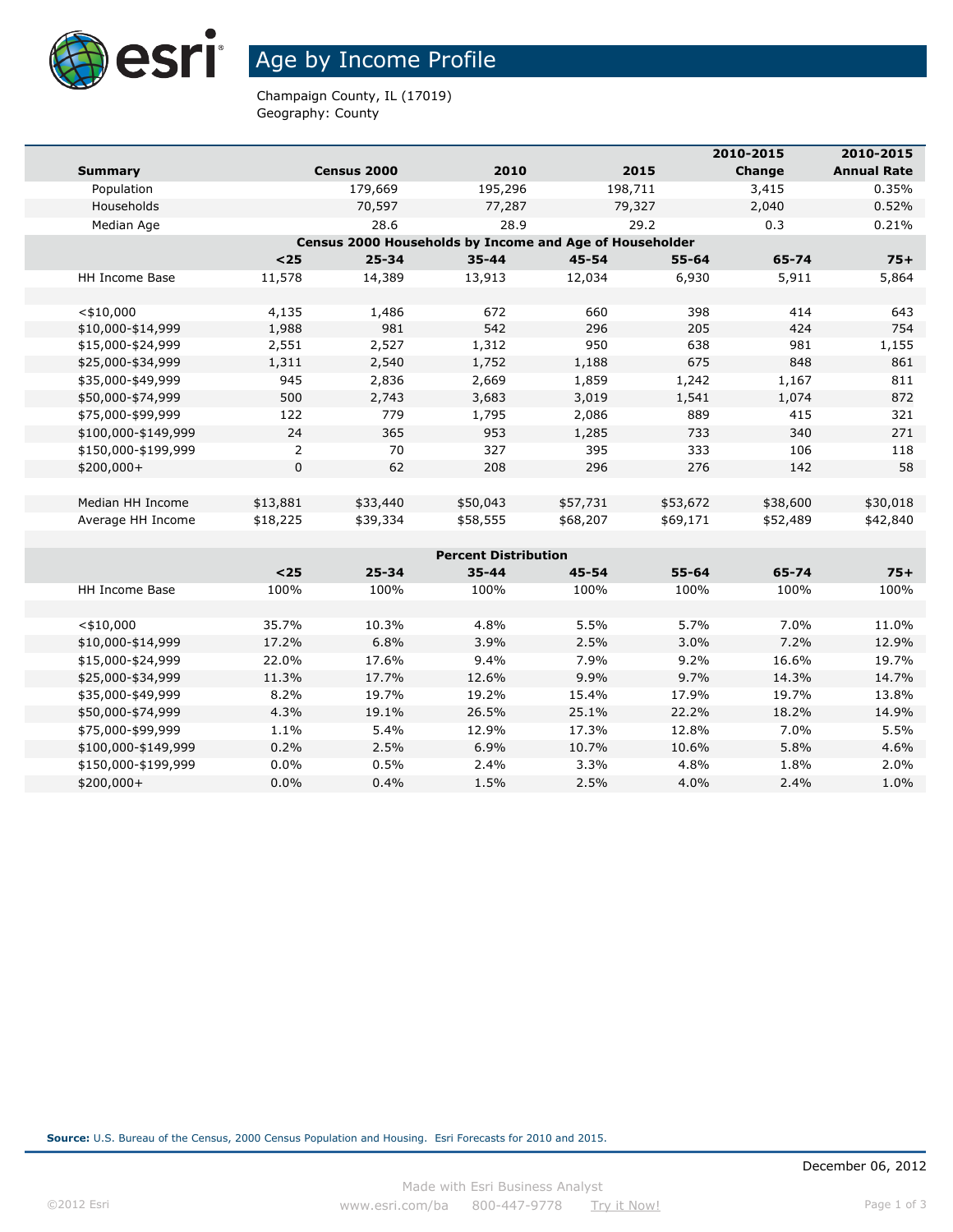

Age by Income Profile

Champaign County, IL (17019) Geography: County

| 2010 Households by Income and Age of Householder      |          |           |                             |           |           |          |          |  |  |  |  |
|-------------------------------------------------------|----------|-----------|-----------------------------|-----------|-----------|----------|----------|--|--|--|--|
|                                                       | $25$     | $25 - 34$ | $35 - 44$                   | $45 - 54$ | $55 - 64$ | 65-74    | $75+$    |  |  |  |  |
| <b>HH Income Base</b>                                 | 12,389   | 14,874    | 12,916                      | 13,526    | 10,819    | 6,254    | 6,506    |  |  |  |  |
|                                                       |          |           |                             |           |           |          |          |  |  |  |  |
|                                                       |          |           |                             |           |           |          |          |  |  |  |  |
| $<$ \$15,000                                          | 5,545    | 2,003     | 834                         | 702       | 700       | 618      | 1,171    |  |  |  |  |
| \$15,000-\$24,999                                     | 2,557    | 2,007     | 842                         | 723       | 676       | 677      | 1,010    |  |  |  |  |
| \$25,000-\$34,999                                     | 1,555    | 2,339     | 1,401                       | 1,048     | 801       | 720      | 782      |  |  |  |  |
| \$35,000-\$49,999                                     | 1,143    | 2,674     | 2,018                       | 1,694     | 1,537     | 1,212    | 891      |  |  |  |  |
| \$50,000-\$74,999                                     | 869      | 3,500     | 3,501                       | 3,343     | 2,608     | 1,354    | 1,249    |  |  |  |  |
| \$75,000-\$99,999                                     | 465      | 1,495     | 2,604                       | 3,496     | 2,118     | 708      | 735      |  |  |  |  |
| \$100,000-\$149,999                                   | 148      | 604       | 1,173                       | 1,722     | 1,345     | 568      | 424      |  |  |  |  |
| \$150,000-\$199,999                                   | 54       | 138       | 302                         | 364       | 468       | 158      | 149      |  |  |  |  |
| \$200,000-\$249,999                                   | 45       | 82        | 93                          | 197       | 228       | 147      | 71       |  |  |  |  |
| \$250,000-\$499,999                                   | 5        | 25        | 115                         | 201       | 273       | 79       | 20       |  |  |  |  |
| $$500,000+$                                           | 3        | 7         | 33                          | 36        | 65        | 13       | 4        |  |  |  |  |
|                                                       |          |           |                             |           |           |          |          |  |  |  |  |
| Median HH Income                                      | \$16,726 | \$39,834  | \$56,988                    | \$67,363  | \$63,670  | \$48,308 | \$38,881 |  |  |  |  |
| Average HH Income                                     | \$26,027 | \$48,160  | \$68,073                    | \$78,080  | \$83,248  | \$65,141 | \$51,742 |  |  |  |  |
|                                                       |          |           |                             |           |           |          |          |  |  |  |  |
|                                                       |          |           | <b>Percent Distribution</b> |           |           |          |          |  |  |  |  |
|                                                       | $25$     | $25 - 34$ | $35 - 44$                   | $45 - 54$ | $55 - 64$ | 65-74    | $75+$    |  |  |  |  |
| <b>HH Income Base</b>                                 | 100%     | 100%      | 100%                        | 100%      | 100%      | 100%     | 100%     |  |  |  |  |
|                                                       |          |           |                             |           |           |          |          |  |  |  |  |
| $<$ \$15,000                                          | 44.8%    | 13.5%     | 6.5%                        | 5.2%      | 6.5%      | 9.9%     | 18.0%    |  |  |  |  |
| \$15,000-\$24,999                                     | 20.6%    | 13.5%     | 6.5%                        | 5.3%      | 6.2%      | 10.8%    | 15.5%    |  |  |  |  |
| \$25,000-\$34,999                                     | 12.6%    | 15.7%     | 10.8%                       | 7.7%      | 7.4%      | 11.5%    | 12.0%    |  |  |  |  |
| \$35,000-\$49,999                                     | 9.2%     | 18.0%     | 15.6%                       | 12.5%     | 14.2%     | 19.4%    | 13.7%    |  |  |  |  |
| $+E$ $\cap$ $\cap$ $\cap$ $+7$ $\wedge$ $\cap$ $\cap$ | 7.001    | וחם בר    | <b>D.P. CC</b>              | 24.70/    | 74.10/    | 21.70/   | 10.201   |  |  |  |  |

| \$25,000-\$34,999   | 12.6%   | 15.7%    | 10.8%   | 7.7%  | $7.4\%$ | 11.5%   | 12.0% |
|---------------------|---------|----------|---------|-------|---------|---------|-------|
| \$35,000-\$49,999   | 9.2%    | 18.0%    | 15.6%   | 12.5% | 14.2%   | 19.4%   | 13.7% |
| \$50,000-\$74,999   | $7.0\%$ | 23.5%    | 27.1%   | 24.7% | 24.1%   | 21.7%   | 19.2% |
| \$75,000-\$99,999   | 3.8%    | $10.1\%$ | 20.2%   | 25.8% | 19.6%   | 11.3%   | 11.3% |
| \$100,000-\$149,999 | 1.2%    | $4.1\%$  | $9.1\%$ | 12.7% | 12.4%   | $9.1\%$ | 6.5%  |
| \$150,000-\$199,999 | $0.4\%$ | $0.9\%$  | 2.3%    | 2.7%  | $4.3\%$ | 2.5%    | 2.3%  |
| \$200,000-\$249,999 | 0.4%    | $0.6\%$  | 0.7%    | 1.5%  | $2.1\%$ | 2.4%    | 1.1%  |
| \$250,000-\$499,999 | $0.0\%$ | $0.2\%$  | $0.9\%$ | 1.5%  | 2.5%    | 1.3%    | 0.3%  |
| $$500.000+$         | $0.0\%$ | $0.0\%$  | 0.3%    | 0.3%  | 0.6%    | $0.2\%$ | 0.1%  |

**Data Note:** Income reported for July 1, 2010 represents annual income for the preceding year, expressed in current (2008) dollars, including an adjustment for inflation. **Source:** U.S. Bureau of the Census, 2000 Census Population and Housing. Esri Forecasts for 2010 and 2015.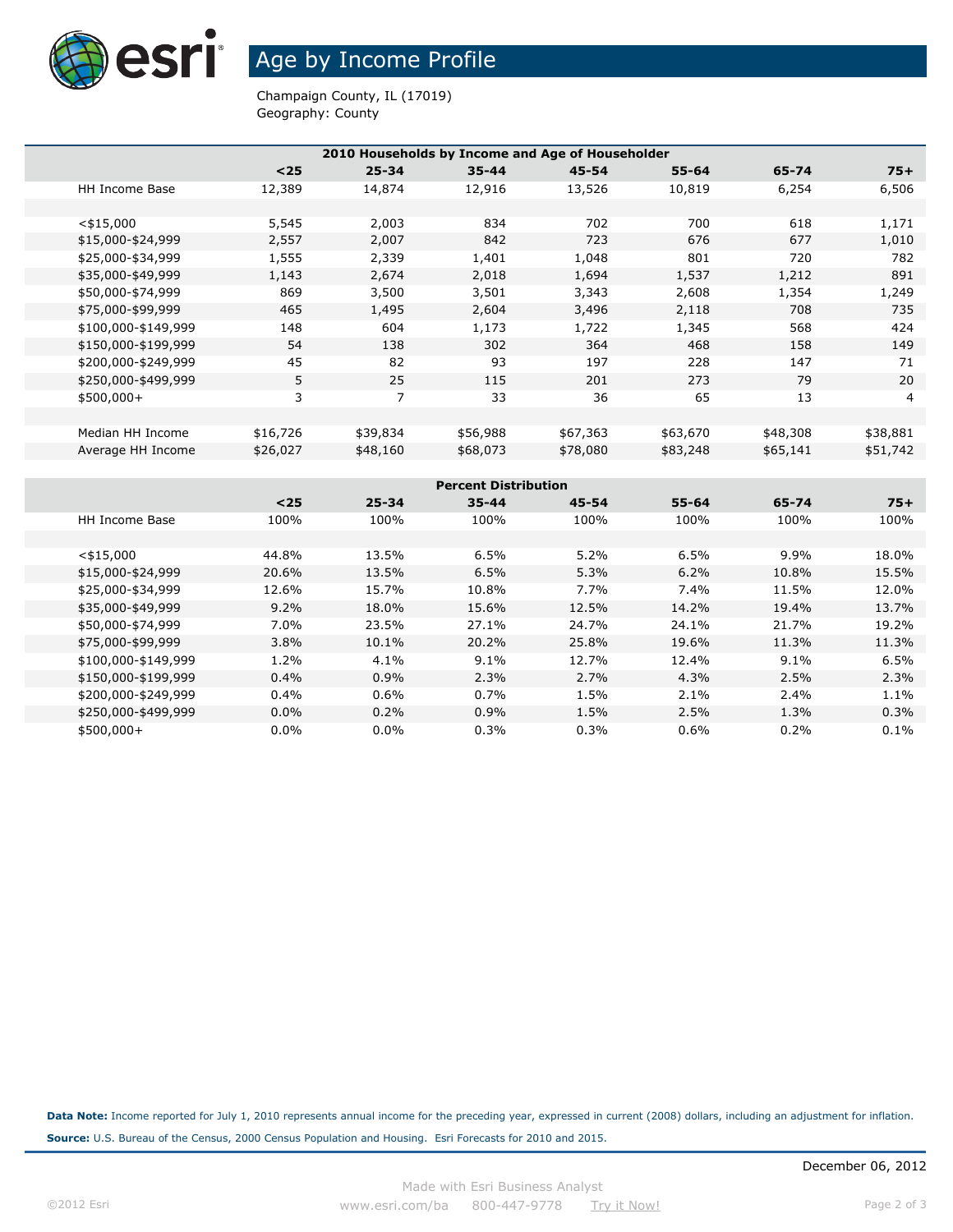

Age by Income Profile

Champaign County, IL (17019) Geography: County

| 2015 Households by Income and Age of Householder |          |           |           |           |           |          |          |  |  |  |  |
|--------------------------------------------------|----------|-----------|-----------|-----------|-----------|----------|----------|--|--|--|--|
|                                                  | $<$ 25   | $25 - 34$ | $35 - 44$ | $45 - 54$ | $55 - 64$ | 65-74    | $75+$    |  |  |  |  |
| <b>HH Income Base</b>                            | 12,254   | 15,858    | 12,891    | 12,217    | 11,798    | 7,776    | 6,530    |  |  |  |  |
|                                                  |          |           |           |           |           |          |          |  |  |  |  |
| $<$ \$15,000                                     | 4,934    | 1,587     | 571       | 416       | 539       | 533      | 886      |  |  |  |  |
| \$15,000-\$24,999                                | 2,418    | 1,662     | 637       | 467       | 533       | 606      | 753      |  |  |  |  |
| \$25,000-\$34,999                                | 1,549    | 2,135     | 1,100     | 735       | 644       | 688      | 626      |  |  |  |  |
| \$35,000-\$49,999                                | 1,245    | 2,712     | 1,773     | 1,321     | 1,424     | 1,366    | 865      |  |  |  |  |
| \$50,000-\$74,999                                | 991      | 3,872     | 3,162     | 2,666     | 2,518     | 1,626    | 1,240    |  |  |  |  |
| \$75,000-\$99,999                                | 630      | 2,018     | 2,710     | 3,178     | 2,330     | 1,001    | 889      |  |  |  |  |
| \$100,000-\$149,999                              | 326      | 1,402     | 2,063     | 2,381     | 2,299     | 1,194    | 869      |  |  |  |  |
| \$150,000-\$199,999                              | 95       | 281       | 492       | 499       | 733       | 360      | 258      |  |  |  |  |
| \$200,000-\$249,999                              | 60       | 131       | 162       | 232       | 306       | 244      | 102      |  |  |  |  |
| \$250,000-\$499,999                              | 3        | 44        | 184       | 274       | 395       | 144      | 31       |  |  |  |  |
| $$500,000+$                                      | 3        | 14        | 37        | 48        | 77        | 14       | 11       |  |  |  |  |
|                                                  |          |           |           |           |           |          |          |  |  |  |  |
| Median HH Income                                 | \$18,816 | \$48,749  | \$66,489  | \$77,654  | \$76,833  | \$58,219 | \$51,844 |  |  |  |  |
| Average HH Income                                | \$30,100 | \$57,336  | \$79,243  | \$89,709  | \$95,817  | \$78,243 | \$64,914 |  |  |  |  |
|                                                  |          |           |           |           |           |          |          |  |  |  |  |

| <b>Percent Distribution</b> |         |           |           |           |           |       |         |  |  |
|-----------------------------|---------|-----------|-----------|-----------|-----------|-------|---------|--|--|
|                             | $25$    | $25 - 34$ | $35 - 44$ | $45 - 54$ | $55 - 64$ | 65-74 | $75+$   |  |  |
| <b>HH Income Base</b>       | 100%    | 100%      | 100%      | 100%      | 100%      | 100%  | 100%    |  |  |
|                             |         |           |           |           |           |       |         |  |  |
| $<$ \$15,000                | 40.3%   | 10.0%     | 4.4%      | 3.4%      | 4.6%      | 6.9%  | 13.6%   |  |  |
| \$15,000-\$24,999           | 19.7%   | 10.5%     | 4.9%      | 3.8%      | 4.5%      | 7.8%  | 11.5%   |  |  |
| \$25,000-\$34,999           | 12.6%   | 13.5%     | 8.5%      | 6.0%      | 5.5%      | 8.8%  | $9.6\%$ |  |  |
| \$35,000-\$49,999           | 10.2%   | 17.1%     | 13.8%     | 10.8%     | 12.1%     | 17.6% | 13.2%   |  |  |
| \$50,000-\$74,999           | 8.1%    | 24.4%     | 24.5%     | 21.8%     | 21.3%     | 20.9% | 19.0%   |  |  |
| \$75,000-\$99,999           | 5.1%    | 12.7%     | 21.0%     | 26.0%     | 19.7%     | 12.9% | 13.6%   |  |  |
| \$100,000-\$149,999         | 2.7%    | 8.8%      | 16.0%     | 19.5%     | 19.5%     | 15.4% | 13.3%   |  |  |
| \$150,000-\$199,999         | 0.8%    | 1.8%      | 3.8%      | 4.1%      | 6.2%      | 4.6%  | $4.0\%$ |  |  |
| \$200,000-\$249,999         | 0.5%    | 0.8%      | 1.3%      | 1.9%      | 2.6%      | 3.1%  | 1.6%    |  |  |
| \$250,000-\$499,999         | $0.0\%$ | 0.3%      | 1.4%      | 2.2%      | 3.3%      | 1.9%  | 0.5%    |  |  |
| $$500,000+$                 | $0.0\%$ | 0.1%      | 0.3%      | $0.4\%$   | 0.7%      | 0.2%  | 0.2%    |  |  |

**Data Note:** Income reported for July 1, 2010 represents annual income for the preceding year, expressed in current (2008) dollars, including an adjustment for inflation. **Source:** U.S. Bureau of the Census, 2000 Census Population and Housing. Esri Forecasts for 2010 and 2015.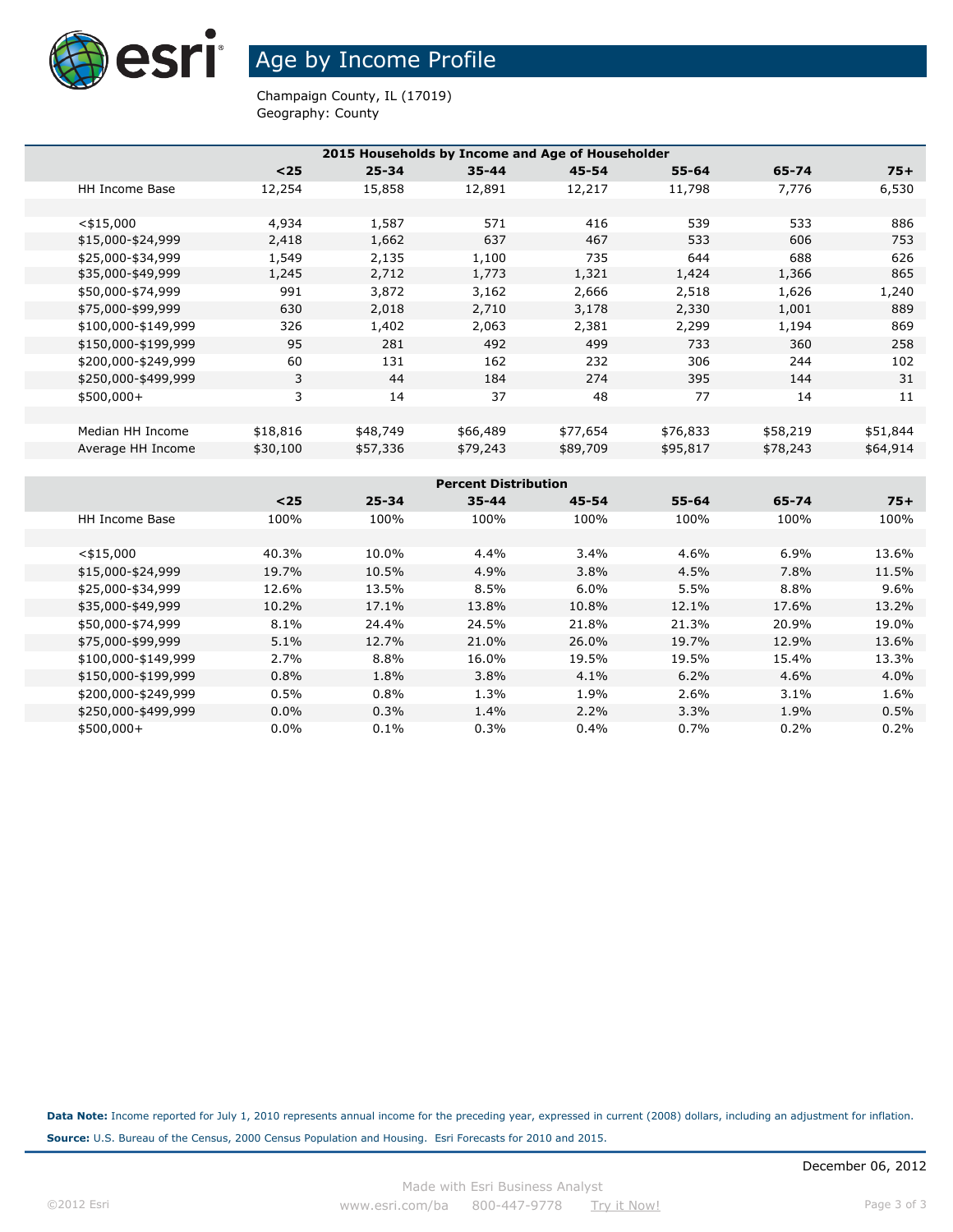

Champaign County, IL (17019) Geography: County

| <b>Summary</b>                                |                      | 2000    |                      | 2010         |                      | 2015            |  |
|-----------------------------------------------|----------------------|---------|----------------------|--------------|----------------------|-----------------|--|
| Population                                    |                      | 179,669 |                      | 195,296      |                      | 198,711         |  |
| Households                                    |                      | 70,597  |                      | 77,287       |                      | 79,327          |  |
| <b>Families</b>                               |                      | 39,308  |                      | 41,750       |                      | 42,146          |  |
| Average Household Size                        |                      | 2.33    |                      | 2.27         |                      | 2.26            |  |
| Owner Occupied Housing Units                  |                      | 39,329  |                      | 42,474       |                      | 43,571          |  |
| Renter Occupied Housing Units                 |                      | 31,268  |                      | 34,813       |                      | 35,756          |  |
| Median Age                                    |                      | 28.6    |                      | 28.9         |                      | 29.2            |  |
| Trends: 2010 - 2015 Annual Rate               |                      | Area    |                      | <b>State</b> |                      | <b>National</b> |  |
| Population                                    |                      | 0.35%   |                      | 0.27%        |                      | 0.76%           |  |
| Households                                    |                      | 0.52%   |                      | 0.27%        |                      | 0.78%           |  |
| Families                                      |                      | 0.19%   |                      | 0.07%        |                      | 0.64%           |  |
| Owner HHs                                     |                      | 0.51%   |                      | 0.32%        |                      | 0.82%           |  |
| Median Household Income                       |                      | 2.71%   |                      | 2.76%        |                      | 2.36%           |  |
|                                               | 2000                 |         |                      | 2010         | 2015                 |                 |  |
| <b>Households by Income</b>                   | Number               | Percent | Number               | Percent      | Number               | Percent         |  |
| $<$ \$15,000                                  | 13,598               | 19.3%   | 11,573               | 15.0%        | 9,466                | 11.9%           |  |
| $$15,000 - $24,999$                           | 10,114               | 14.3%   | 8,492                | 11.0%        | 7,076                | 8.9%            |  |
| \$25,000 - \$34,999                           | 9,175                | 13.0%   | 8,646                | 11.2%        | 7,477                | 9.4%            |  |
| \$35,000 - \$49,999                           | 11,529               | 16.3%   | 11,169               | 14.5%        | 10,706               | 13.5%           |  |
| \$50,000 - \$74,999                           | 13,432               | 19.0%   | 16,424               | 21.3%        | 16,075               | 20.3%           |  |
| \$75,000 - \$99,999                           | 6,407                | 9.1%    | 11,621               | 15.0%        | 12,756               | 16.1%           |  |
| \$100,000 - \$149,999                         | 3,971                | 5.6%    | 5,984                | 7.7%         | 10,534               | 13.3%           |  |
| \$150,000 - \$199,999                         | 1,351                | 1.9%    | 1,633                | 2.1%         | 2,718                | 3.4%            |  |
| \$200,000+                                    | 1,042                | 1.5%    | 1,742                | 2.3%         | 2,516                | 3.2%            |  |
|                                               |                      |         |                      |              |                      |                 |  |
| Median Household Income                       | \$37,940<br>\$48,900 |         | \$48,197<br>\$59,764 |              | \$55,087             |                 |  |
| Average Household Income<br>Per Capita Income | \$19,708             |         | \$25,244             |              | \$70,071<br>\$29,752 |                 |  |
|                                               |                      | 2000    |                      | 2010         |                      | 2015            |  |
| <b>Population by Age</b>                      | Number               | Percent | Number               | Percent      | Number               | Percent         |  |
| $0 - 4$                                       | 10,417               | 5.8%    | 11,014               | 5.6%         | 11,304               | 5.7%            |  |
| $5 - 9$                                       | 10,567               | 5.9%    | 10,452               | 5.4%         | 10,601               | 5.3%            |  |
| $10 - 14$                                     | 10,590               | 5.9%    | 10,333               | 5.3%         | 10,621               | 5.3%            |  |
| $15 - 19$                                     | 19,714               | 11.0%   | 22,483               | 11.5%        | 21,884               | 11.0%           |  |
| $20 - 24$                                     | 27,963               | 15.6%   | 31,630               | 16.2%        | 31,977               | 16.1%           |  |
| $25 - 34$                                     | 26,433               | 14.7%   | 26,860               | 13.8%        | 28,176               | 14.2%           |  |
| $35 - 44$                                     | 24,170               | 13.5%   | 22,293               | 11.4%        | 22,190               | 11.2%           |  |
| $45 - 54$                                     | 20,424               | 11.4%   | 22,885               | 11.7%        | 20,642               | 10.4%           |  |
| $55 - 64$                                     | 11,921               | 6.6%    | 18,000               | 9.2%         | 19,590               | 9.9%            |  |
| $65 - 74$                                     | 9,114                | 5.1%    | 9,854                | 5.0%         | 12,230               | 6.2%            |  |
| 75 - 84                                       | 6,078                | 3.4%    | 6,371                | 3.3%         | 6,355                | 3.2%            |  |
| $85+$                                         | 2,278                | 1.3%    | 3,121                | 1.6%         | 3,141                | 1.6%            |  |
|                                               |                      | 2000    |                      | 2010         |                      | 2015            |  |
| <b>Race and Ethnicity</b>                     | Number               | Percent | Number               | Percent      | Number               | Percent         |  |
| White Alone                                   | 141,536              | 78.8%   | 147,449              | 75.5%        | 148,412              | 74.7%           |  |
| <b>Black Alone</b>                            | 20,045               | 11.2%   | 22,127               | 11.3%        | 21,804               | 11.0%           |  |
| American Indian Alone                         | 433                  | 0.2%    | 525                  | 0.3%         | 547                  | 0.3%            |  |
| Asian Alone                                   | 11,592               | 6.5%    | 16,135               | 8.3%         | 17,873               | $9.0\%$         |  |
| Pacific Islander Alone                        | 72                   | $0.0\%$ | 89                   | 0.0%         | 91                   | $0.0\%$         |  |
| Some Other Race Alone                         | 2,416                | 1.3%    | 3,954                | 2.0%         | 4,454                | 2.2%            |  |
| Two or More Races                             | 3,575                | 2.0%    | 5,017                | 2.6%         | 5,530                | 2.8%            |  |
| Hispanic Origin (Any Race)                    | 5,203                | 2.9%    | 9,126                | 4.7%         | 10,817               | 5.4%            |  |
|                                               |                      |         |                      |              |                      |                 |  |

**Data Note:** Income is expressed in current dollars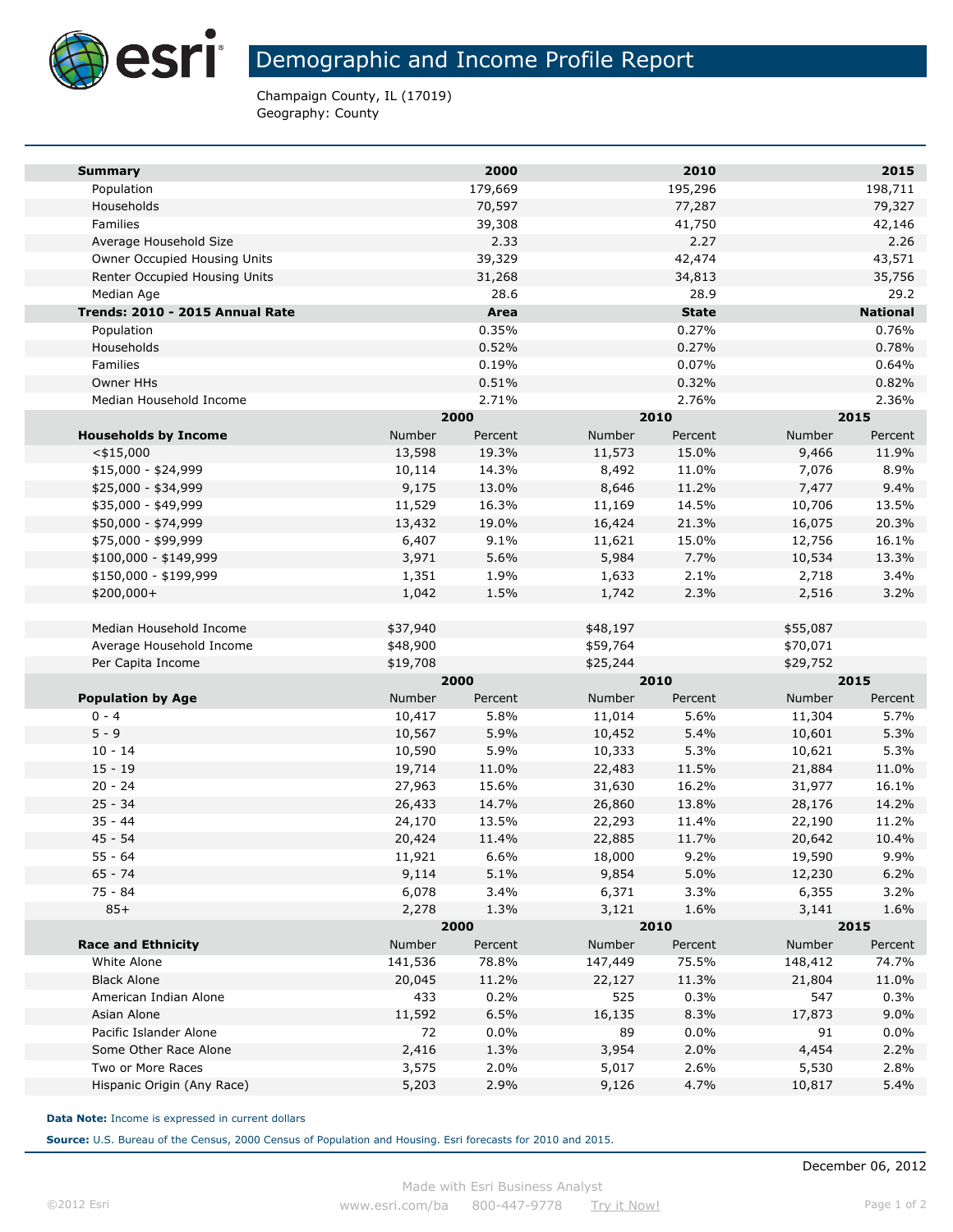

# Demographic and Income Profile Report

Champaign County, IL (17019) Geography: County

### Trends 2010-2015







### 2010 Household Income



2010 Population by Race



2010 Percent Hispanic Origin: 4.7%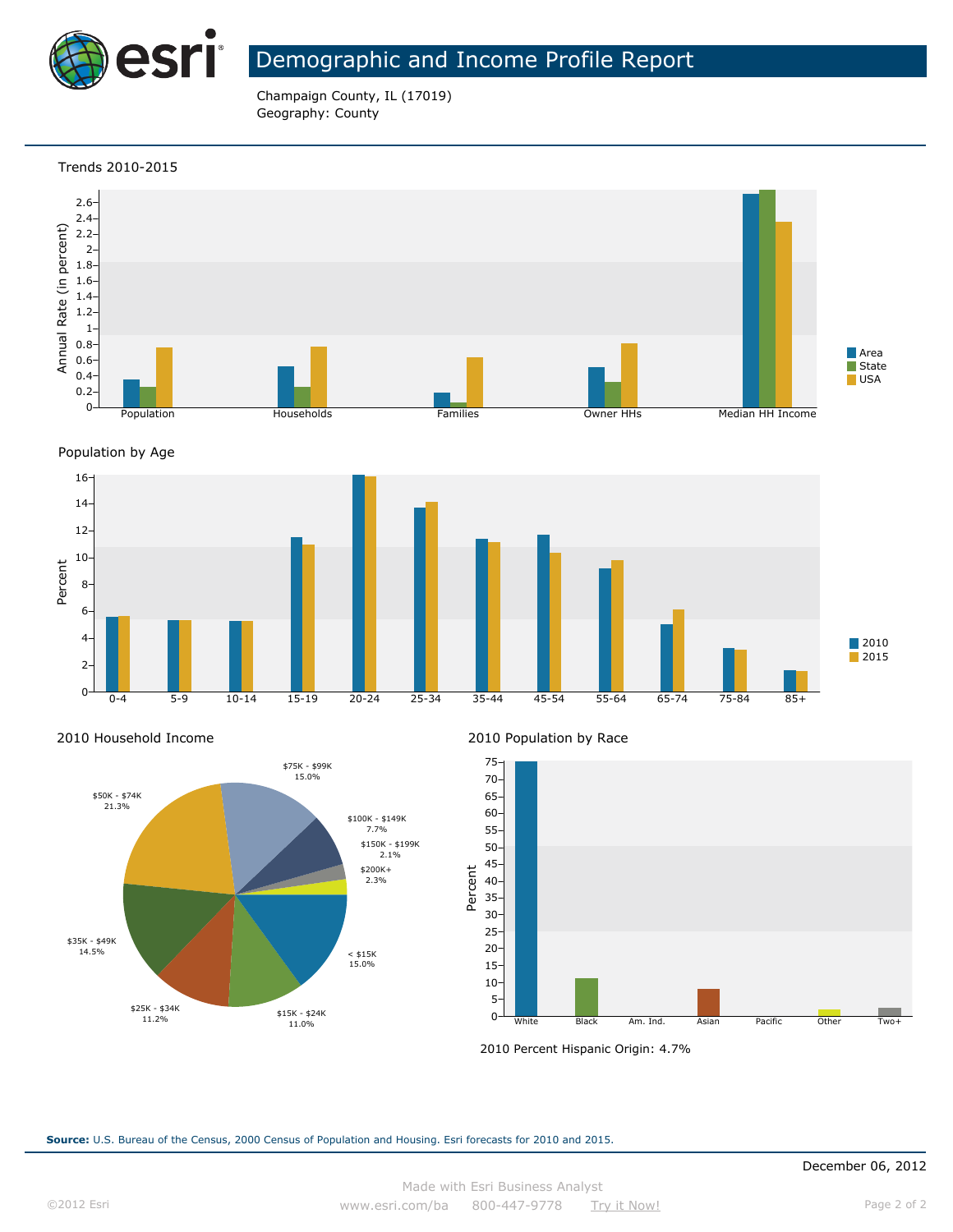

# Detailed Income Profile

Champaign County, IL (17019) Geography: County

|                             |               |                |               |                | 2010-2015     | 2010-2015          |
|-----------------------------|---------------|----------------|---------------|----------------|---------------|--------------------|
| <b>Summary</b>              |               | Census 2000    | 2010          | 2015           | Change        | <b>Annual Rate</b> |
| Population                  |               | 179,669        | 195,296       | 198,711        | 3,415         | 0.35%              |
| Households                  |               | 70,597         | 77,287        | 79,327         | 2,040         | 0.52%              |
| Average Household Size      |               | 2.33           | 2.27          | 2.26           | $-0.01$       | $-0.09%$           |
| <b>Families</b>             |               | 39,308         | 41,750        | 42,146         | 396           | 0.19%              |
| Average Family Size         |               | 2.96           | 2.92          | 2.92           | 0.00          | $0.00\%$           |
|                             | Census 2000   |                | 2010          |                | 2015          |                    |
| <b>Households by Income</b> | <b>Number</b> | <b>Percent</b> | <b>Number</b> | <b>Percent</b> | <b>Number</b> | <b>Percent</b>     |
| HH Income Base              | 70,619        | 100.0%         | 77,284        | 100.0%         | 79,324        | 100.0%             |
| $<$ \$10,000                | 8,408         | 11.9%          | 7,015         | 9.1%           | 6,142         | 7.7%               |
| \$10,000-\$14,999           | 5,190         | 7.3%           | 4,558         | 5.9%           | 3,324         | 4.2%               |
| \$15,000-\$19,999           | 5,214         | 7.4%           | 4,097         | 5.3%           | 3,504         | 4.4%               |
| \$20,000-\$24,999           | 4,900         | 6.9%           | 4,395         | 5.7%           | 3,572         | 4.5%               |
| \$25,000-\$29,999           | 4,539         | 6.4%           | 4,186         | 5.4%           | 3,857         | 4.9%               |
| \$30,000-\$34,999           | 4,636         | 6.6%           | 4,460         | 5.8%           | 3,620         | 4.6%               |
| \$35,000-\$39,999           | 3,926         | 5.6%           | 3,538         | 4.6%           | 2,924         | 3.7%               |
| \$40,000-\$44,999           | 4,144         | 5.9%           | 3,969         | 5.1%           | 4,095         | 5.2%               |
| \$45,000-\$49,999           | 3,459         | 4.9%           | 3,662         | 4.7%           | 3,687         | 4.6%               |
| \$50,000-\$59,999           | 6,469         | 9.2%           | 7,412         | 9.6%           | 8,834         | 11.1%              |
| \$60,000-\$74,999           | 6,963         | 9.9%           | 9,012         | 11.7%          | 7,241         | 9.1%               |
| \$75,000-\$99,999           | 6,407         | 9.1%           | 11,621        | 15.0%          | 12,756        | 16.1%              |
| \$100,000-\$124,999         | 2,638         | 3.7%           | 3,917         | 5.1%           | 7,628         | 9.6%               |
| \$125,000-\$149,999         | 1,333         | 1.9%           | 2,067         | 2.7%           | 2,906         | 3.7%               |
| \$150,000-\$199,999         | 1,351         | 1.9%           | 1,633         | 2.1%           | 2,718         | 3.4%               |
| \$200,000-\$249,999         | 1,042         | 1.5%           | 863           | 1.1%           | 1,237         | 1.6%               |
| \$250,000-\$499,999         | N/A           |                | 718           | 0.9%           | 1,075         | 1.4%               |
| $$500,000+$                 | N/A           |                | 161           | 0.2%           | 204           | 0.3%               |
| Median Household Income     | \$37,940      |                | \$48,197      |                | \$55,087      |                    |
| Average Household Income    | \$48,900      |                | \$59,764      |                | \$70,071      |                    |
| Per Capita Income           | \$19,708      |                | \$25,244      |                | \$29,752      |                    |
|                             |               |                |               |                |               |                    |
| <b>Families by Income</b>   |               |                |               |                |               |                    |
| Family Income Base          | 39,751        | 100.0%         | 41,736        | 100.0%         | 42,133        | 100.0%             |
| $<$ \$10,000                | 1,813         | 4.6%           | 1,570         | 3.8%           | 1,230         | 2.9%               |
| \$10,000-\$14,999           | 1,313         | 3.3%           | 892           | 2.1%           | 884           | 2.1%               |
| \$15,000-\$19,999           | 1,840         | 4.6%           | 946           | 2.3%           | 822           | 2.0%               |
| \$20,000-\$24,999           | 1,789         | 4.5%           | 1,404         | 3.4%           | 1,168         | 2.8%               |
| \$25,000-\$29,999           | 1,998         | 5.0%           | 1,687         | 4.0%           | 1,291         | 3.1%               |
| \$30,000-\$34,999           | 2,282         | 5.7%           | 1,641         | 3.9%           | 1,264         | 3.0%               |
| \$35,000-\$39,999           | 2,510         | 6.3%           | 1,590         | 3.8%           | 1,411         | 3.3%               |
| \$40,000-\$44,999           | 2,639         | 6.6%           | 1,979         | 4.7%           | 1,438         | 3.4%               |
| \$45,000-\$49,999           | 2,285         | 5.7%           | 1,943         | 4.7%           | 1,679         | 4.0%               |
| \$50,000-\$59,999           | 4,773         | 12.0%          | 4,326         | 10.4%          | 5,287         | 12.5%              |
| \$60,000-\$74,999           | 5,560         | 14.0%          | 5,657         | 13.6%          | 4,667         | 11.1%              |
| \$75,000-\$99,999           | 5,343         | 13.4%          | 9,325         | 22.3%          | 8,009         | 19.0%              |
| \$100,000-\$124,999         | 2,308         | 5.8%           | 2,863         | 6.9%           | 4,804         | 11.4%              |
| \$125,000-\$149,999         | 1,215         | 3.1%           | 2,783         | 6.7%           | 2,992         | 7.1%               |
| \$150,000-\$199,999         | 1,201         | 3.0%           | 1,666         | 4.0%           | 3,097         | 7.4%               |
| \$200,000-\$249,999         | 882           | 2.2%           | 781           | 1.9%           | 1,162         | 2.8%               |
| \$250,000-\$499,999         | N/A           |                | 593           | 1.4%           | 841           | 2.0%               |
| $$500,000+$                 | N/A           |                | 90            | 0.2%           | 87            | 0.2%               |
| Median Family Income        | \$52,516      |                | \$66,738      |                | \$74,705      |                    |
| Average Family Income       | \$63,554      |                | \$78,884      |                | \$89,459      |                    |

Data Note: Income represents the annual income for the preceding year, expressed in current dollars, including an adjustment for inflation (for 2010 and 2015). In 2000, the Census Bureau reported income to an upper interval of \$200,000+. Esri forecasts extend income to \$500,000+. N/A means Not Available. **Source:** U.S. Bureau of the Census, 2000 Census of Population and Housing. Esri forecasts for 2010 and 2015.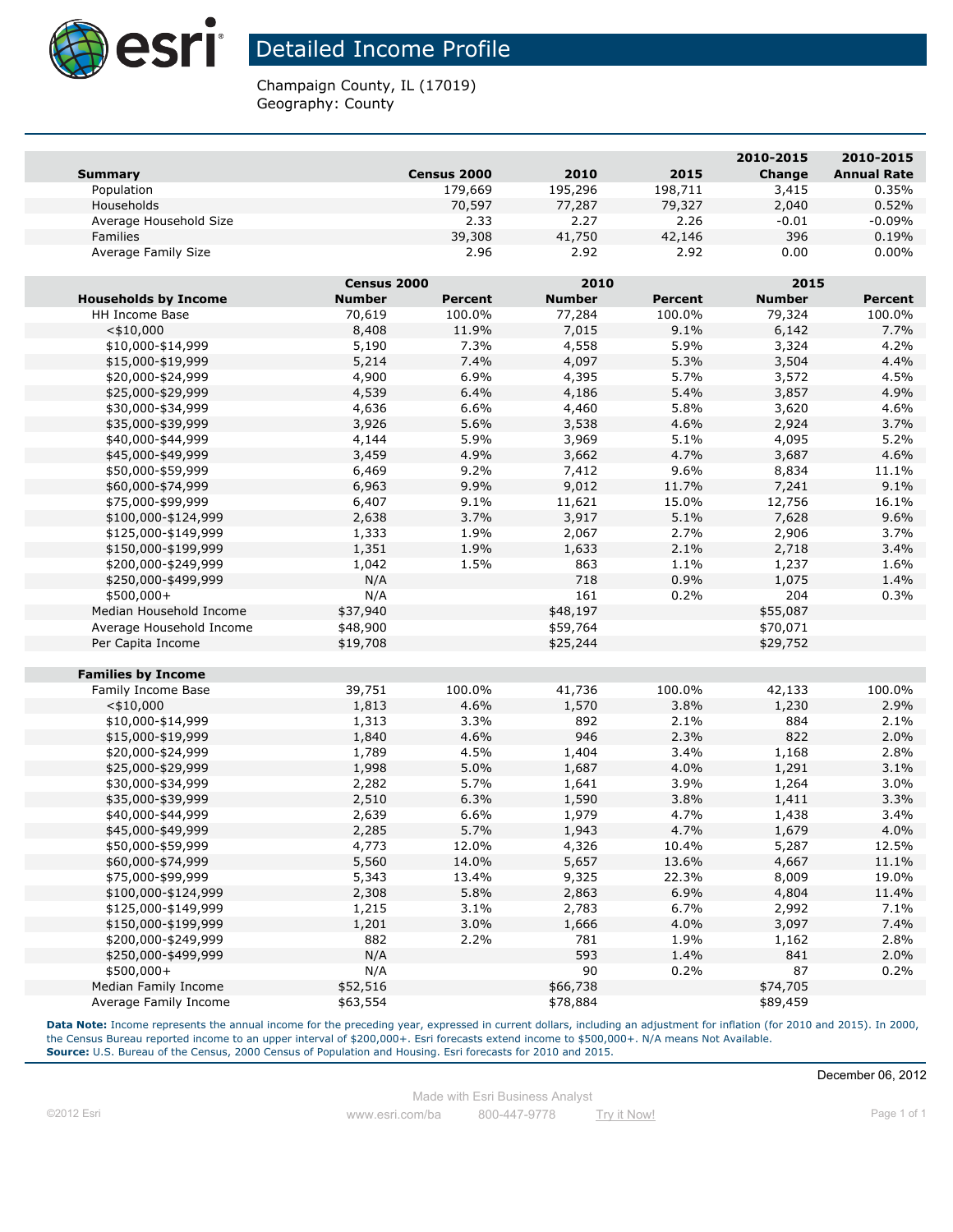

**The State** 

# Disposable Income Profile

Champaign County, IL (17019) Geography: County

|                                      |             |         |         | 2010-2015     | 2010-2015          |
|--------------------------------------|-------------|---------|---------|---------------|--------------------|
|                                      | Census 2000 | 2010    | 2015    | Change        | <b>Annual Rate</b> |
| Population                           | 179,669     | 195,296 | 198,711 | 3,415         | 0.35%              |
| Median Age                           | 28.6        | 28.9    | 29.2    | 0.3           | 0.21%              |
| Households                           | 70,597      | 77,287  | 79,327  | 2,040         | 0.52%              |
| Average Household Size               | 2.33        | 2.27    | 2.26    | $-0.01$       | $-0.09%$           |
|                                      |             |         |         |               |                    |
| 2010 Households by Disposable Income |             |         |         | <b>Number</b> | Percent            |
| Total                                |             |         |         | 77,284        | 100.0%             |
| $<$ \$15,000                         |             |         |         | 13,500        | 17.5%              |
| \$15,000-\$24,999                    |             |         |         | 10,068        | 13.0%              |
| \$25,000-\$34,999                    |             |         |         | 10,853        | 14.0%              |
| \$35,000-\$49,999                    |             |         |         | 14,167        | 18.3%              |
| \$50,000-\$74,999                    |             |         |         | 17,610        | 22.8%              |
| \$75,000-\$99,999                    |             |         |         | 5,616         | 7.3%               |
| \$100,000-\$149,999                  |             |         |         | 3,629         | 4.7%               |
| \$150,000-\$199,999                  |             |         |         | 801           | 1.0%               |
| $$200,000+$                          |             |         |         | 1,040         | 1.3%               |
| Median Disposable Income             |             |         |         | \$38,379      |                    |
| Average Disposable Income            |             |         |         | \$49,048      |                    |
|                                      |             |         |         |               |                    |

|                                              | <b>Number of Households</b> |           |           |           |           |          |          |  |
|----------------------------------------------|-----------------------------|-----------|-----------|-----------|-----------|----------|----------|--|
| 2010 Disposable Income by Age of Householder | $25$                        | $25 - 34$ | $35 - 44$ | $45 - 54$ | $55 - 64$ | 65-74    | $75+$    |  |
| Total                                        | 12,389                      | 14,874    | 12,916    | 13,526    | 10,819    | 6,254    | 6,506    |  |
| $<$ \$15,000                                 | 6,053                       | 2,204     | 907       | 914       | 897       | 950      | 1,575    |  |
| \$15,000-\$24,999                            | 2,664                       | 2,276     | 1,033     | 1,141     | 956       | 846      | 1,152    |  |
| \$25,000-\$34,999                            | 1,388                       | 2,938     | 2,131     | 1,439     | 1,240     | 947      | 770      |  |
| \$35,000-\$49,999                            | 1,038                       | 3,356     | 2,753     | 2,683     | 2,188     | 1,293    | 856      |  |
| \$50,000-\$74,999                            | 899                         | 2,953     | 4,100     | 4,134     | 3,154     | 1,183    | 1,187    |  |
| \$75,000-\$99,999                            | 183                         | 718       | 1,082     | 1,729     | 946       | 416      | 542      |  |
| \$100,000-\$149,999                          | 106                         | 311       | 656       | 1,046     | 868       | 380      | 262      |  |
| \$150,000-\$199,999                          | 18                          | 41        | 124       | 206       | 221       | 92       | 99       |  |
| $$200,000+$                                  | 40                          | 77        | 130       | 234       | 349       | 147      | 63       |  |
| Median Disposable Income                     | \$15,321                    | \$35,053  | \$47,286  | \$52,080  | \$50,568  | \$38,294 | \$31,193 |  |
| Average Disposable Income                    | \$23,179                    | \$41,211  | \$54,739  | \$62,869  | \$66,442  | \$54,466 | \$44,413 |  |
|                                              |                             |           |           |           |           |          |          |  |

Data Note: Disposable Income is after-tax household income. Disposable income forecasts are based on the Current Population Survey, U.S. Census Bureau. Detail may not sum to totals due to rounding **Source:** U.S. Bureau of the Census, 2000 Census Population and Housing. Esri Forecasts for 2010 and 2015.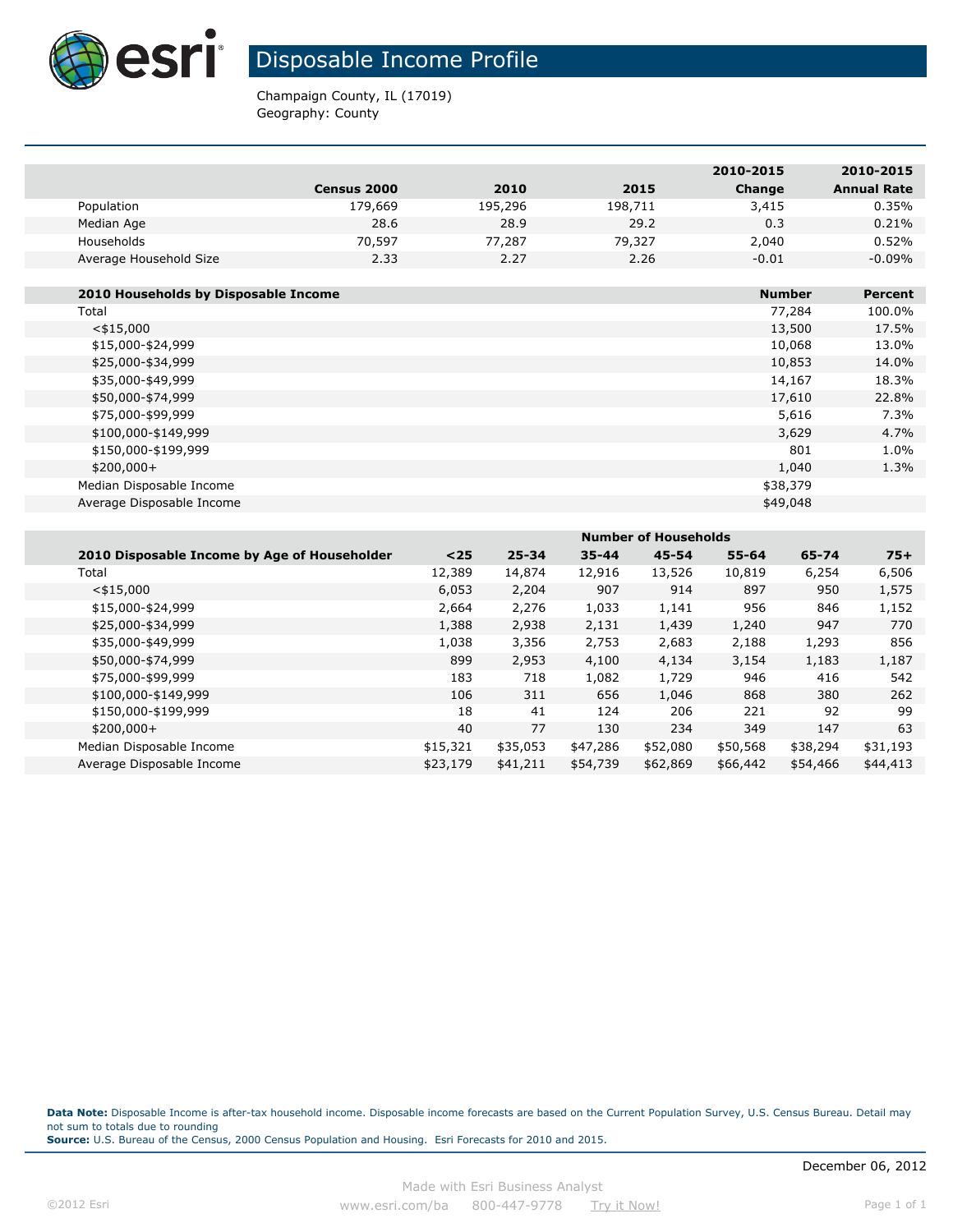

# Housing Profile

Champaign County, IL (17019) Geography: County

| 2000 Total Population | 179,669 | 2000 Median Household Income | \$37,940 |
|-----------------------|---------|------------------------------|----------|
| 2010 Total Population | 195,296 | 2010 Median Household Income | \$48,197 |
| 2015 Total Population | 198,711 | 2015 Median Household Income | \$55,087 |
| 2010-2015 Annual Rate | 0.35%   | 2010-2015 Annual Rate        | 2.71%    |

|                                                     | <b>Census 2000</b> |         | 2010          |                | 2015          |         |
|-----------------------------------------------------|--------------------|---------|---------------|----------------|---------------|---------|
| <b>Housing Units by Occupancy Status and Tenure</b> | <b>Number</b>      | Percent | <b>Number</b> | <b>Percent</b> | <b>Number</b> | Percent |
| Total Housing Units                                 | 75,280             | 100%    | 85,578        | 100%           | 89,544        | 100%    |
| Occupied                                            | 70,597             | 93.8%   | 77,287        | 90.3%          | 79,327        | 88.6%   |
| Owner                                               | 39,329             | 52.2%   | 42,474        | 49.6%          | 43,571        | 48.7%   |
| Renter                                              | 31,268             | 41.5%   | 34,813        | 40.7%          | 35,756        | 39.9%   |
| Vacant                                              | 4,683              | 6.2%    | 8,291         | 9.7%           | 10,217        | 11.4%   |

|                                              | Census 2000   |                | 2010          |                | 2015          |                |
|----------------------------------------------|---------------|----------------|---------------|----------------|---------------|----------------|
| <b>Owner Occupied Housing Units by Value</b> | <b>Number</b> | <b>Percent</b> | <b>Number</b> | <b>Percent</b> | <b>Number</b> | <b>Percent</b> |
| Total                                        | 39,334        | 100%           | 42,474        | 100%           | 43,571        | 100%           |
| $<$ \$10,000                                 | 1,169         | 3.0%           | 908           | 2.1%           | 799           | 1.8%           |
| \$10,000-\$14,999                            | 518           | 1.3%           | 483           | 1.1%           | 380           | 0.9%           |
| \$15,000-\$19,999                            | 264           | 0.7%           | 508           | 1.2%           | 432           | 1.0%           |
| \$20,000-\$24,999                            | 384           | 1.0%           | 380           | 0.9%           | 429           | 1.0%           |
| \$25,000-\$29,999                            | 453           | 1.2%           | 233           | 0.5%           | 293           | 0.7%           |
| \$30,000-\$34,999                            | 531           | 1.4%           | 248           | 0.6%           | 219           | 0.5%           |
| \$35,000-\$39,999                            | 728           | 1.9%           | 360           | 0.8%           | 187           | 0.4%           |
| \$40,000-\$49,999                            | 1,827         | 4.6%           | 867           | 2.0%           | 632           | 1.5%           |
| \$50,000-\$59,999                            | 2,704         | 6.9%           | 1,058         | 2.5%           | 671           | 1.5%           |
| \$60,000-\$69,999                            | 3,731         | 9.5%           | 1,195         | 2.8%           | 917           | 2.1%           |
| \$70,000-\$79,999                            | 3,522         | 9.0%           | 1,546         | 3.6%           | 899           | 2.1%           |
| \$80,000-\$89,999                            | 3,395         | 8.6%           | 1,883         | 4.4%           | 1,164         | 2.7%           |
| \$90,000-\$99,999                            | 3,811         | 9.7%           | 2,638         | 6.2%           | 1,211         | 2.8%           |
| \$100,000-\$124,999                          | 5,616         | 14.3%          | 5,676         | 13.4%          | 5,370         | 12.3%          |
| \$125,000-\$149,999                          | 3,879         | 9.9%           | 5,651         | 13.3%          | 4,472         | 10.3%          |
| \$150,000-\$174,999                          | 2,472         | 6.3%           | 4,325         | 10.2%          | 5,116         | 11.7%          |
| \$175,000-\$199,999                          | 1,361         | 3.5%           | 3,222         | 7.6%           | 3,722         | 8.5%           |
| \$200,000-\$249,999                          | 1,232         | 3.1%           | 4,639         | 10.9%          | 6,318         | 14.5%          |
| \$250,000-\$299,999                          | 773           | 2.0%           | 2,430         | 5.7%           | 3,733         | 8.6%           |
| \$300,000-\$399,999                          | 558           | 1.4%           | 2,115         | 5.0%           | 2,954         | 6.8%           |
| \$400,000-\$499,999                          | 243           | 0.6%           | 1,069         | 2.5%           | 1,902         | 4.4%           |
| \$500,000-\$749,999                          | 105           | 0.3%           | 724           | 1.7%           | 1,113         | 2.6%           |
| \$750,000-\$999,999                          | 22            | 0.1%           | 203           | 0.5%           | 382           | 0.9%           |
| $$1,000,000+$                                | 36            | 0.1%           | 113           | 0.3%           | 256           | 0.6%           |
|                                              |               |                |               |                |               |                |
| <b>Median Value</b>                          | \$91,157      |                | \$139,396     |                | \$168,132     |                |
| Average Value                                | \$107,214     |                | \$169,155     |                | \$204,048     |                |

**Data Note:** Detail may not sum to totals due to rounding. **Source:** U.S. Bureau of the Census, 2000 Census of Population and Housing. Esri forecasts for 2010 and 2015.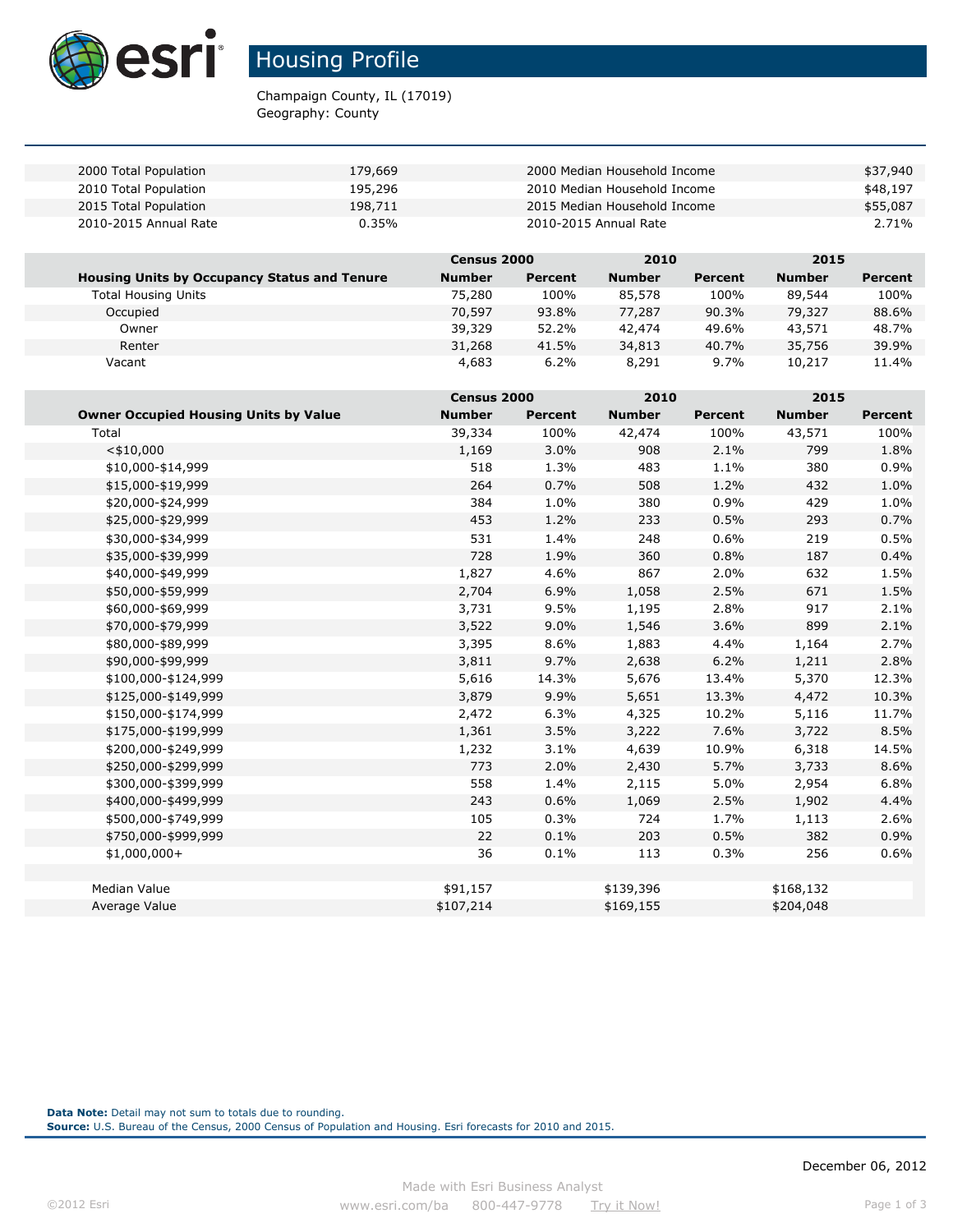

Housing Profile

Champaign County, IL (17019) Geography: County

| <b>Census 2000 Vacant Housing Units by Status</b> |               |                |
|---------------------------------------------------|---------------|----------------|
|                                                   | <b>Number</b> | <b>Percent</b> |
| Total                                             | 4,683         | 100%           |
| For Rent                                          | 2,306         | 49.2%          |
| For Sale Only                                     | 653           | 13.9%          |
| Rented/Sold, Unoccupied                           | 297           | 6.3%           |
| Seasonal/Recreational/Occasional Use              | 214           | $4.6\%$        |
| For Migrant Workers                               | 24            | $0.5\%$        |
| Other Vacant                                      | 1,189         | 25.4%          |

### **Census 2000 Occupied Housing Units by Age of Householder and Home Ownership**

|           |                       |        | <b>Owner Occupied Units</b> |
|-----------|-----------------------|--------|-----------------------------|
|           | <b>Occupied Units</b> |        | <b>Number % of Occupied</b> |
| Total     | 70,597                | 39,329 | 55.7%                       |
| $15 - 24$ | 11,434                | 729    | 6.4%                        |
| 25-34     | 14,598                | 5,045  | 34.6%                       |
| $35 - 44$ | 13,806                | 9,023  | 65.4%                       |
| 45-54     | 12,052                | 9,306  | 77.2%                       |
| 55-64     | 7,176                 | 5,976  | 83.3%                       |
| 65-74     | 5,809                 | 4,969  | 85.5%                       |
| 75-84     | 4,266                 | 3,373  | 79.1%                       |
| $85+$     | 1,456                 | 908    | 62.4%                       |
|           |                       |        |                             |

### **Census 2000 Occupied Housing Units by Race/Ethnicity of Householder and Home Ownership**

|                        |                       | <b>OWNER OCCUPIED UNITS</b> |       |
|------------------------|-----------------------|-----------------------------|-------|
|                        | <b>Occupied Units</b> | Number % of Occupied        |       |
| Total                  | 70,597                | 39,329                      | 55.7% |
| White Alone            | 57,529                | 35,590                      | 61.9% |
| <b>Black Alone</b>     | 7,127                 | 2,380                       | 33.4% |
| American Indian Alone  | 163                   | 73                          | 44.8% |
| Asian Alone            | 4,113                 | 842                         | 20.5% |
| Pacific Islander Alone | 25                    | 10                          | 40.0% |
| Some Other Race Alone  | 692                   | 149                         | 21.5% |
| Two or More Races      | 948                   | 285                         | 30.1% |
|                        |                       |                             |       |
| Hispanic Origin        | 1,566                 | 392                         | 25.0% |

### **Census 2000 Housing Units by Units in Structure and Occupancy**

|                |               | <b>Housing Units</b> |               | <b>Occupied Units</b> |
|----------------|---------------|----------------------|---------------|-----------------------|
|                | <b>Number</b> | <b>Percent</b>       | <b>Number</b> | <b>Percent</b>        |
| Total          | 75,280        | 100%                 | 70,597        | 100%                  |
| 1, Detached    | 40,841        | 54.3%                | 39,510        | 56.0%                 |
| 1, Attached    | 3,268         | 4.3%                 | 2,973         | 4.2%                  |
| $\overline{2}$ | 2,614         | 3.5%                 | 2,402         | $3.4\%$               |
| $3$ to $4$     | 3,742         | 5.0%                 | 3,312         | 4.7%                  |
| 5 to 9         | 5,434         | 7.2%                 | 4,994         | 7.1%                  |
| 10 to 19       | 7,245         | $9.6\%$              | 6,577         | 9.3%                  |
| 20 to 49       | 4,660         | 6.2%                 | 4,335         | 6.1%                  |
| 50 or More     | 3,104         | 4.1%                 | 2,848         | $4.0\%$               |
| Mobile Home    | 4,361         | 5.8%                 | 3,638         | 5.2%                  |
| Other          | 11            | $0.0\%$              | 8             | $0.0\%$               |

Data Note: Persons of Hispanic Origin may be of any race.

**Source:** U.S. Bureau of the Census, 2000 Census of Population and Housing.

 **Owner Occupied Units**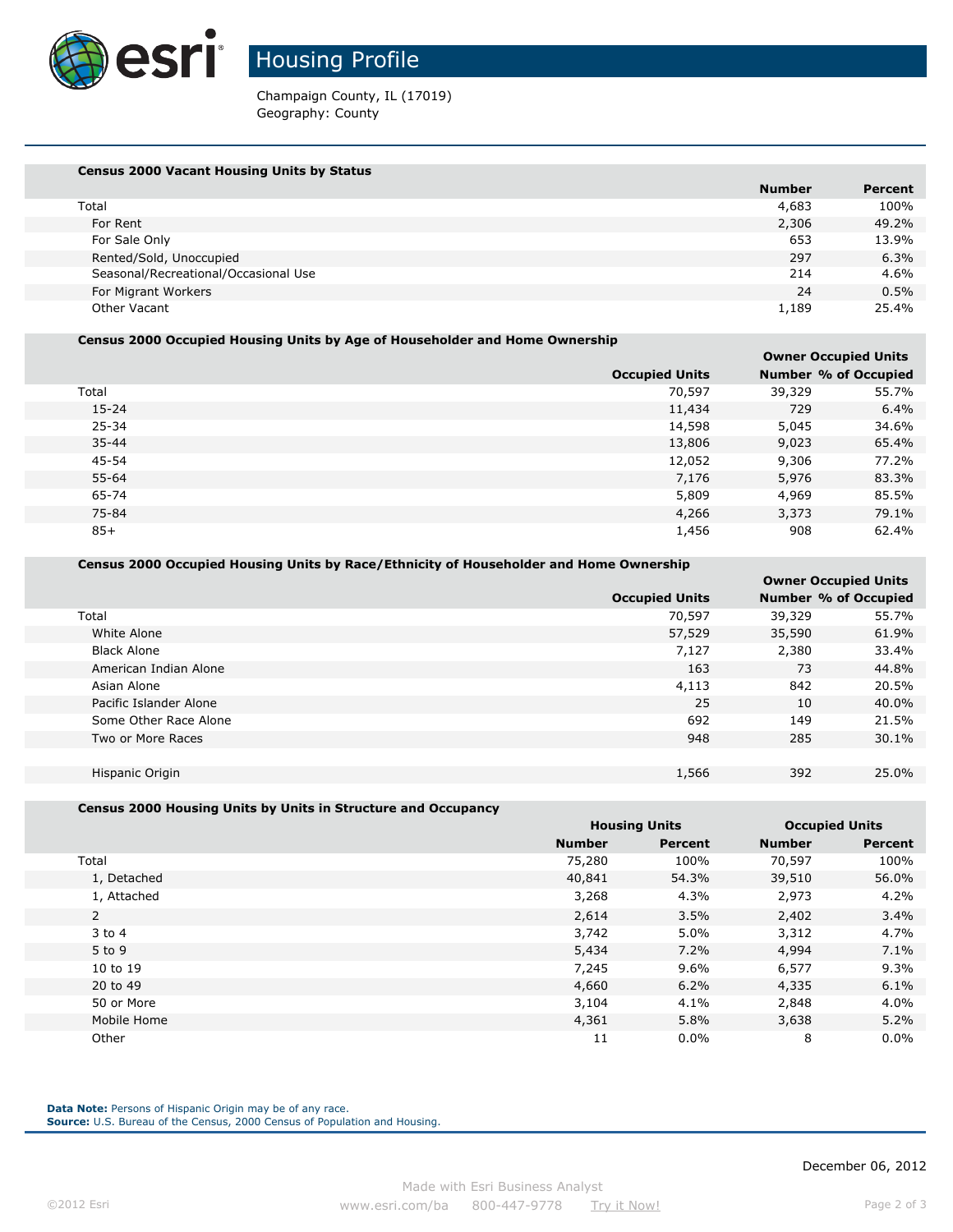

# Housing Profile

Champaign County, IL (17019) Geography: County

| Census 2000 Specified Owner Occupied Housing Units by Selected Monthly Owner Cost<br><b>Number</b><br><b>Percent</b><br>100%<br>Total<br>33,140<br>23,353<br>70.5%<br>With Mortgage<br>0.0%<br>$<$ \$200<br>8<br>46<br>0.1%<br>\$200-\$299<br>\$300-\$399<br>325<br>1.0%<br>957<br>\$400-\$499<br>2.9%<br>\$500-\$599<br>1,682<br>5.1%<br>2,694<br>8.1%<br>\$600-\$699<br>\$700-\$799<br>2,746<br>8.3%<br>2,547<br>7.7%<br>\$800-\$899<br>7.3%<br>\$900-\$999<br>2,435<br>4,288<br>12.9%<br>\$1000-\$1249<br>2,464<br>7.4%<br>\$1250-\$1499<br>5.8%<br>\$1500-\$1999<br>1,932<br>\$2000-\$2499<br>657<br>2.0%<br>370<br>1.1%<br>\$2500-\$2999<br>202<br>$$3000+$<br>0.6%<br>9,787<br>29.5%<br>With no Mortgage<br>\$928<br>Median Monthly Owner Costs for Units with Mortgage<br>Average Monthly Owner Costs for Units with Mortgage<br>\$1,044<br><b>Census 2000 Specified Renter Occupied Housing Units by Contract Rent</b><br><b>Number</b><br>Percent<br>Total<br>31,088<br>100%<br>97.9%<br>Paying Cash Rent<br>30,441<br>$<$ \$100<br>487<br>1.6%<br>\$100-\$149<br>489<br>1.6%<br>\$150-\$199<br>469<br>1.5%<br>844<br>2.7%<br>\$200-\$249<br>1,452<br>\$250-\$299<br>4.7%<br>2,673<br>8.6%<br>\$300-\$349<br>12.7%<br>\$350-\$399<br>3,942<br>4,524<br>14.6%<br>\$400-\$449<br>\$450-\$499<br>3,780<br>12.2%<br>8.7%<br>\$500-\$549<br>2,717 |
|-------------------------------------------------------------------------------------------------------------------------------------------------------------------------------------------------------------------------------------------------------------------------------------------------------------------------------------------------------------------------------------------------------------------------------------------------------------------------------------------------------------------------------------------------------------------------------------------------------------------------------------------------------------------------------------------------------------------------------------------------------------------------------------------------------------------------------------------------------------------------------------------------------------------------------------------------------------------------------------------------------------------------------------------------------------------------------------------------------------------------------------------------------------------------------------------------------------------------------------------------------------------------------------------------------------------------------------------------------|
|                                                                                                                                                                                                                                                                                                                                                                                                                                                                                                                                                                                                                                                                                                                                                                                                                                                                                                                                                                                                                                                                                                                                                                                                                                                                                                                                                       |
|                                                                                                                                                                                                                                                                                                                                                                                                                                                                                                                                                                                                                                                                                                                                                                                                                                                                                                                                                                                                                                                                                                                                                                                                                                                                                                                                                       |
|                                                                                                                                                                                                                                                                                                                                                                                                                                                                                                                                                                                                                                                                                                                                                                                                                                                                                                                                                                                                                                                                                                                                                                                                                                                                                                                                                       |
|                                                                                                                                                                                                                                                                                                                                                                                                                                                                                                                                                                                                                                                                                                                                                                                                                                                                                                                                                                                                                                                                                                                                                                                                                                                                                                                                                       |
|                                                                                                                                                                                                                                                                                                                                                                                                                                                                                                                                                                                                                                                                                                                                                                                                                                                                                                                                                                                                                                                                                                                                                                                                                                                                                                                                                       |
|                                                                                                                                                                                                                                                                                                                                                                                                                                                                                                                                                                                                                                                                                                                                                                                                                                                                                                                                                                                                                                                                                                                                                                                                                                                                                                                                                       |
|                                                                                                                                                                                                                                                                                                                                                                                                                                                                                                                                                                                                                                                                                                                                                                                                                                                                                                                                                                                                                                                                                                                                                                                                                                                                                                                                                       |
|                                                                                                                                                                                                                                                                                                                                                                                                                                                                                                                                                                                                                                                                                                                                                                                                                                                                                                                                                                                                                                                                                                                                                                                                                                                                                                                                                       |
|                                                                                                                                                                                                                                                                                                                                                                                                                                                                                                                                                                                                                                                                                                                                                                                                                                                                                                                                                                                                                                                                                                                                                                                                                                                                                                                                                       |
|                                                                                                                                                                                                                                                                                                                                                                                                                                                                                                                                                                                                                                                                                                                                                                                                                                                                                                                                                                                                                                                                                                                                                                                                                                                                                                                                                       |
|                                                                                                                                                                                                                                                                                                                                                                                                                                                                                                                                                                                                                                                                                                                                                                                                                                                                                                                                                                                                                                                                                                                                                                                                                                                                                                                                                       |
|                                                                                                                                                                                                                                                                                                                                                                                                                                                                                                                                                                                                                                                                                                                                                                                                                                                                                                                                                                                                                                                                                                                                                                                                                                                                                                                                                       |
|                                                                                                                                                                                                                                                                                                                                                                                                                                                                                                                                                                                                                                                                                                                                                                                                                                                                                                                                                                                                                                                                                                                                                                                                                                                                                                                                                       |
|                                                                                                                                                                                                                                                                                                                                                                                                                                                                                                                                                                                                                                                                                                                                                                                                                                                                                                                                                                                                                                                                                                                                                                                                                                                                                                                                                       |
|                                                                                                                                                                                                                                                                                                                                                                                                                                                                                                                                                                                                                                                                                                                                                                                                                                                                                                                                                                                                                                                                                                                                                                                                                                                                                                                                                       |
|                                                                                                                                                                                                                                                                                                                                                                                                                                                                                                                                                                                                                                                                                                                                                                                                                                                                                                                                                                                                                                                                                                                                                                                                                                                                                                                                                       |
|                                                                                                                                                                                                                                                                                                                                                                                                                                                                                                                                                                                                                                                                                                                                                                                                                                                                                                                                                                                                                                                                                                                                                                                                                                                                                                                                                       |
|                                                                                                                                                                                                                                                                                                                                                                                                                                                                                                                                                                                                                                                                                                                                                                                                                                                                                                                                                                                                                                                                                                                                                                                                                                                                                                                                                       |
|                                                                                                                                                                                                                                                                                                                                                                                                                                                                                                                                                                                                                                                                                                                                                                                                                                                                                                                                                                                                                                                                                                                                                                                                                                                                                                                                                       |
|                                                                                                                                                                                                                                                                                                                                                                                                                                                                                                                                                                                                                                                                                                                                                                                                                                                                                                                                                                                                                                                                                                                                                                                                                                                                                                                                                       |
|                                                                                                                                                                                                                                                                                                                                                                                                                                                                                                                                                                                                                                                                                                                                                                                                                                                                                                                                                                                                                                                                                                                                                                                                                                                                                                                                                       |
|                                                                                                                                                                                                                                                                                                                                                                                                                                                                                                                                                                                                                                                                                                                                                                                                                                                                                                                                                                                                                                                                                                                                                                                                                                                                                                                                                       |
|                                                                                                                                                                                                                                                                                                                                                                                                                                                                                                                                                                                                                                                                                                                                                                                                                                                                                                                                                                                                                                                                                                                                                                                                                                                                                                                                                       |
|                                                                                                                                                                                                                                                                                                                                                                                                                                                                                                                                                                                                                                                                                                                                                                                                                                                                                                                                                                                                                                                                                                                                                                                                                                                                                                                                                       |
|                                                                                                                                                                                                                                                                                                                                                                                                                                                                                                                                                                                                                                                                                                                                                                                                                                                                                                                                                                                                                                                                                                                                                                                                                                                                                                                                                       |
|                                                                                                                                                                                                                                                                                                                                                                                                                                                                                                                                                                                                                                                                                                                                                                                                                                                                                                                                                                                                                                                                                                                                                                                                                                                                                                                                                       |
|                                                                                                                                                                                                                                                                                                                                                                                                                                                                                                                                                                                                                                                                                                                                                                                                                                                                                                                                                                                                                                                                                                                                                                                                                                                                                                                                                       |
|                                                                                                                                                                                                                                                                                                                                                                                                                                                                                                                                                                                                                                                                                                                                                                                                                                                                                                                                                                                                                                                                                                                                                                                                                                                                                                                                                       |
|                                                                                                                                                                                                                                                                                                                                                                                                                                                                                                                                                                                                                                                                                                                                                                                                                                                                                                                                                                                                                                                                                                                                                                                                                                                                                                                                                       |
|                                                                                                                                                                                                                                                                                                                                                                                                                                                                                                                                                                                                                                                                                                                                                                                                                                                                                                                                                                                                                                                                                                                                                                                                                                                                                                                                                       |
|                                                                                                                                                                                                                                                                                                                                                                                                                                                                                                                                                                                                                                                                                                                                                                                                                                                                                                                                                                                                                                                                                                                                                                                                                                                                                                                                                       |
|                                                                                                                                                                                                                                                                                                                                                                                                                                                                                                                                                                                                                                                                                                                                                                                                                                                                                                                                                                                                                                                                                                                                                                                                                                                                                                                                                       |
|                                                                                                                                                                                                                                                                                                                                                                                                                                                                                                                                                                                                                                                                                                                                                                                                                                                                                                                                                                                                                                                                                                                                                                                                                                                                                                                                                       |
|                                                                                                                                                                                                                                                                                                                                                                                                                                                                                                                                                                                                                                                                                                                                                                                                                                                                                                                                                                                                                                                                                                                                                                                                                                                                                                                                                       |
|                                                                                                                                                                                                                                                                                                                                                                                                                                                                                                                                                                                                                                                                                                                                                                                                                                                                                                                                                                                                                                                                                                                                                                                                                                                                                                                                                       |
| 6.0%<br>\$550-\$599<br>1,852                                                                                                                                                                                                                                                                                                                                                                                                                                                                                                                                                                                                                                                                                                                                                                                                                                                                                                                                                                                                                                                                                                                                                                                                                                                                                                                          |
| \$600-\$649<br>2,022<br>6.5%                                                                                                                                                                                                                                                                                                                                                                                                                                                                                                                                                                                                                                                                                                                                                                                                                                                                                                                                                                                                                                                                                                                                                                                                                                                                                                                          |
| \$650-\$699<br>1,105<br>3.6%                                                                                                                                                                                                                                                                                                                                                                                                                                                                                                                                                                                                                                                                                                                                                                                                                                                                                                                                                                                                                                                                                                                                                                                                                                                                                                                          |
| \$700-\$749<br>745<br>2.4%                                                                                                                                                                                                                                                                                                                                                                                                                                                                                                                                                                                                                                                                                                                                                                                                                                                                                                                                                                                                                                                                                                                                                                                                                                                                                                                            |
|                                                                                                                                                                                                                                                                                                                                                                                                                                                                                                                                                                                                                                                                                                                                                                                                                                                                                                                                                                                                                                                                                                                                                                                                                                                                                                                                                       |
| 724                                                                                                                                                                                                                                                                                                                                                                                                                                                                                                                                                                                                                                                                                                                                                                                                                                                                                                                                                                                                                                                                                                                                                                                                                                                                                                                                                   |
| \$750-\$799<br>2.3%<br>780<br>2.5%                                                                                                                                                                                                                                                                                                                                                                                                                                                                                                                                                                                                                                                                                                                                                                                                                                                                                                                                                                                                                                                                                                                                                                                                                                                                                                                    |
| \$800-\$899                                                                                                                                                                                                                                                                                                                                                                                                                                                                                                                                                                                                                                                                                                                                                                                                                                                                                                                                                                                                                                                                                                                                                                                                                                                                                                                                           |
| 573<br>\$900-\$999<br>1.8%                                                                                                                                                                                                                                                                                                                                                                                                                                                                                                                                                                                                                                                                                                                                                                                                                                                                                                                                                                                                                                                                                                                                                                                                                                                                                                                            |
| \$1000-\$1249<br>616<br>2.0%<br>208<br>0.7%<br>\$1250-\$1499                                                                                                                                                                                                                                                                                                                                                                                                                                                                                                                                                                                                                                                                                                                                                                                                                                                                                                                                                                                                                                                                                                                                                                                                                                                                                          |

Data Note: Specified Owner Occupied Housing Units exclude houses on 10+ acres, mobile homes, units in multiunit buildings, and houses with a business or medical office. Specified Renter Occupied Housing Units exclude houses on 10+ acres. Average Contract Rent and Average Gross Rent exclude units paying no cash rent. **Source:** U.S. Bureau of the Census, 2000 Census of Population and Housing.

Median Rent \$455 Average Rent \$500  $\sim$ Average Gross Rent (with Utilities) \$594

\$2000+ 123 0.4% No Cash Rent  $2.1\%$